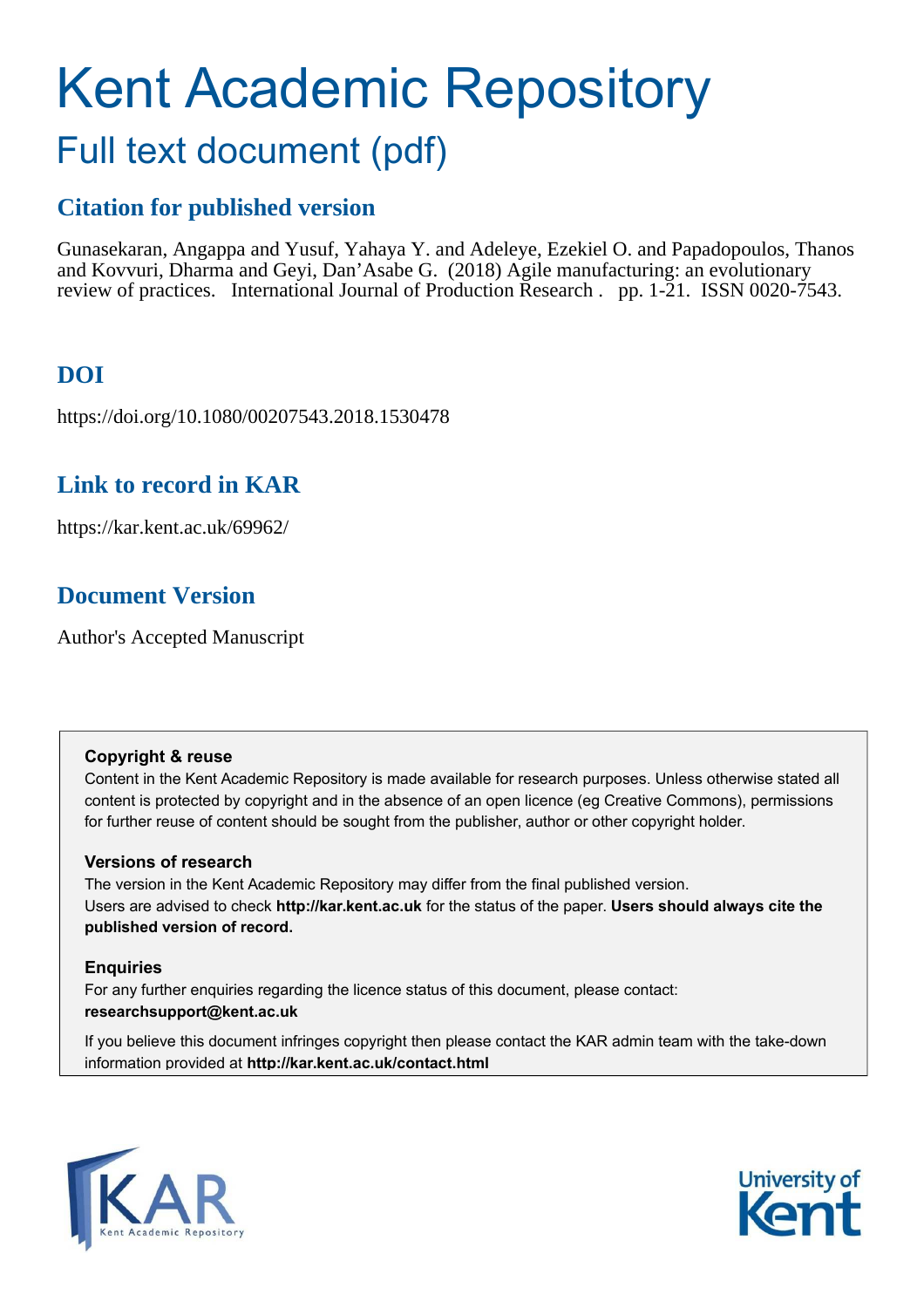#### **Agile Manufacturing supply chains: an evolutionary review of practices**

Angappa Gunasekaran<sup>1\*</sup>, Yahaya Y. Yusuf<sup>2</sup>, Ezekiel O. Adeleye<sup>3</sup>, Thanos Papadopoulos<sup>4</sup> and Dharma Kovuuri<sup>2</sup> and Dan'Asabe G. Geyi<sup>2</sup>

1 School of Business and Public Administration, California State University - Bakersfield, 9001 Stockdale Highway, Bakersfield, California 93311-1022, USA Tel: (661) 654-2184; Fax: (661) 654-2207; E-mail: [agunasekaran@csub.edu](mailto:agunasekaran@csub.edu)  \**Corresponding Author*

<sup>2</sup>Lancashire School of Business and Enterprise, University of Central Lancashire, Preston PR1 2HE, U.K.

<sup>3</sup>Department of Business Administration, Elizade University, P.M.B. 002, Ilara-Mokin, Ondo State, Nigeria

<sup>4</sup>Kent Business School, University of Kent, Sail & Colour Loft, The Historic Dockyard, ME4 4 TE Chatham, Kent, U.K.

#### **Abstract**

Academics and practitioners have long acknowledged the importance of agile manufacturing supply chains in achieving firm sustainable competitiveness. However, limited, if any, research has focused on the evolution of practices within agile manufacturing supply chains and how these are related to competitive performance objectives. To address this gap, we review the literature on agile manufacturing drawing on evolution of manufacturing agility, attributes of agile manufacturing, the drivers of agile manufacturing, and the identification of the enabling competencies deployable for agile manufacturing. We argue that agile manufacturing is at the centre of achieving sustainable competitive advantage, especially in light of unprecedented market instability, which manifests in several ways such as complex customer requirements. In this regard, the emphasis which agile manufacturing places on responsive adaptability would counter the destabilising influence of competitive pressures on organisations performance criteria. We identify five enabling competencies as the agility enablers and practices of agile manufacturing, that is, transparent customisation, agile supply chains, intelligent automation, total employee empowerment and technology integration, and we discuss their joint deployment to create positive multiplier effects. Future research directions are also provided.

**Keywords:** agile manufacturing, supply chains, practices, competitive advantage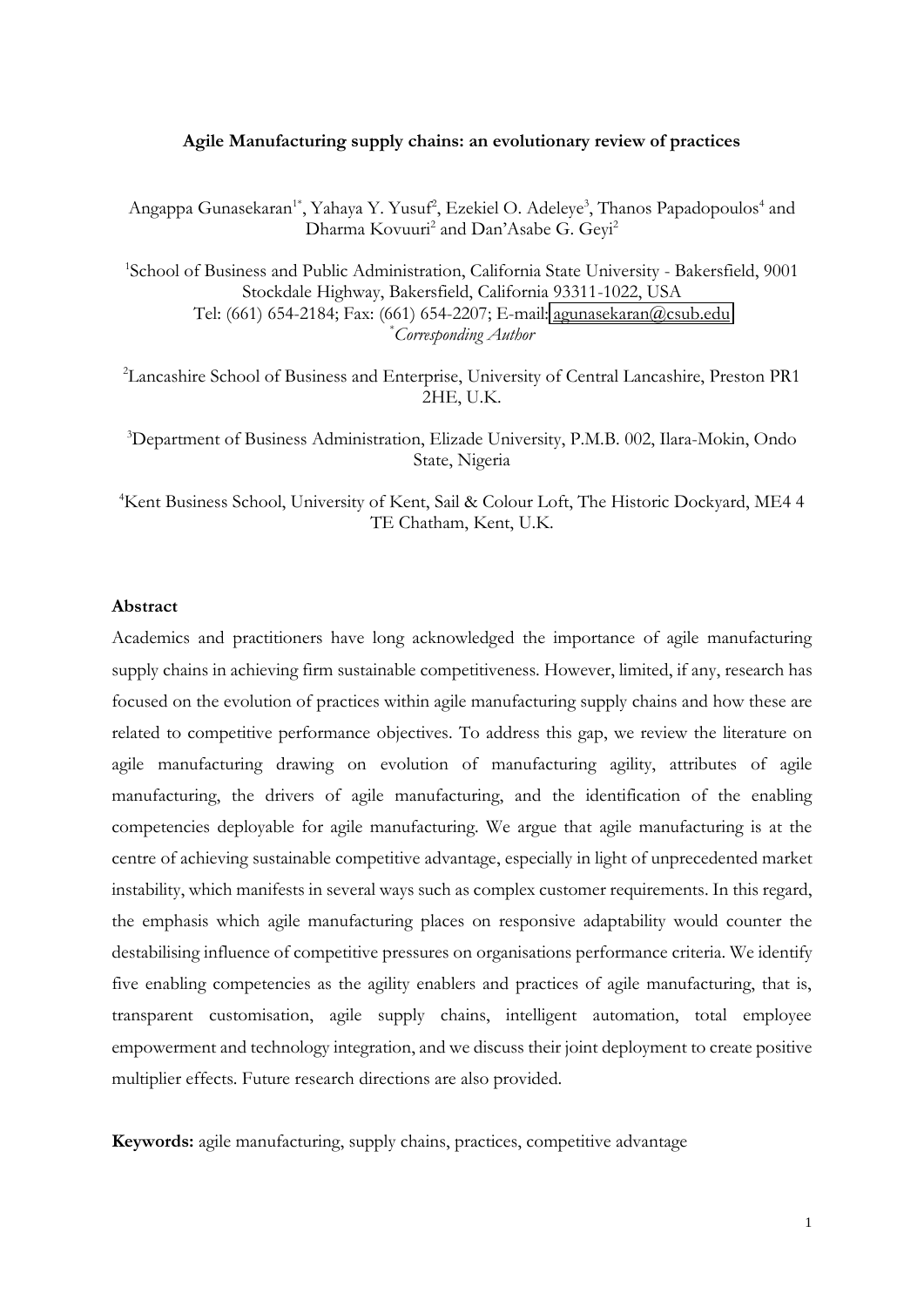#### **Introduction**

Over the years, companies around the world have been investing resources in improving efficiency, effectiveness and responsiveness of their manufacturing systems, including, for instance, Material Requirement Planning (MRP), and manual engineering techniques such as Total Quality Management (TQM), Just in Time (JIT) and continuous improvement (Inman et al., 2011; Karlsson, 1996; Maskell, 2001; Paranitharan et al., 2017; Yusuf, 1996). However, challenges such as unprecedented instability may threaten the responsiveness of formal planning systems, which rely on historical data and a relatively high degree of market stability. Furthermore, manual engineering techniques such as TQM and JIT systems focused exceedingly on continuous improvement of internal work processes even as external change drivers required an equal amount of emphasis. Therefore, in order to remain competitive, manufacturers have be outward facing and ensure dynamic response to developments in areas such as technology, materials and customer preferences. In this regard, structures and systems for seamless exchange of information and knowledge on replicable designs and world-class competencies are inevitable. Agile manufacturing aims at helping companies to become more competitive and prosperous in challenging environments, where change is unanticipated and continuous (Dowlatshahi and Cao 2006; Gunasekaran et al., 2017).

The challenge of agile manufacturing design is to put in place structures and systems supportive to the timely delivery of innovative products ahead of competitors (Dubey and Gunasekaran, 2015; Gunasekaran, 1998, Gunasekaran et al., 2017; Hallgren and Olhanger, 2009; Sharifi and Zhang, 2001; Sindhwani and Malhotra, 2018). Crucial to this challenge is the need to master change through transparent added value to current products and customers as a means of surviving intense competition and market instability (Gilmore and Pine, 1997; Routroy et al., 2015). The manufacturing of a few standard products as in mass production or sequential introduction of families of related products in rapid succession would not guarantee profits and market share (Basu and Das, 2017; Lampel and Mintzberg, 1996; Pine II, et al., 1993). Furthermore, exclusive reliance on continuous improvement and inventory management driven mainly by low cost and level schedule objectives would not achieve significant results (Jonsson and Mattsson, 2008; Lewis, 2000; Power et. al., 2001). Although such philosophies and techniques are necessary, they can be inadequate for competing in unstable markets as they can lead to a fragile balance of resource capacities, which cripples robustness to accommodate change and explore windows of temporal opportunities (Aqlan and Al-Fandi, 2018; Bartezzaghi, 1999; Quintana, 1998; Sheridan, 1998).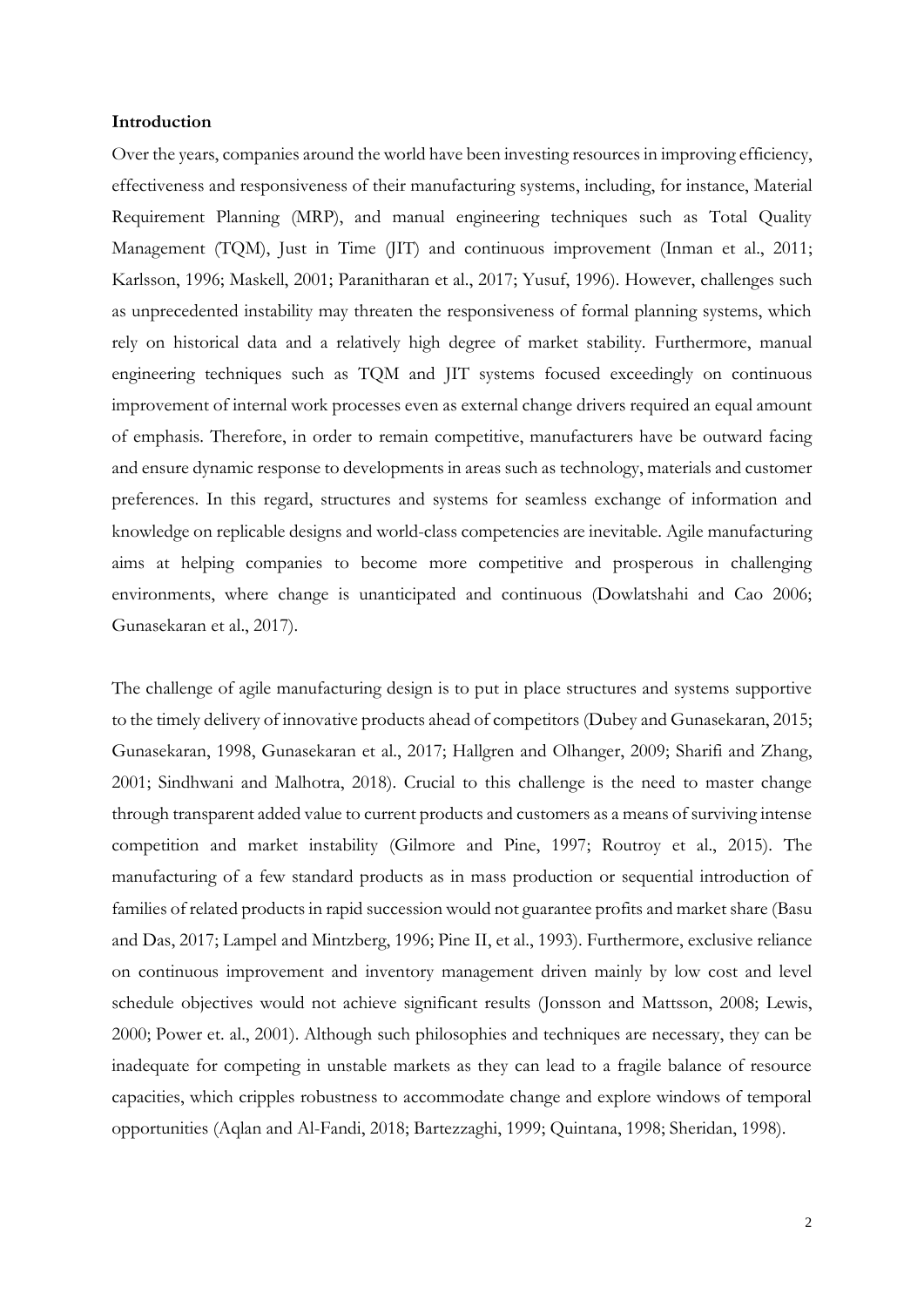As a means of remaining competitive, agile manufacturing stresses excellence on a wide range of competitive objectives rather than cost or quality alone. Most importantly, it emphasises being first to market with leading edge customised products, delivered at the cost of mass production. Such products should surpass customer expectations and be able to derail competitors' plans to the extent that the products become change agents. Agility in manufacturing is therefore "the ability to produce a broad range of low cost, high quality products with short lead times in varying lot sizes and built to individual customer specifications" as a means of surviving and prospering in a competitive environment of continuous and unpredictable change" (Fliedner and Vokurka, 1997; Gunasekaran, 1998). As an operations strategy, agile manufacturing can therefore be defined as a business-wide mindset characterised by significant emphasis on routinely adaptable structures and infrastructures and enhanced access to global competencies as a means of achieving greater responsiveness to rapidly changing customer requirements.

Several ideas on the methods and techniques of achieving the goals of agile manufacturing (as aforementioned) are readily available in the literature (Fawcett and Myers, 2001; Gagnon, 1999; Gunasekaran, 1998; Gunasekaran, 1999; Gunasekaran et al., 2018; Oliver, et. al., 1996; Potdar et al., 2017; Sharifi and Zhang, 2001; Sheridan, 1993). The methods and techniques include mass customisation, supply chain networking, manufacturing automation, employee empowerment and technology utilisation. What remains is to identify deployable best practices for agile manufacturing from the methods and techniques. Before this can be done, current manufacturing practices need to be explored so that bits of agile manufacturing methods and techniques are identified and tested for their individual and collective impacts on competitive and business objectives. Hence, the design challenge is to identify, justify and deploy such methods and techniques.

The overall aim of this review is to revisit agile manufacturing enablers of competitive advantage that can be deployed collectively as a means of remaining competitive and profitable in the increasingly fragmented markets of today that are also characterised by rapid changes. We argue that these enablers are amongst the key resource competencies for enhancing competitive advantage in the rapidly changing global economy (Eckstein et al., 2015; Fawcett and Myers, 2001; Gagnon, 1999; Sheridan, 1993; Wu et al., 2017), and are the building blocks for agile manufacturing. Therefore, the study sets to identify the right mix of enabling competencies for competitive advantage under intensely competitive and unstable markets faced by agile manufacturers.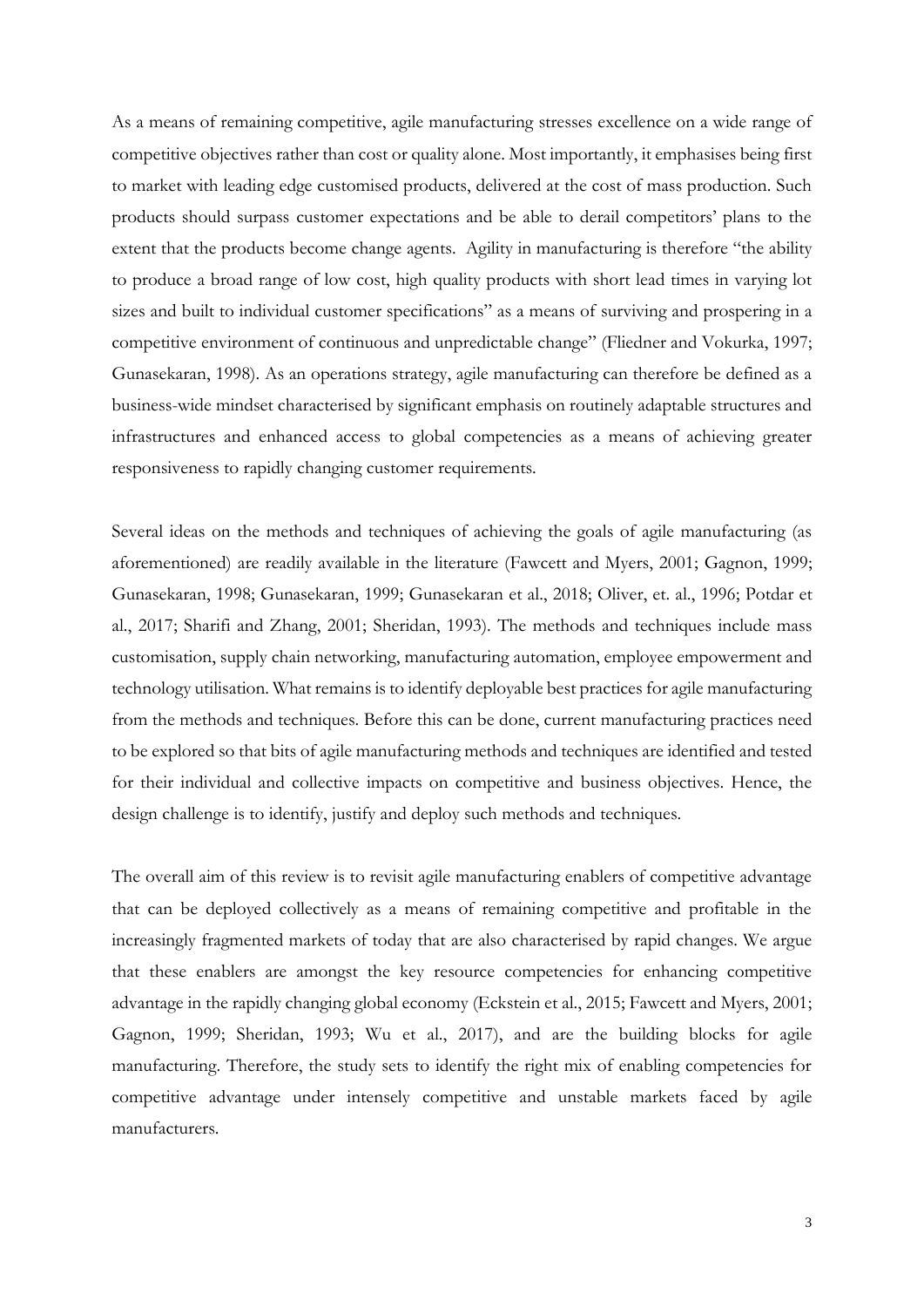The rest of the paper is organized as follows. Firstly, an overview of agile manufacturing is provided including definitions and then the enablers of agile manufacturing are identified and discussed in relation to the achievement of competitive advantage. The paper concludes with a discussion and limitations of agile manufacturing enablers.

#### **2.0 Agile manufacturing**

The concept of agile manufacturing originated in 1991 from the Agility Forum, a joint initiative of the US government, industry and academics (Ren et al. 2003). The Forum was organised to work out a long-term strategy by which US manufacturers could cope with global competition (Singletary and Winchester, 1998; Thilak et al., 2015). The Agility Forum (Gunneson, 1997; Kidd, 1994) defined agility as the ability to thrive and prosper in a competitive environment of continuous and unanticipated change and to respond quickly to rapidly changing markets driven by customer based valuing of products. Several other definitions abound in the literature but three are stated here (Leite and Braz, 2016; Potdar et al., 2017; Ramesh and Devadasan, 2007; Thilak et al., 2015; Vinodh et al., 2011). The early proponents of agility described it as system with internal resource competencies to answer to customer dynamic demands with speed and flexibility (Yusuf et al., 2014). The firms' internal resources involve both visible and invisible assets (such human resources, information and communications technologies, training and education, highly motivated employees and many others.

Other prior author defined agile manufacturing as follows:

- 1. *"The ability to produce a broad range of low cost, high quality products with short lead times in varying lot sizes and built to individual customer specifications"* (Fliedner and Vokurka, 1997)
- 2. *"The capability of an enterprise to survive and prosper in a competitive environment of continuous and unpredictable change by reacting quickly and effectively to changing markets, driven by customer-designed products and services"* (Gunasekaran, 1998).
- 3. *"Agility is dynamic, context specific, aggressively change embracing, and growth oriented. It is not about improving efficiency, cutting costs, or battering down the business hatches to ride out fearsome competitiveness storms. It is about succeeding and winning profits, market share and customers in the very centre of competitive storms that many companies now fear"* (Goldman, et al, 1995)

These definitions suggest that agility in manufacturing demands an untiring ability to place competitive requirements in context, seize initiatives and invent new product features ahead of competitors (Hasani et al., 2012; Sindhwani et al., 2018). This is in order to excel on a wide range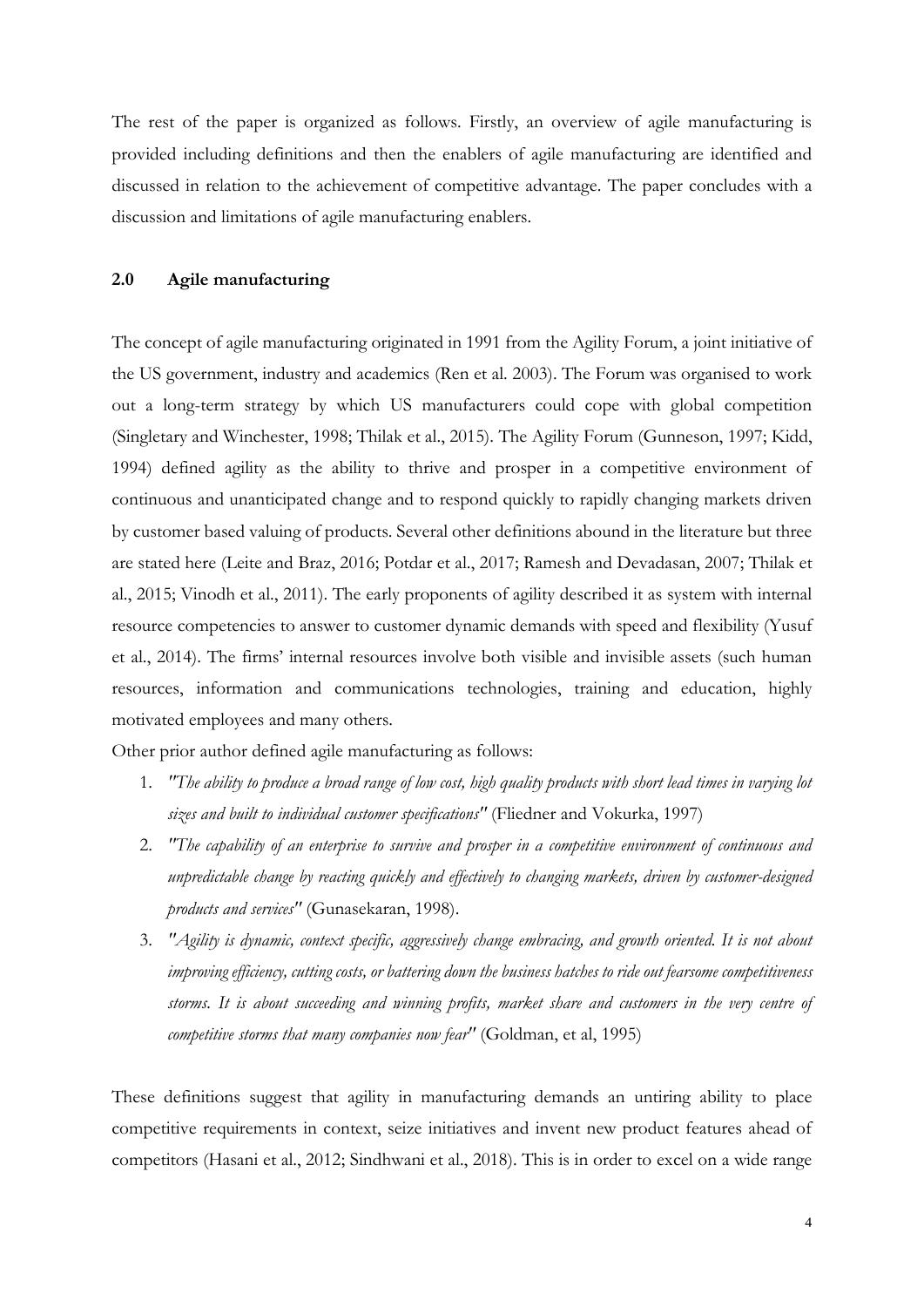of competitive and business objectives such as cost, flexibility, product customisation, technology leader, profitability, market share and customer loyalty (Kidd, 1994; Raj et al., 2013; Yusuf et al., 1999; Wu et al., 2017).

The two dimensions of change drivers that often compel the emergence of new systems including agile manufacturing can be categorised into market instability and product complexity. The following discussion further breaks down these dimensions of change drivers in more details. This discussion is in order to identify the drivers of agile manufacturing including competitive pressures in the US where the concept originated.

The US government had a covert military interest in the agile manufacturing campaign, given that the Department of Defence sponsored the Agility Forum. The government was concerned with industrial efficiency and productivity as congress pressured it to award weapons contracts to US manufacturers. This was in addition to concerns for flexibility as defence goods industries converted to commercial production after the cold war (Esmail and Saggu, 1996; Gould, 1997).

In addition to the military interest, the US government and industry were bewildered with a persisting recession, which eventually hit its lowest point in 1991 (Hamel and Prahalad, 1994). Consequently, the Agility Forum stressed the need for US manufacturers, over 60 percent of which were small and medium sized companies, to network capabilities for global competition (Booth and Hammer, 1995; White et al, 1999). In addition, lean techniques such as multi-skilling and continuous improvement were deemed inappropriate in the US. Workers deplored practices such as frequent interchange of position, process discipline and never-ending pressures and targets for continuous improvement (Yasin and Wafa, 1996; Young, 1992).

Another driver of agile manufacturing was multiplicity of operations planning and control technologies towards the end of the 1980's and the associated problems over choice and application. By the late 1980s, several manufacturing systems and technologies had evolved, and many had become the popular three letter acronyms such as Materials Requirement Planning (MRP), Total Quality Management (TQM) and Just-In-Time (JIT) (Iqbal et al., 2018; Wallace, 1992). Each of these had become increasing inadequate in addressing the multifaceted challenges of manufacturing as companies became confused over choice and application (Raj et al., 2013). Agile manufacturing would therefore have evolved as an umbrella system that integrates and synthesises preceding systems as a means of delivering on a much wider range of competitive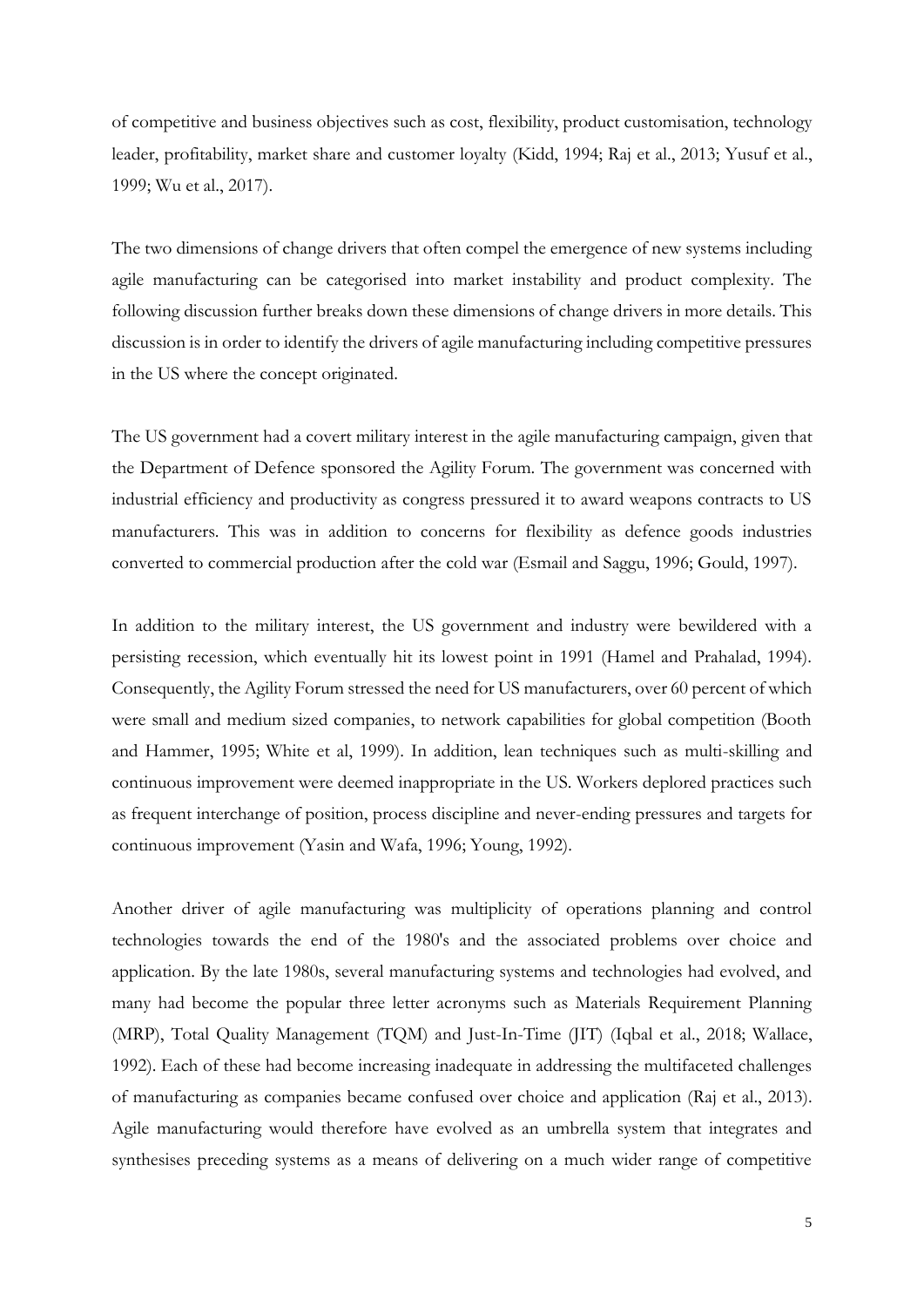objectives (Brown and Bessant, 2003; Potdar et al., 2017; Sanchez and Nagi, 2001). Such integration provides a means of building a long lasting operations management foundation that would last (Hasani et al., 2012; Leite and Braz, 2016).

Apart from the multiple operations planning and control technologies, advances in IT motivated extended enterprise thinking within which companies were to co-operate and operate as seamless chains of resource coalitions for the manufacture of complex products (Brusset, 2016; Gunneson, 2007; Theorin et al., 2017).

Largely, the most compelling drivers of agile manufacturing are market instability caused by globalisation, changing customer requirements, product complexity, falling product life cycles, and emergence of best practice (Bartezzaghi, 1999; Dubey and Gunasekaran, 2015; Kidd, 1994; Sanchez and Nagi, 2001).

It follows from the foregoing review that agile manufacturing is not about continuous improvement but about the fundamental re-design of capabilities, systems and processes as a means of advancing simultaneously on a wide range of competitive objectives without significant trade-offs. Nevertheless, for the purpose of this paper looking into articulating agile manufacturing enablers of competitive advantage (Eckstein et al., 2015; Hoek et. al., 2001; Sharifi and Zhang, 2001; Sheridan, 1993; Singletary and Winchester, 1998; Wu et al., 2017) the next section explores contingency alternatives on five core dimensions of competence building in manufacturing. This is with a view to identifying and justifying the enablers of competitive advantage within the context of the broader literature on manufacturing and supply chain agility.

#### **3. Agile manufacturing enablers of competitive advantage**

Agile manufacturing enablers of competitive advantage can be identified from a study of five dimensions of competence building that were most frequently discussed in the literature (de Silveira et al., 2016; Dubey and Gunasekaran, 2015; Gunasekaran, 1998; Gagnon, 1999; Gordon and Sohal, 2001; Fawcett and Myers, 2001; Potdar et al., 2017; Sharp et al., 1999; Wu et al., 2017). The five dimensions are mass customisation, supply chain networking, manufacturing automation, employee empowerment and technology utilisation.

The contingency options on each of the five dimensions of competence building can be tested for harmony with the five principles of agile manufacturing proposed by the Agility Forum (Goldman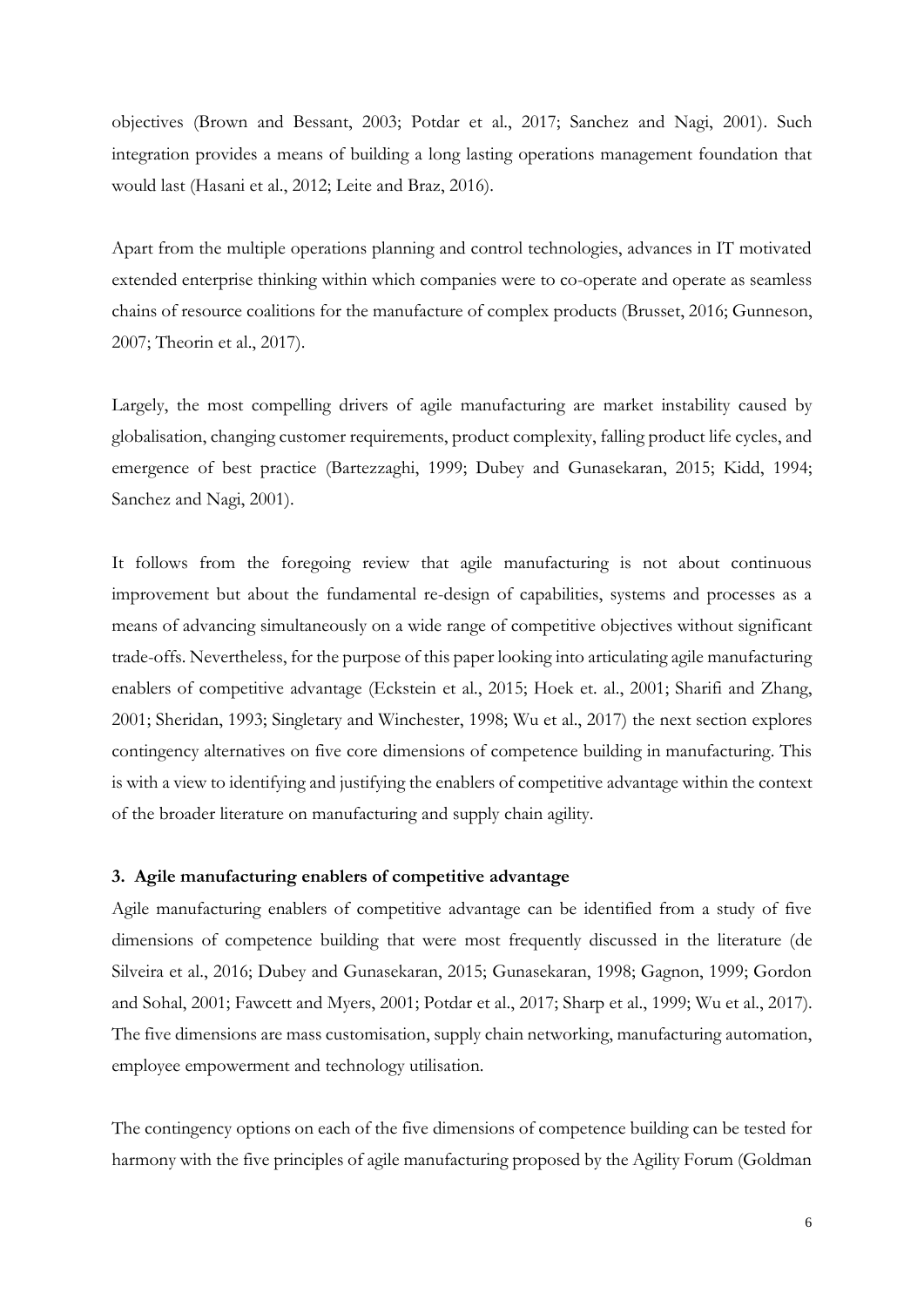and Nagel, 1992; Kidd, 1994; Sheridan, 1998). The principles are customer enrichment through mass customisation, enterprise-wide co-operation for enhanced competitiveness, organising to master change through routinely adaptable structures and systems, and leveraging the impact of people, information and technology in order to boost organisational knowledge. Expatiating further on the principles of agile manufacturing, Yusuf et al. (1999) identified four concepts namely core competence management, virtual enterprise, capacity for reconfiguration, and knowledge driven enterprise. Closely related, Booth and Hammer (1995) specified five generic parameters of a plan for agility. They are organising to thrive on change, leveraging the impact of people and information, devising prompt solutions to customer problems, enterprise-wide co-operation, and integrating social values into decision-making.

The contingency options in competence building can also be tested for compatibility with the engineering and social process requirements specified in the agile manufacturing literature (Deitz, 1995; Gunasekaran, 1998; Lee, 1998). The engineering requirement concerns the design of systems and products (Lee, 1998), whilst the social process prerequisite involves relationships with customers, employees, suppliers and competitors as joint stakeholders in the supply chain (Youssef, 1992). The engineering and social process requirements can be difficult to attain all at once but a balance is essential so that one does not inhibit the other (Tracy et al., 1994). The engineering and social process requirements involve questions pertaining to what product features, by which process, by whom, and where in terms of global manufacturing (Thomke and Reinertsen, 1998).

A study of internal and external dimensions of change initiatives also provides a means of identifying agile manufacturing enablers. Internal change initiatives will be agile if they enable internal competition and employee empowerment whilst external change initiatives will be agile as well if they emphasise supply chain development efforts and information networking (Fliedner and Vokurka, 1997). In other words, agile change initiatives should dwell on global networking, collaborative product development, process reconfiguration, and an empowered workforce (Gligor, 2012; Lee, 2004; Lin et al., 2006; Lu and Ramamurthy, 2012; Qin and Nembhard, 2010; Swafford et al., 2008).

The following sub-sections report contingency practices on each of the five dimensions of competence building in manufacturing. Those practices that bore the greatest resemblance with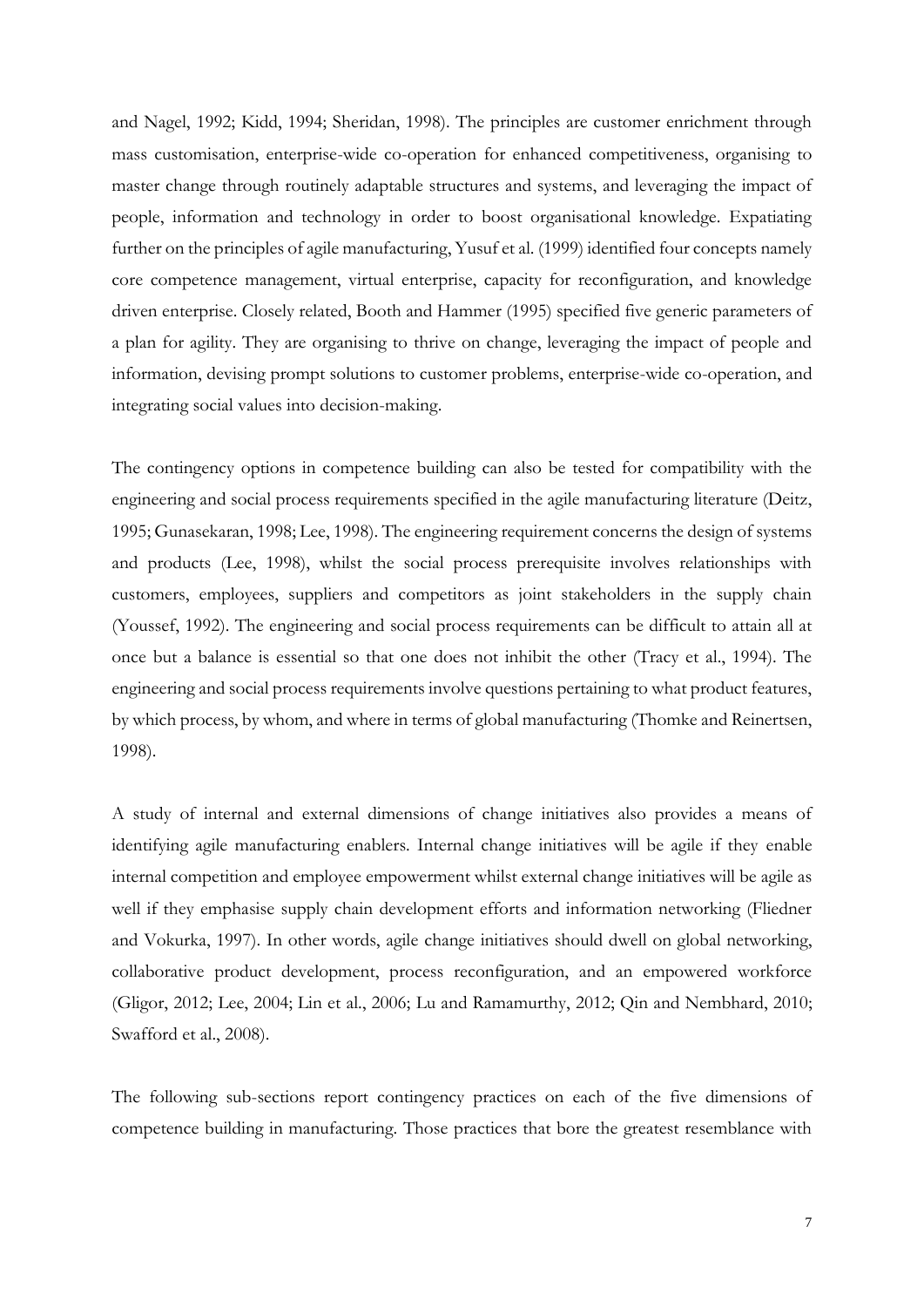agile principles and change initiatives as specified in the preceding paragraphs were deciphered as agility enablers of competitive advantage.

#### **3.1 Mass customisation**

The definition of mass customisation appears to be more common across literature than the definition of agile manufacturing (Brown and Bessant, 2003; Da Silveira et al. 2001; Tu et al., 2001; Vinodh et al., 2010). Da Silveira et al. (2001) argued that mass customisation involves the ability to offer a wide range of products and services variety to every customer at low price. It demands the alliance amongst organisations through agility, flexibility and integrated operations (Liu et al 2012; Salvador et al., 2009). Mass customization is in contrast to mass production, which offers few standard products for everyone (Pine and Davis, 1993), and it differs from lean product development, which upgrades and offers families of related products in rapid chain (Adeleye et. al., 2000; Power et. al., 2001).

Choi and Guo (2017) and Liu et al. (2012) identified mass customisation as an important strategy for enterprises to enhance competitive advantages in dynamic and uncertain marketplace. Mass customisation preceded agile manufacturing. Following Zhang et al. (2015); Huang et al. (2008); Tu et al. (2004) among others, contended that mass customisation entails the capability to swiftly design, produce and deliver high volume of different products that meet specific customer demands. Rubgtusanathan and Salvador (2008) maintained that the adoption of mass customisation calls for the redefinition of business strategies and processes in order to create flexible automation and process modularity (Salvador et al., 2009).

Therefore, this notion relates to 'market sensitivity', which aimed at delivering personalised products at competitive cost (Duray, 2002; Silveira et al., 2016). In the same token, Squire et al. (2004) and Merle et al. (2010) argued that mass customisation provides superior value by enabling customer to elect and often co-design products including unique specifications. Literature (Choi and Gue, 2017; Da Silveira et al., 2001; Jitpaiboon et al., 2013; Tu et al., 2004; Trentin et al., 2012; Wang et al., 2015; Zhang et al., 2015; Zhang et al., 2017) established that advanced IT, computer aided design, and product modularity enable companies to deliver customised products through integrated operations.

Accordingly, several studies have acknowledged the success of mass customisation paradigm in industries (Alford et al., 2000; Fawcett and Myers, 2001), whereas other studies have explored the success of mass customisation in the telecommunication industry (Sigala, 2006), construction (Barlow et al 2003), and biomedical components (McMains, 2005; Pallari et al., 2010), fashion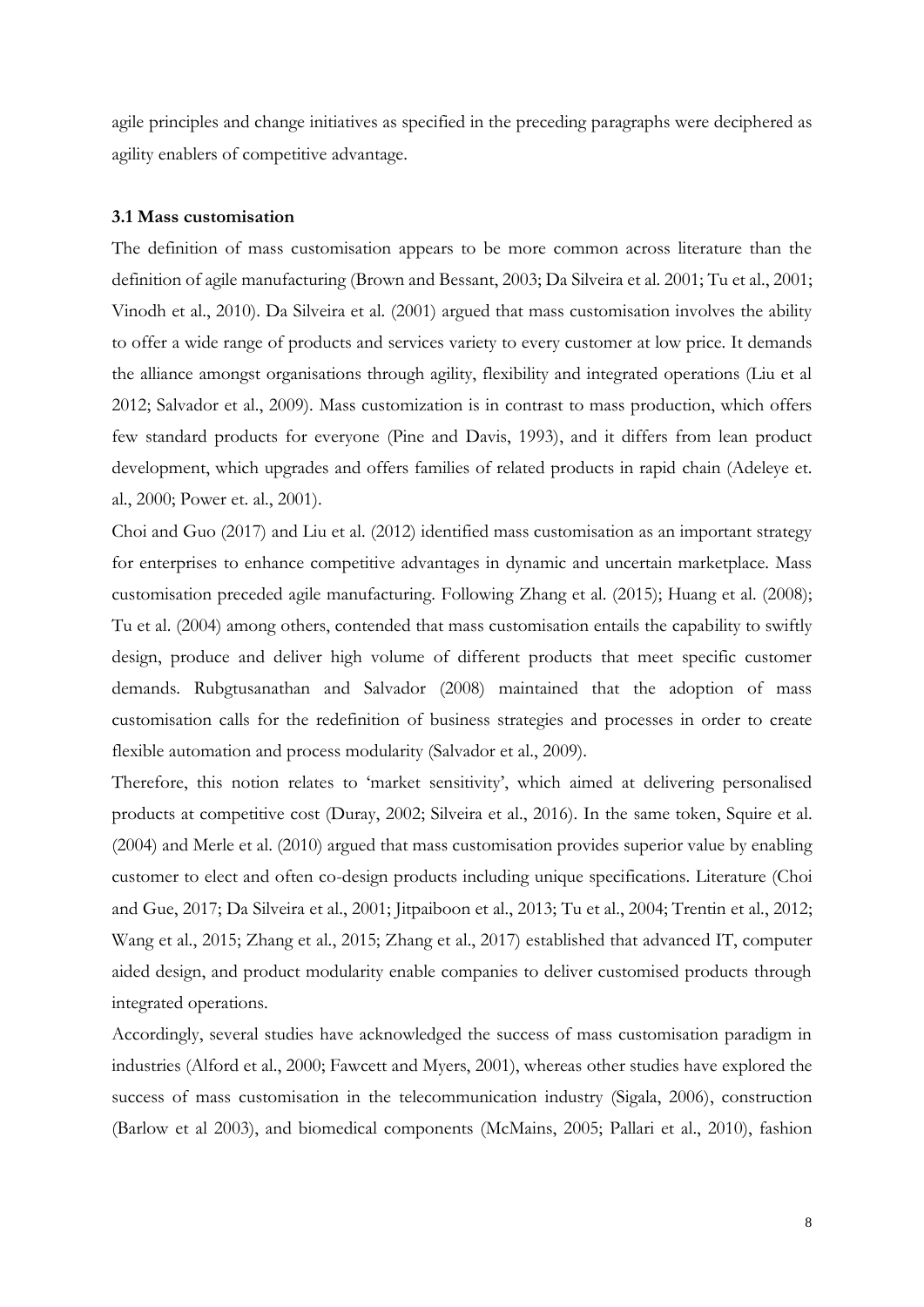(Choi and Guo, 2017), and more recent studies have linked mass customisation to supply chain integration and product modularity (Zhang et al., 2017).

As a result, the progress of mass customisation from a niche approach to become generally accepted business strategy (Matzler et al., 2011; Thilak et al., 2015). Perhaps because of the increasing customer demand for customised products and services (Ahmad et al., 2010), new information technology providing innovative co-design (Jitpaiboon et al., 2013; Ong et al., 2006), and transparent transfer of knowledge using computer aided design (Wang et al., 2015; Zhang et al., 2017). Consequently, numerous studies have conceptualised mass customisation, ranging from pure standardisation to pure customisation (Da Silveira et al., 2001; Lampel and Mintzberg, 1996; Shukla et al., 2018).

Da Silveira et al. (2001) suggested a range of eight levels of customisation. These are fabrication, process designed, assembling modular components, different package and distribution, adapted products, additional custom work and services as well as no product variances. Spira (1993) argued that there are four levels of mass customisation including customised service, modular assembly, customised packaging and additional custom work. By the same token, Gilmore and Pine (1997) developed four faces of mass customisation as contingency alternatives. These include cosmetic, collaborative, adaptive and transparent. At the extreme end of pure standardisation, little or none of the operations of design, fabrication, assembly and distribution is customised, whereas they are all customised at the other extreme of pure or transparent customisation, where every product solution tends to be technically unique. Cosmetic customisation differentiates mainly on packaging and appearance as a means of making standard products appear differentiated in the eyes of customers. Cosmetic customisation is also useful in differentiates packaging quality and targeting them to a range of income groups.

Cosmetic customisation as explained in the preceding paragraph will be inconsistent with transparent customisation as a concerted strategy of survival in markets characterised by changing and complex customer requirements (Fawcett and Myers, 2001). As a contingency option in mass customisation, transparent customisation is more close-knit to the expectations of the literature of agile manufacturing. This is in terms of accommodating to changing customer requirements through customer-led product solutions. Nevertheless, the resource capabilities required for transparent customisation are beyond single companies but within the reach of networked companies operating as virtual resource coalitions (Lee and Lau, 1999; Perry and Sohal, 2001). For this reason, a discussion of supply network follows as the second element of industrial capability building from which agility enablers can be identified.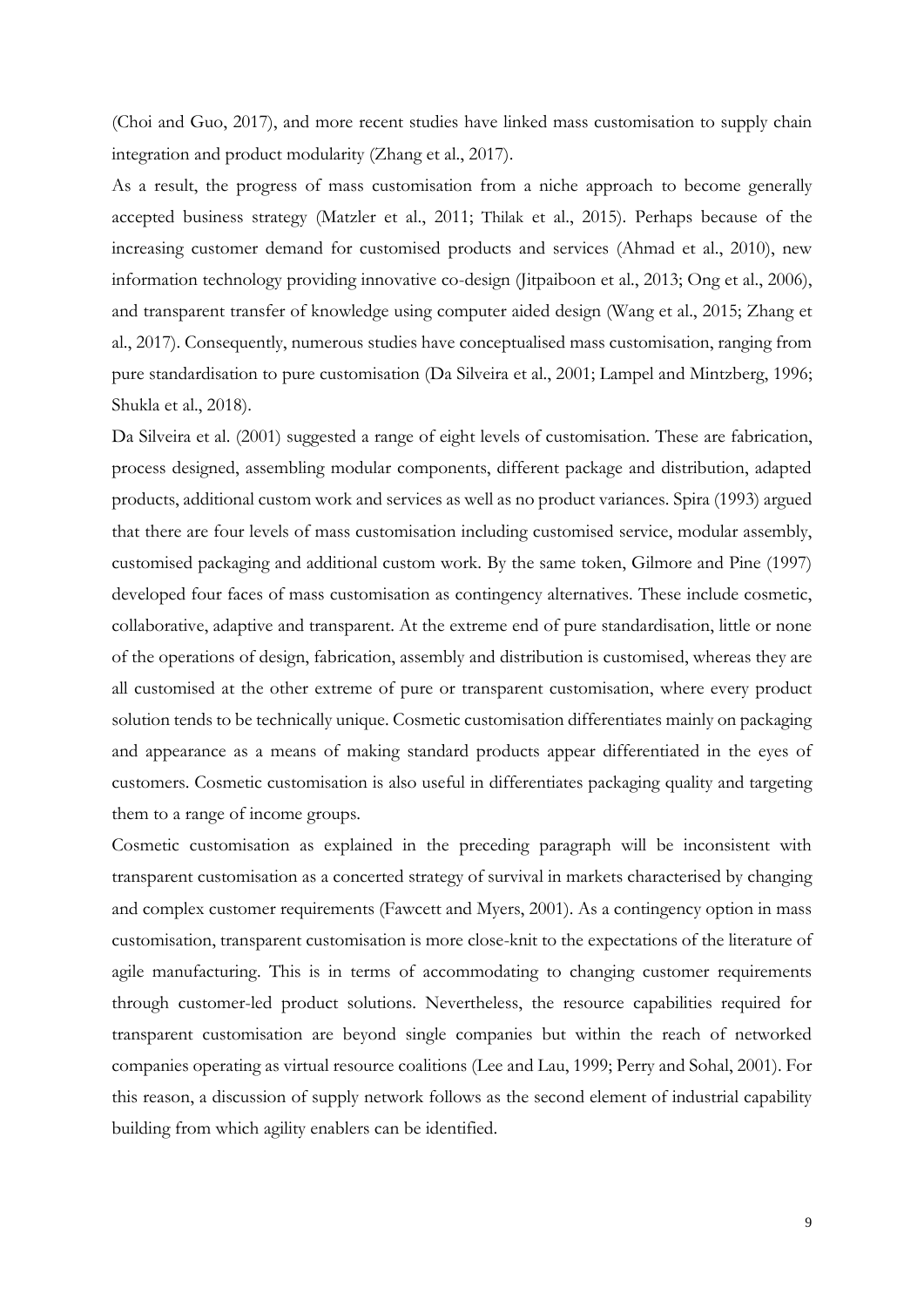#### **3.2. Supply chain networking**

The development and manufacturing of customised products often dependent upon strong collaboration with suppliers and customers (Trentin et al., 2012). A number of studies have demonstrated that the outdated supply chain no longer worked very well (Christopher, 2000; Harrison et al., 2014; Mentzer et al., 2001). It will be apparent that the traditional arm's-length and buyer/supplier relationships required a significant change (Christopher, 2016). Accordingly, supply chain management involve the management of upstream and downstream relationships with suppliers and customers to deliver superior customer value at less cost to the supply chain as a whole. This predicted upon dynamic leadership of cooperation and trust in order to realise competitiveness for entire chain partners.

Nevertheless, the key threat to this form of traditional relationship was that the self-interest of one participant may be subsumed for the benefit of the entire chain. Aitken (2002) pointed out that supply chain involve a network of connected and interdependent organisations mutually and cooperatively working together to control, manage and improve the flow of materials and information from suppliers to end users. In line with this notion, Christopher (2016) maintained that the market should drives the chain, not the suppliers. The author added that it would be more appropriate to replace the word 'chain' with 'network' as there may be multiple suppliers and indeed, suppliers to suppliers as well as multiple customers and customers' customers within the aggregate supply chain.

Thus, this form of co-operative relationships has become crucial in mobilising resource capabilities across company boundaries and delivering superior solutions ahead of competitors (Christopher, 2016; Harrison et al., 2014). Collaborative networked enterprises encompass networks of largely autonomous industries, geographically distributed and heterogeneous cooperating to better achieve shared goals through internet to support communications (Arrais-Castro et al., 2018; Camarinha-Matos et al., 2013).

Supply chain network preceded agile manufacturing. Researchers such as Trentin et al. (2012), and previously Mikkola and Skjott-Larsen (2004) and Salvador et al. (2004) highlighted that made-toorder products require more integrated supply chain structures. Nevertheless, a number of researchers highlighted supply chain collaboration as element of agile enterprises, because agile design and manufacturing focuses upon the strength and capabilities of network partners (Chen and Paulraj, 2004; Dyer and Singh, 1998; Lai et al., 2012).

In addition, agile manufacturing involves a series of capabilities and practices that are more accomplished using alliance with supply network partners (Sindhwani and Malhotra, 2018). The unanticipated changes in customer demands and design specifications requires intensive sharing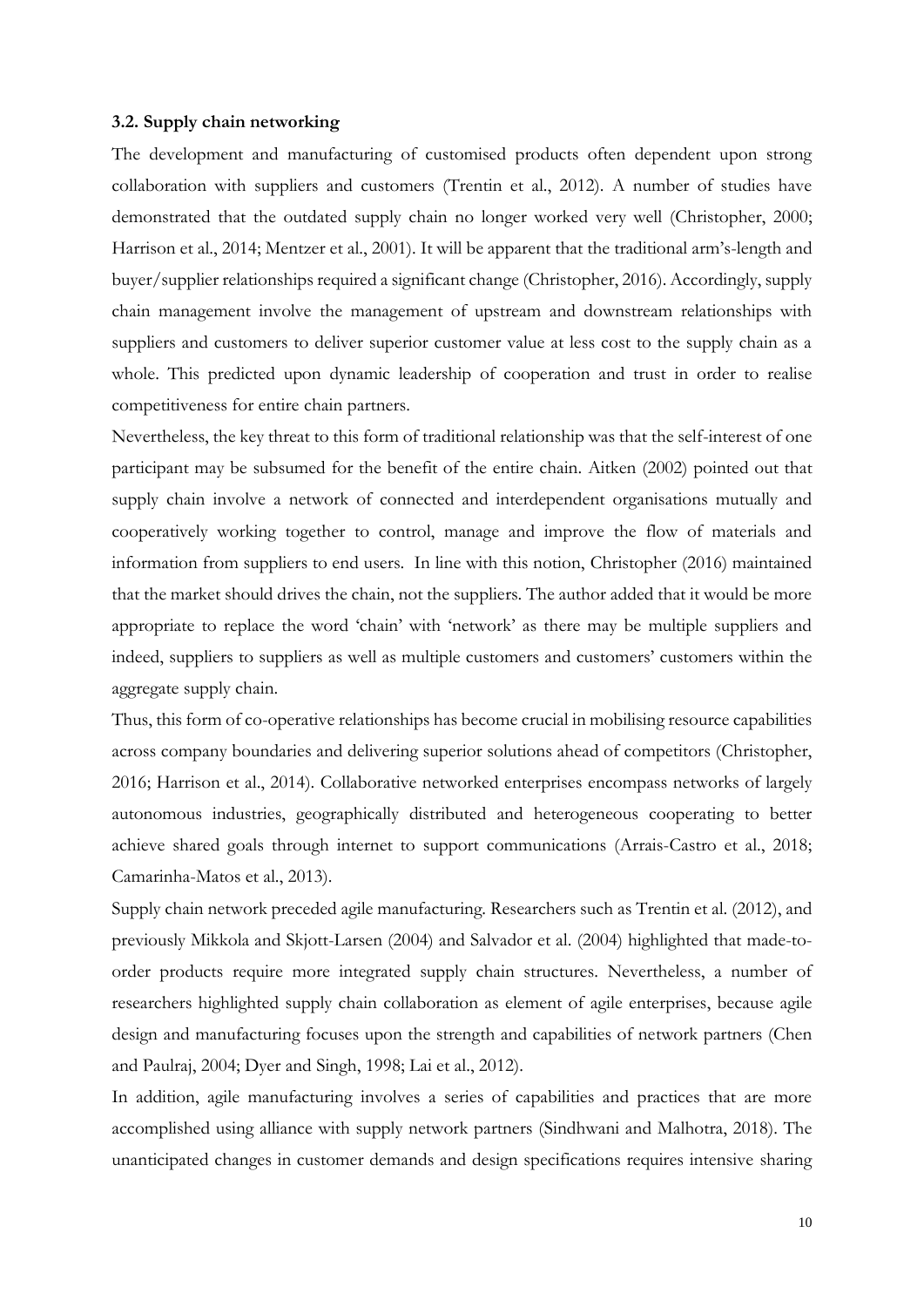of information across the supply chain to facilitate new product and process development (Fridgen et al., 2015; Trentin et al., 2012). This knowledge is often transferred through virtual partnerships (Chen et al., 2012; Peng et al., 2011; Tseng et al., 2012), which may facilitate network enterprises to allocate core modules of production amongst themselves, based on the strength and relative competencies (Lee and Lau, 1999; Venkatraman and Henderson, 1998).

Several factors motivate supply chain networking. The first is advances in information and Internet technologies, which enable mutual and real time access to information, data and files amongst companies spatially distributed across the globe (Arampantzi et al., 2018; Ghobakloo et al., 2014; Kache and Seuring, 2017). Although IT applications initially evolved to support secure and evidential transfers of trading reports, cash and other assets and obligations by multi-national companies, applications have extended to logistics management, design, scheduling and manufacture (Gunasekaran et al., 2017; Han et al., 2017; Jayaraman et al., 2008, Soliman and Youssef, 2001).

Secondly, the advent of Just-In-Time practices with emphasis on smaller volumes of transactions motivates supply chain networking (Mo and Cook, 2018). This is because of the need to monitor real-time and as an integrated routine process, the volumes of transactions that were specified, executed and delivered. In addition, efforts to widen the range of product options available to customers motivated manufacturers to seek direct linkage to customers as well as direct control and sometimes part ownership of suppliers and distributors (Lapoule and Colla, 2016; Lehoux et al., 2014).

The third motivator of supply chain networking is product complexity, which compels focusing strategies (Jacob, 2013). As products and customer specifications become more complex, companies strive to focus on only a narrow aspect of the total supply chain where competitive advantage is greatest whilst networking with other companies to complete the supply chain (Christopher, 2016). This requires that companies work with equal vigour and commitment to add the greatest values (Blome et al., 2014; Coronado Mondragon and Coronado Mondragon, 2018; Inman and Blumenfeld, 2014; Hu et al., 2008).

Knowledge Transfer on critical competences in design and manufacturing has become a vital tool of competition (Jayaram and Pathak, 2013; Mountney et al., 2007). Hence, entire supply chains rather than individual companies are emerging as the unit of analysis in the new competitive game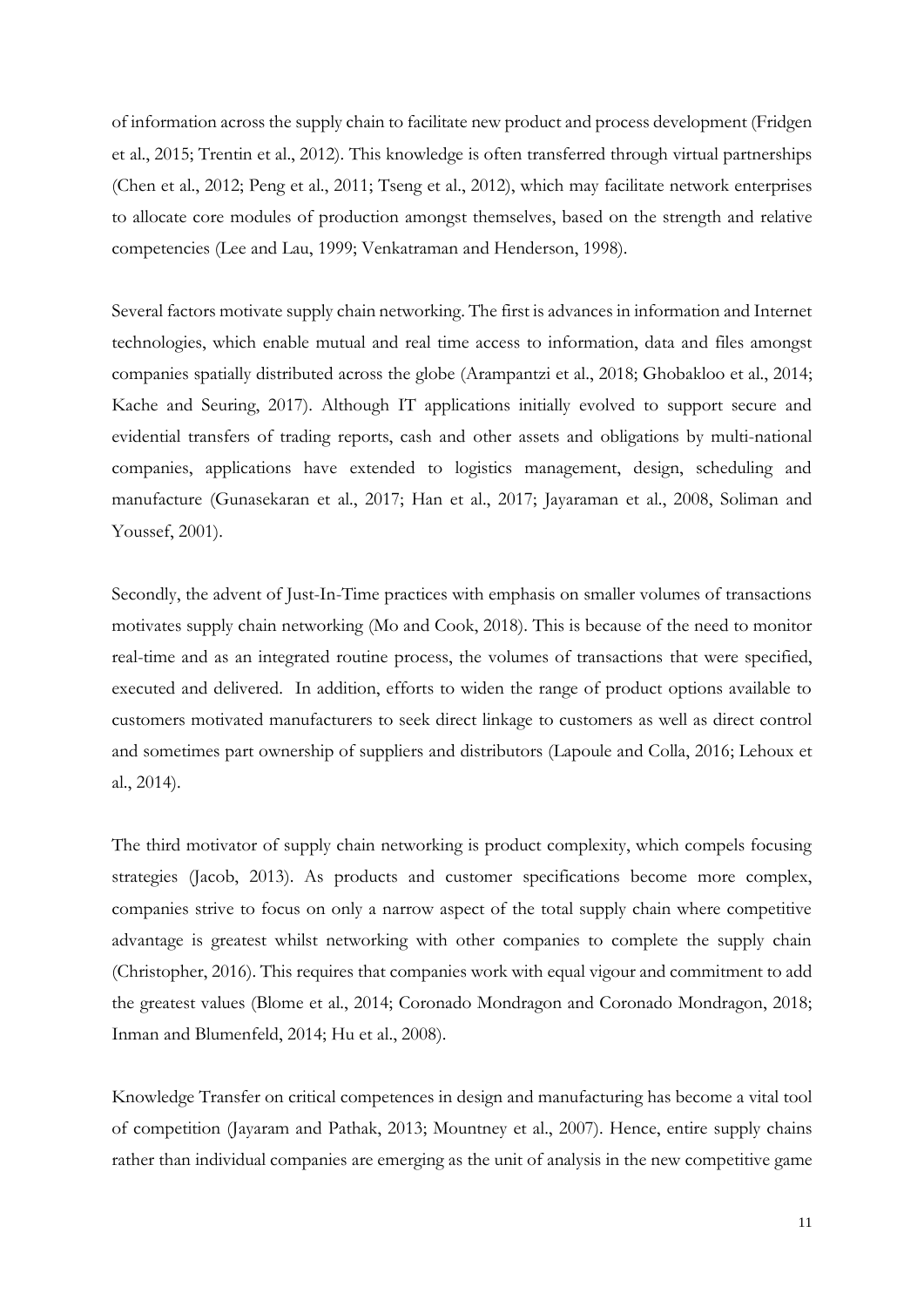plan. Success in the new competitive game plan required that companies' surrender their capabilities to their supply chains and become connected to the global resource base through modern IT (Singh and Power, 2014). Networking promotes shared understandings, employee awareness and tracking of customer expectations. It also reduces errors and time cycles in product and process development efforts (Cai et al., 2013; Perry and Sohal, 2001).

Conceptually, a range of contingency models in supply chain networking can be identified. They include strategic alliances employed for market penetration by global conglomerates, lean supply chains for outsourcing and distribution as a means of ensuring a level schedule, and agile supply chains renowned for global leverage of manufacturing competencies (Boardman and Clegg, 2001; Christopher and Towill, 2001; Prater, 2001).

Several companies adopted the model of supply chain as an important determinant of competitive advantage. This is because it influences access to real time data and knowledge, and the attendant ease of mobilising global resources to tap temporal windows of opportunities (Hoek et. al., 2001; Kehoe and Boughton, 2001; Mason Jones et. al., 2000; Yusuf et. al., 2001; Power et. al., 2001).

The lean supply chain as supposed in several works is the most dominant form of supply chain networking in the literature (Jasti and Kodali, 2015; Marodin et al., 2017; Riet et al., 2015; Soni and Kodali, 2012). More suitable in a relatively stable market, the lean supply chain emphasises longterm contracts for outsourcing and distribution, with a view to secure cost and quality gains whilst also committing suppliers and customers to planned JIT supplies and schedules (Agarwal et al., 2006; Christopher and Towill, 2001; Goldsby et al., 2006; Kisperska-Moron and De Haan, 2011; Naim and Gosling, 2011; Naylor et. al., 1999). In order to facilitate these objectives, inspection, coaching and financial support for suppliers and distributors were popular (Agarwal et al., 2006; Wagner and Silveeira-Camargor, 2012; Wee and Wu, 2009; Yusuf et al., 2004). However, manufacturing process dependency, opportunistic collaboration and virtual integration as a means of exploring temporal opportunities are limited (Hoek et. al., 2000; Mason-Jones et. al., 2000; Power et. al., 2001).

Accordingly, the agile supply chain is underpinned by global exchange of manufacturing competencies through the Internet (Dubey et al., 2018). It enables timely mobilisation of worldclass resources as a means of responding to emerging customer expectations ahead of the competition (Boardman and Clegg, 2001; Christopher and Towill, 2001; Goldman et al, 1995; Perry and Sohal, 2001). In this regard, the agile supply chain is nearer to the expectations of agile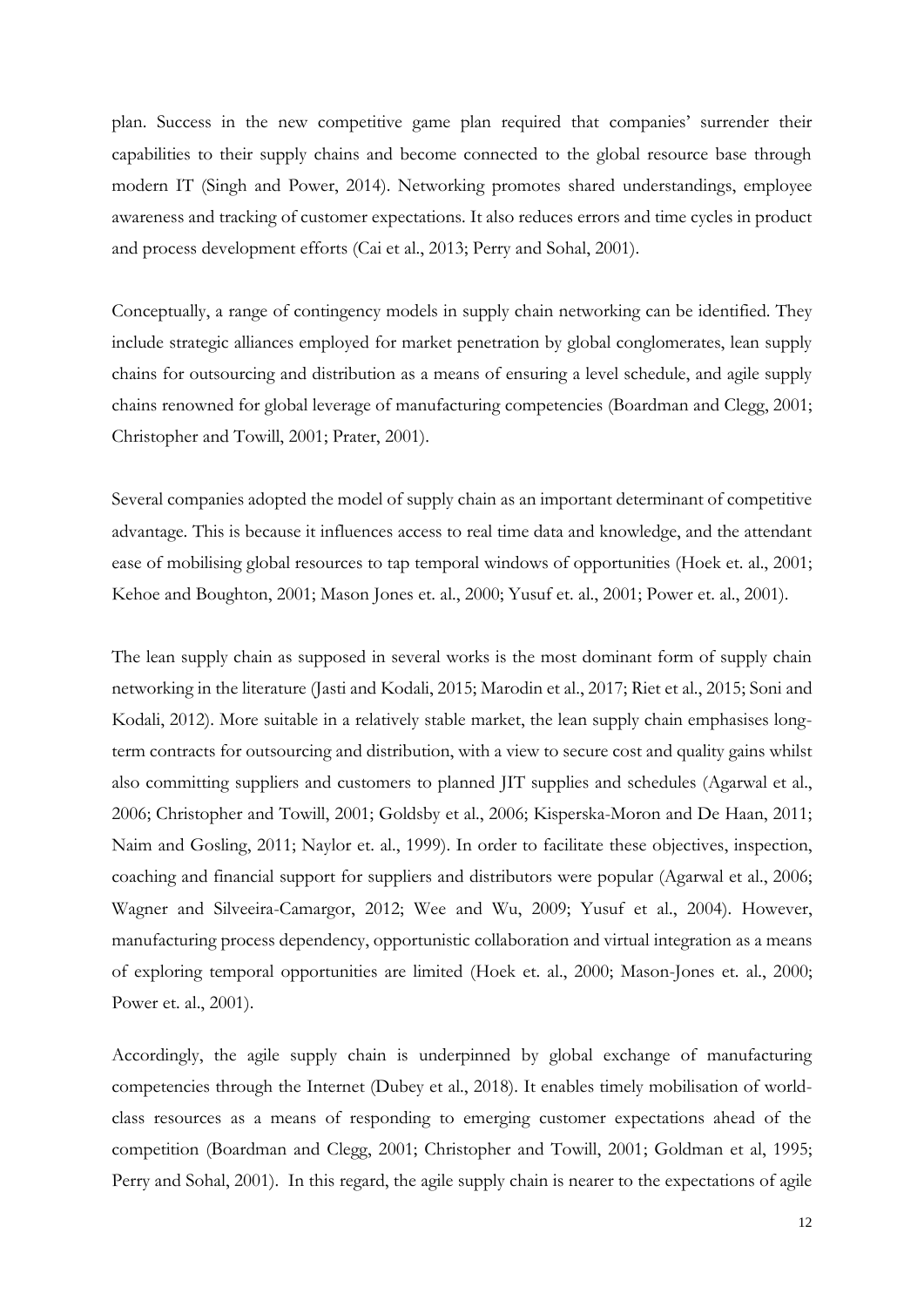manufacturing in terms of delivering transparently personalised products ahead of competitors and at the cost of mass production. In the light of unprecedented market instability and product complexity, the agile supply chain has the potential to enhance attainment of a wide range of competitive and business performance criteria (Blome et al., 2013; Dubey et al., 2018; Eckstein et al., 2015; Hoek et. al., 2000; Martinez-Sanchez et al., 2018; Tarafdar and Qrunfleh, 2017; Power et. al., 2001).

Whereas until recently supply chain networking refers almost exclusively to long-term supplier relationships, an equal amount of downstream collaboration with customers and lateral cooperation with competitors has become increasingly important (Christopher and Towill, 2001; Hoek et al, 2001; Saban et al., 2017; Power et. al., 2001). Indeed, an agile supply chain should integrate the entire gamut of manufacturing and logistics operations into a seamless flow (Kim and Chai, 2017). Supply chain agility can therefore be explained as a measure of the extent to which the entire gamut of upstream and downstream operations is integrated and supportive of the following pivotal objectives of agile manufacturing (Alfalla-Luque et al., 2018; Chiang et al., 2012; Hoek et al; 2001; Kehoe and Boughton, 2001).

#### **3.2.1. Agile supply chains**

Agile supply chains consist legally separate and spatially distributed companies engaging in collaborative design and manufacture, with the aid of Internet-based information technologies (Braunscheidel and Suresh, 2009; Christopher and Towill, 2001; Guneasekaran and Ngai, 2004; Shaw et al., 2005). It was also considered as an extension of agile manufacturing (Brown and Bessant, 2003; Dwayne-Whitten et al., 2012). Blome et al. (2013) argued that supply chain agility encompass the enterprises' capability to respond to change in market environment characterised with variation in terms of shortages and disruptions. As Swafford et al. (2006) maintained, supply chain agility assist an organisation to quickly respond to marketplace volatility and other uncertainties, thus support the company to create a greater competitiveness (Dwayne-Whitten et al., 2012). Besides, organisations with agile supply chain capabilities are more customer sensitive, better capable of blending supply with demand and able to achieve shorter cycle times (Blome et al., 2013).

Compatible with this notions, Literature (Braunscheidel and Suresh, 2009; Dubey et al., 2018; Eskstern et al., 2015; Gligor and Holcomb, 2015; Tarafdar and Qrunfleh, 2017) has recognised supply chain agility as an essential capability required to sustain and thrive in a volatile marketplace. As such, agility facilitates fast and adaptable response (Gligor and Holcomb, 2012), and considered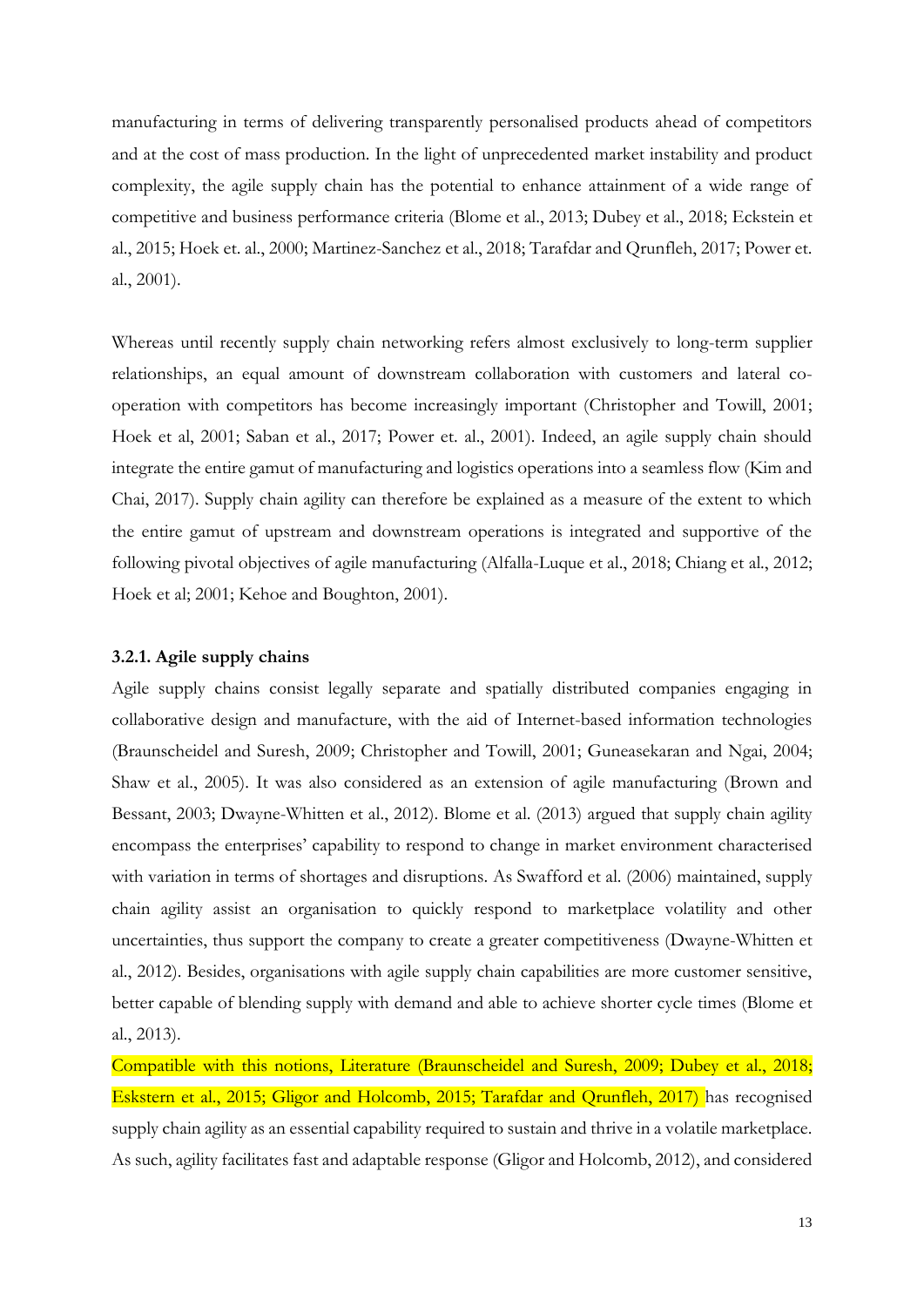to extend the narrower notion of supply chain flexibility (Stevenson and Spring, 2007). On the contrary, Blome et al. (2013) argued that supply chain agility entails a dynamic capability, which might influence the operational performance of an organisation. For this reason, we argue that supply chain agility is a necessary condition to achieve agile manufacturing.

Furthermore, agility capability can be measured based on interdependent dimensions of supply chain maturity such as interfirm partnerships, complementary resources competencies, knowledge transfer and effective leaderships (Braunscheidel and Suresh, 2009; Venkatraman and Henderson, 1998). However, the challenge of an agile enterprises would be to improve and ensure balance across the symbiotic dimensions shown in Column 1 of Figure 1 below. Relative scores on the three dimensions provide a basis for testing maturity towards agile supply chains.

 In addition, the nature of an agile supply chain can be analysed in terms of the reach and range of activities covered by networking (Kehoe & Boughton, 2001; Yusuf et al., 2004). Figure 1 illustrates the reach and range approach. On the vertical axis, information reach extends from personal to anywhere whilst on the horizontal axis, the range of activities widens from electronic messaging to Internet-based integration. Accordingly, as shown in Figure 1, supply chain agility increases as the degree of freedom in networking widens from bill of material controls to purchasing efficiency and to demand and capacity planning.



**Figure 1. Reach and Range analysis of supply chain, integration (Browne et al, 1995).** 

As such, customer interaction involves reaching out to spatially distributed customers, working with customers towards dynamic customisation for clusters of unique preferences and establishing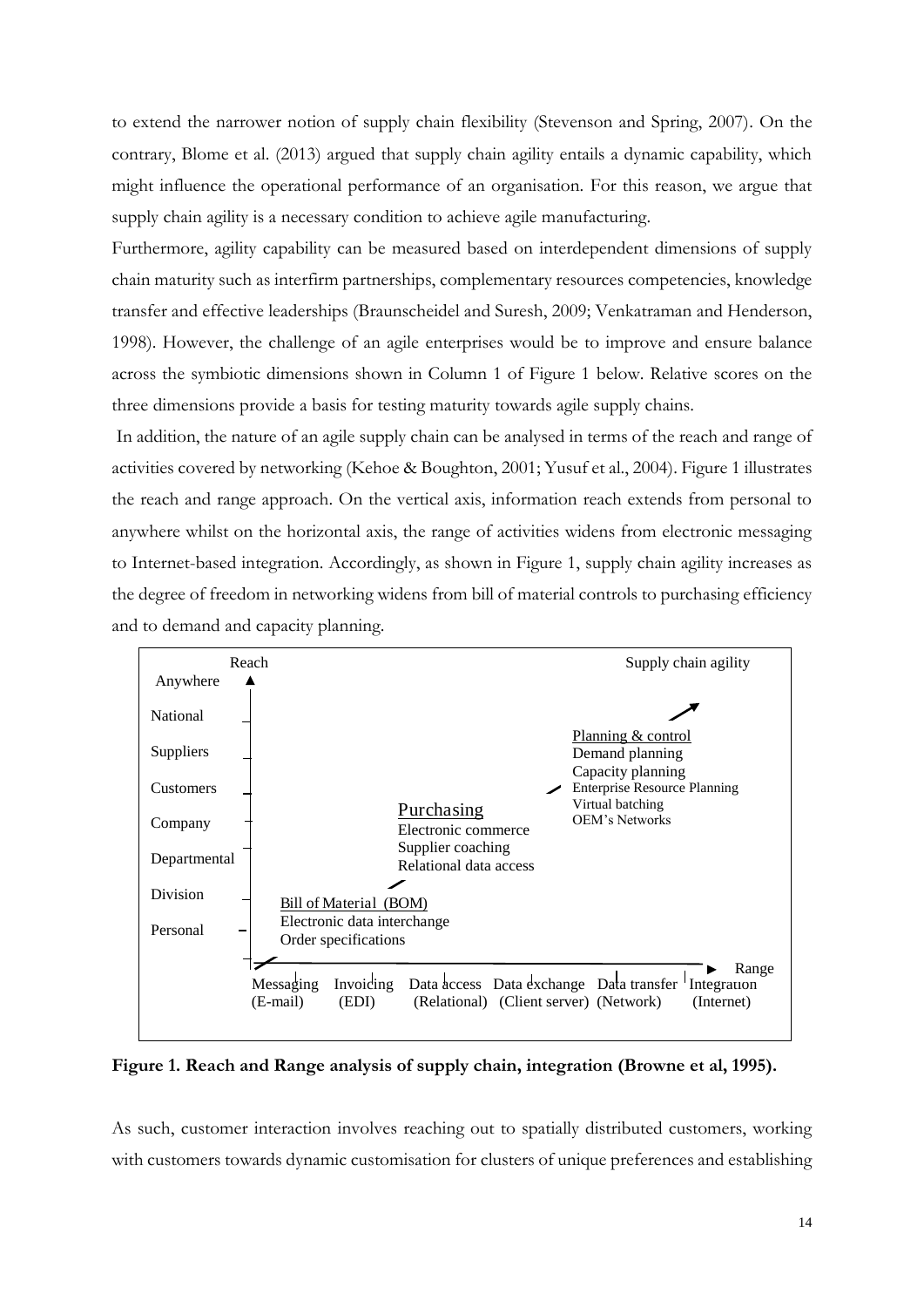communities of customers. At the highest level of customer interaction, a company owns customer communities as a means of making transparent customisation more sustainable. This is due to the advantages of customer-inputs to product upgrades rather than seeking variety as an end in itself. In addition, there are potential benefits of market concentration in terms of getting unique customer communities committed to long-term contracts of supply, which are called off in small volumes over time (Wu et al., 2017). Indeed the incidence and destructive impacts of the "Forrester's effect" can be minimised (Chandra and Kumar, 2000). Without close interaction with customers, mismatches between production volume/ mix and customer expectations often arise, and however marginal, they potentially cause panic and speculation up and down the supply chain. The attendant consequence is that production plans and schedules are based on false and distorted market data, which causes another round of mismatch that is bigger in magnitude and accelerating the initial effect.

Accordingly, there are four dimensions of agile supply chain practices (Christopher, 2016; Hoek et al, 2001; Power et. al., 2001; Tsanos et al., 2014). These are: Customer sensitivity; virtual integration, process integration and network integration. Customer sensitivity, on the one hand, obliges quick response to customer requirements while network integration requires that companies in the supply chain have a common identity, which can range from commitment to agile practices, compatibility of structure, compatibility of information architecture and collaborative competencies. Furthermore, virtual integration requires that companies trade more in information and knowledge sharing rather than inventories, and surrender to the Internet, all knowledge and competencies, which remain largely protected (Kim and Chai, 2017).

Lastly, process integration suggests that networking companies delegate core modules of production amongst themselves based on their relative competencies. This requirement of process integration differs from contract manufacturing, which can potentially increase cost through hierarchies of non-value-added commercial margins. Therefore, an agile supply chain should embody the four elements of supply chain networking. However, the virtual element, which is perhaps the greatest innovation in agile manufacturing, is largely absent in most supply chains (Christopher and Towill, 2001; Christopher, 2016; Martinez-Sanchez et al., 2018; Harrison et al., 2014; Hoek et. al., 2001; Power et. al., 2001).

In general, customer sensitivity means that supply chain networking initiatives should enable quick response to customer requirements based on point of sale data capture and transmission. To this end, manufacturing processes require integration and specialisation based on relative core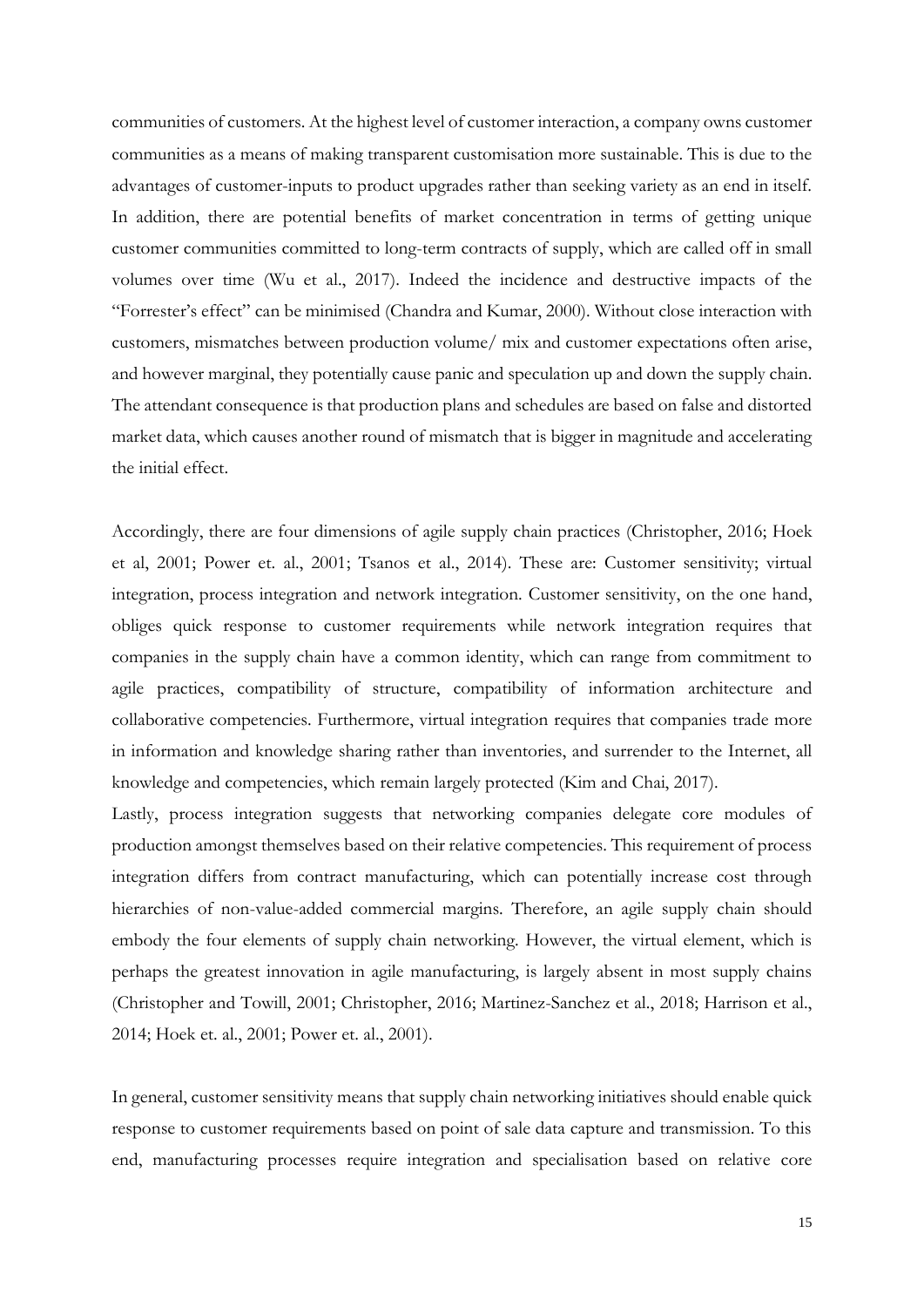competencies of networking companies. The element of network integration requires that companies operate as confederation of partners equally committed to agile practices as a means of leveraging competencies for leading and transparent customisation of products. The fourth element, which is virtual integration, goes beyond network integration and demands that companies surrender to the Internet all knowledge and competencies, which remained largely protected. Three out of the four elements are concerned with integration as a means of aiding customer sensitivity, which is the fourth element. The foregoing discussion signifies that an agile supply chain is integrated, and this integration is facilitated by ICTs (Christopher and Towill, 2001; Sharmsuzzoha and Helo, 2018; Theorin et al., 2017).

Crucial to the agile supply chain are multi-level teams of local and remotely distributed workers, who interact, conceive and commit their companies to temporal opportunities without the luxury of waiting for inhibiting approvals from superior personnel. Such employees would require empowerment through training, teaming and re-orientation towards reliance on peer consensus rather than superior authority. Following next is a discussion of employee empowerment as the third dimension of competence building in manufacturing from which agility enablers can be identified.

#### **3.3. Employee empowerment**

The people working in the organisations play an important role in the way enterprises create and capture value to the customers. The literature on agile manufacturing (Gunasekaran and Yusuf, 2002; Hasani et al, 2012; Potdar et al., 2017; Raj et al., 2013; Sharp et al., 1999), lean production (Jasti and Kodili, 2015; Marodin and Saurin, 2015; Netland, 2016; Tortorella et al., 2015) and other related studies (Fawcett and Myers, 2001; Plonka, 1997; Forsythe and Ashby, 1996) agreed that employee empowerment is crucial for companies in unstable markets. The consensus is that companies change from vertical to horizontal structures in which consensus among professionals and work groups become superior to formal authority (Quinn, 1992). A lateral organisation empowers professionals and shop floor employees. It also potentially halts the separation of doers from thinkers whilst minimising several divisive interfaces that polarises structures, depletes resources and inhibits timely response (Gunneson, 1997). Employee empowerment therefore requires a complete realignment of power relations within which managers emphasise interdisciplinary collaboration and leadership, shared values and motivation for knowledge diversity (Fawcett and Myers, 2001; Forsythe, 1997).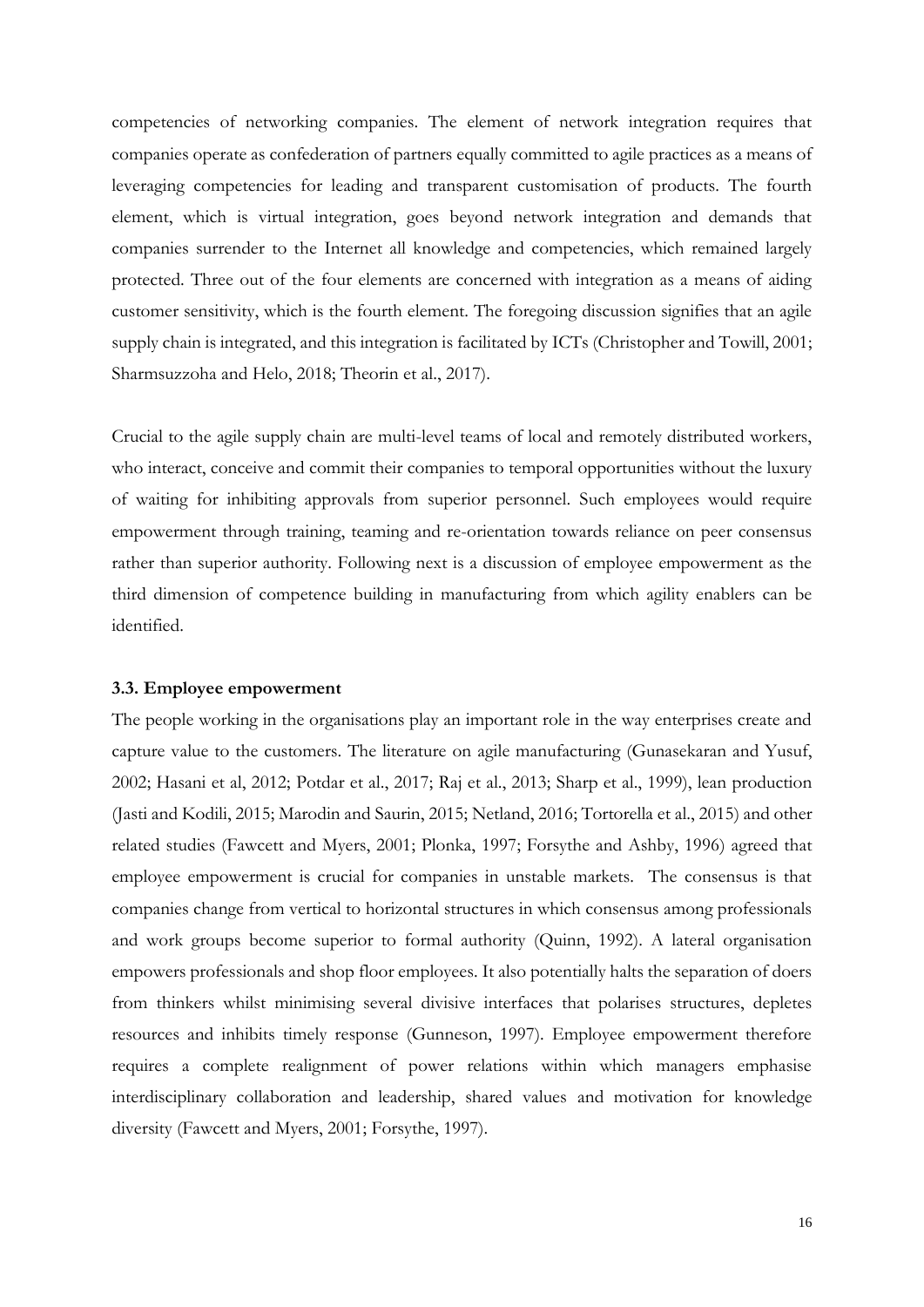Empowerment can be discussed from three main dimensions. They are training that targets work content improvement and teaming that fosters joint authority and responsibility for decisions and actions in work groups (Forsythe, 1997; Gunasekaren and Yusuf, 2002; Kidd, 1994; Sanchez and Nagi, 2001). The third is involvement in decision-making including methods of work and motivation as well as determination of remuneration and other perquisites (Maskell, 2001). The training dimension also requires providing workers with appropriate knowledge, skills and tools necessary to manipulate and operate intelligent machines and technologies. This is in addition to putting in place concurrent engineering structures that enable employees to operate in selfdirecting, self-communicating and self-organising teams. Furthermore, empowerment suggests that workers are able to influence decisions about their job performance, work environment and company's future (Iqbai et al., 2018; Marodin and Saurin, 2013).

The ease of realigning power relations within existing organisation structures as well as the relative efficacy of decision-making based on peer consensus and position-power under situations of sporadic change is dicey. However, employee empowerment has been proposed as the principal assets in making a plant truly flexible, notwithstanding loads of intelligence possessed by advanced manufacturing systems (Upton, 1995; Pinochet et al., 1996). For workers to perform effectively, a considerable amount of training and retraining is required in areas (Iqbai et al., 2018; Netland, 2016; Potdar et al., 2017) such as managing shared resources for productivity and reusability, interpersonal skills for teaming and peer leadership, information science and proficiency in applications software, systems orientation that emphasises the global impact of local decisions and actions, technology evaluation, utilisation and troubleshooting, multi- skilling especially in operations before and after own workbench, and problem-solving skills.

Team practices and dispositions facilitate job assignment, execution and delivery because they support parallel and integrative conduct of activities involved in design, engineering and manufacture (Forsythe, 1997; Gadient et. al., 1997; Goldman and Nagel, 1992; Iqbai et al., 2018). A team culture would be easier to nurture in a plant that has embraced teaming as an organisation system underpinned by the principles of multi-dimensional collaboration that is inherent in concurrent engineering (Bortolotti et al., 2015; Fawcett and Myers, 2001; Shah and Ward, 2007; Yusuf et al., 2014; Zhang, 2011). A team-based concurrent engineering structure empowers employees individually and collectively, and therefore enhances the knowledge base available for profitable and sustainable mass customisation (Narasimhan et al., 2006; Yang, 2014). Moreover, most operations will be run as mini-companies, each with its own sense of identity and loyalty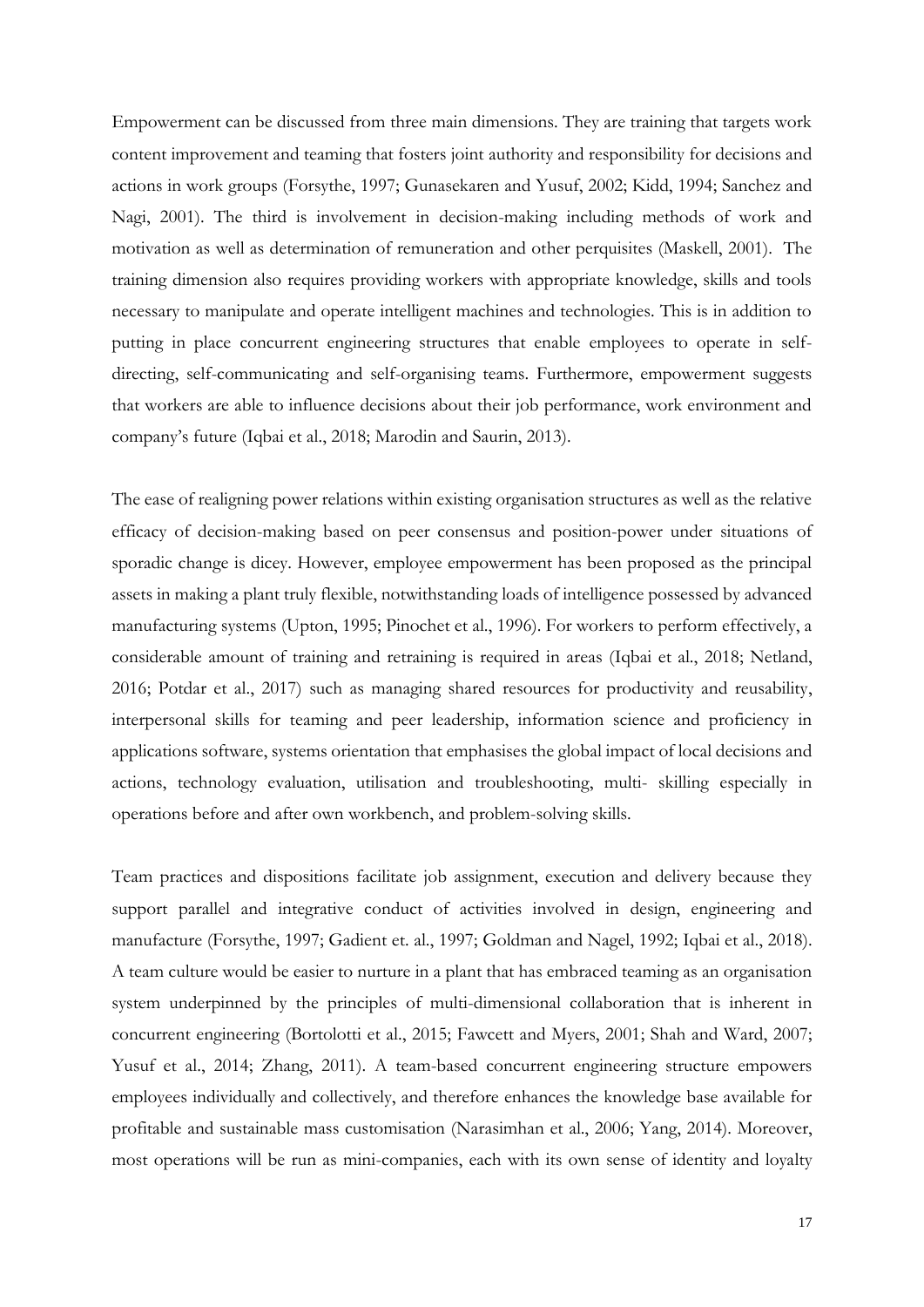(Castellano et al., 1999; Gunasekaran and Yusuf, 2002). Accordingly, smaller groups of employees will be responsible for resources and results, and management attention would shift from individual or functional work units to project teams.

In industries faced by unprecedented market instability and product complexity, teams of empowered employees will be indispensable in servicing agile supply chains and mobilising global competencies (Yan and Jiang, 1999). Nevertheless, reports abound that team practices in lean production have become unwieldy, exploitative and punitive due to significant emphasis on heavyweight leadership, seniority-based pay, peer-surveillance and unending pressures for continuous improvement. In this context, teaming perhaps strip workers of their personal rights, specialist skills and autonomy rather than empower them (Forza, 1996; Karlsson and Ahlstrom, 1992; Young, 1992; Warkentin et al., 1997). The aforementioned problems are avoidable in agile plants where operations are more decentralised and less line oriented. Instead, operations are project and niche market-based and also virtual in character (Forsythe, 1997; Henry, 1998; Saraph and Sebastian, 1992; Yang and Lee, 1996; Warkentin et al., 1997).

In addition to training and teaming, employee involvement is another important dimension of empowerment. It manifests itself in several ways including, for instance, stoppage of production flow on observation of any anomalies, adaptation of work teams to variations in job duties and in the production flow, commitment to continuous improvement and innovation through exchange of knowledge and improvement suggestions, and better opportunities to influence top management decisions (Sanchez and Nagi, 2001; Sumukadas and Sawhney, 2004; Zhang, 2011). Accordingly, empowered employees are the principal assets in the agile factory (Fawcett and Myers, 2001; Raj et al., 2013; Vinodh et al., 2012). They are the core enablers of competitive advantage as advances in technology and best practices transform job structures and extend workers' scope of discretion and responsibility (DeGroote and Marx, 2013; MacDonald and She, 2015; van Hoof and Thiell, 2014). For these reasons, a wide range of training programmes especially in operations before and after own workstation, technology application, system monitoring, and cooperative ethics are imperative (Fawcett and Myers, 2001; Goldman and Nagel, 1992; Zhang, 2011).

The relative emphasis placed on each of training, teaming, involvement and commitment as dimensions of employee empowerment and as determinants of agile competitive advantage would differ widely in practice. Empowerment scores could be insignificant for all the four dimensions,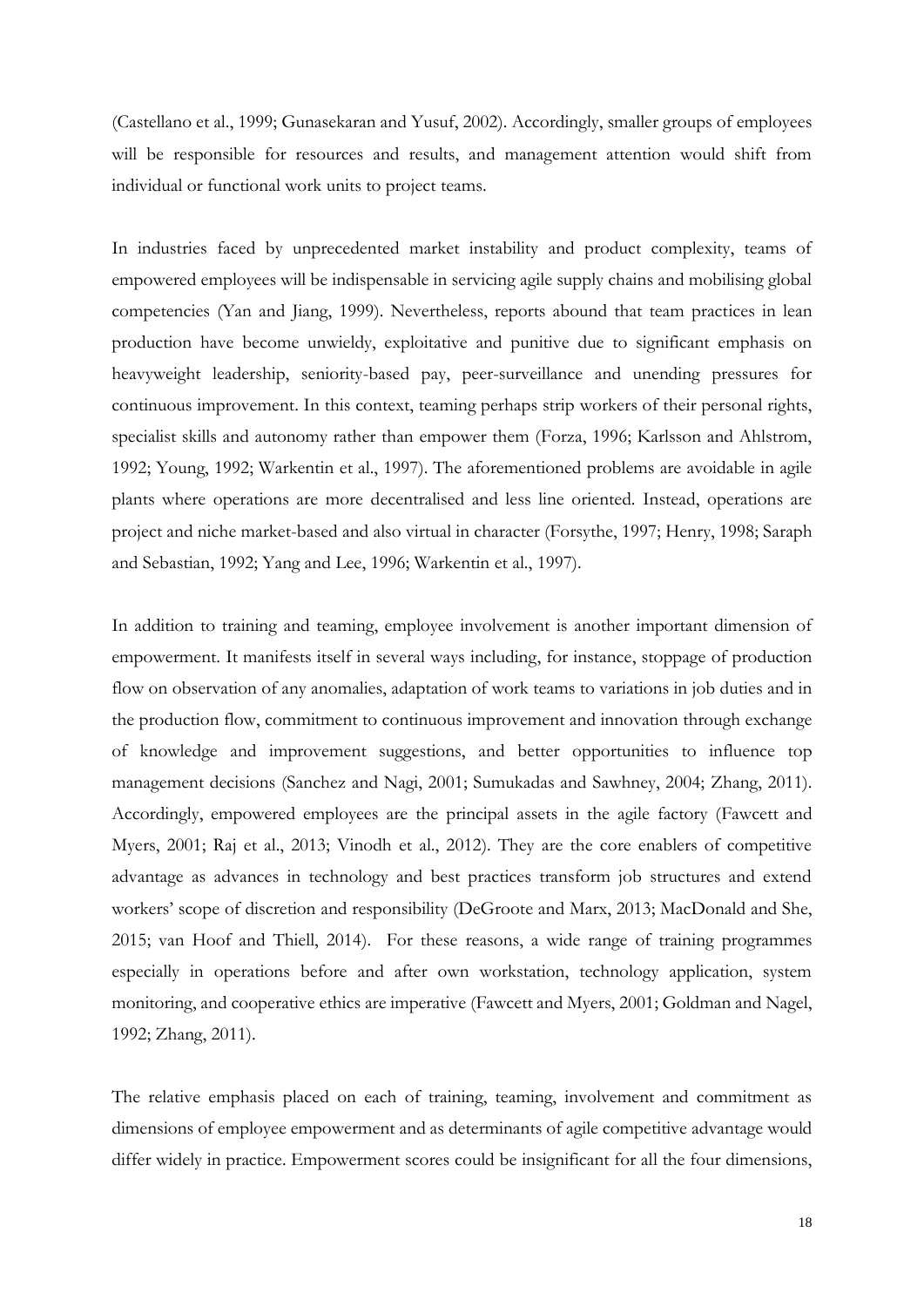higher for only one or two dimensions or substantial for all the four dimensions. In order to cope effectively with the challenge of change as well as marshal the skills required to operate intelligent machines and deliver transparently customised solutions ahead of competitors, empowerment should be multi-dimensional and total. Therefore, maximum deployment of employees' knowledge capabilities is crucial as a means of boosting the ability to manipulate intelligent machines (Blome et al., 2014; Fawcett and Myers, 2001; Li et al., 2008). Following next is a discussion of manufacturing automation as the fourth dimension of manufacturing competence building from which agility enablers can be identified.

#### **3.4. Manufacturing automation**

Modern manufacturing technologies such as automation, robotics and other practices are now used globally following the progress in information and communication technologies and internationalisation of supply chain (Caggiano and Teti, 2018; Lau et al., 2002). Manufacturing automation refers to the total gamut of operations, which can be performed by plants and equipment with minimal human intervention (Pinochet et al, 1996). The pervasive computing, advanced software and sensor technologies have enhances capability and reliability of manufacturing systems by reducing costs and creating products using low energy, low resources input, eliminate human error and quickly responding to customer demands for high quality, customisation or personalisation, reducing time to market, and product delivery time as well as increasing complementary of services (Edwards, 1996).

More so, the deployment of automate human processes, information and communication technologies is now used to facilitate integration of data across business processes. This will improve customer relationships management, process control, products verification, manufacturing simulation, logistics, safety systems and product traceability as well creating new ways to involved customers into design and suppliers into complex production processes. Recently, this notions has resulted in the development of big data, cloud computing and the internet of things (Gunasekaran et al., 2018).

However, based on the level of human intervention required by a machine and the range of operations that a machine can be manipulated to execute, three contingency alternatives in manufacturing automation can be identified. They are mass automation, flexible automation, and intelligent automation (Bodine, 1998; Kirk and Tebaldi, 1997; Kusiak and He, 1997). In mass automation, machines had been in-built to perform specific operations and cannot be altered, retooled or re-programmed to do anything else. On the other hand, flexible automation has an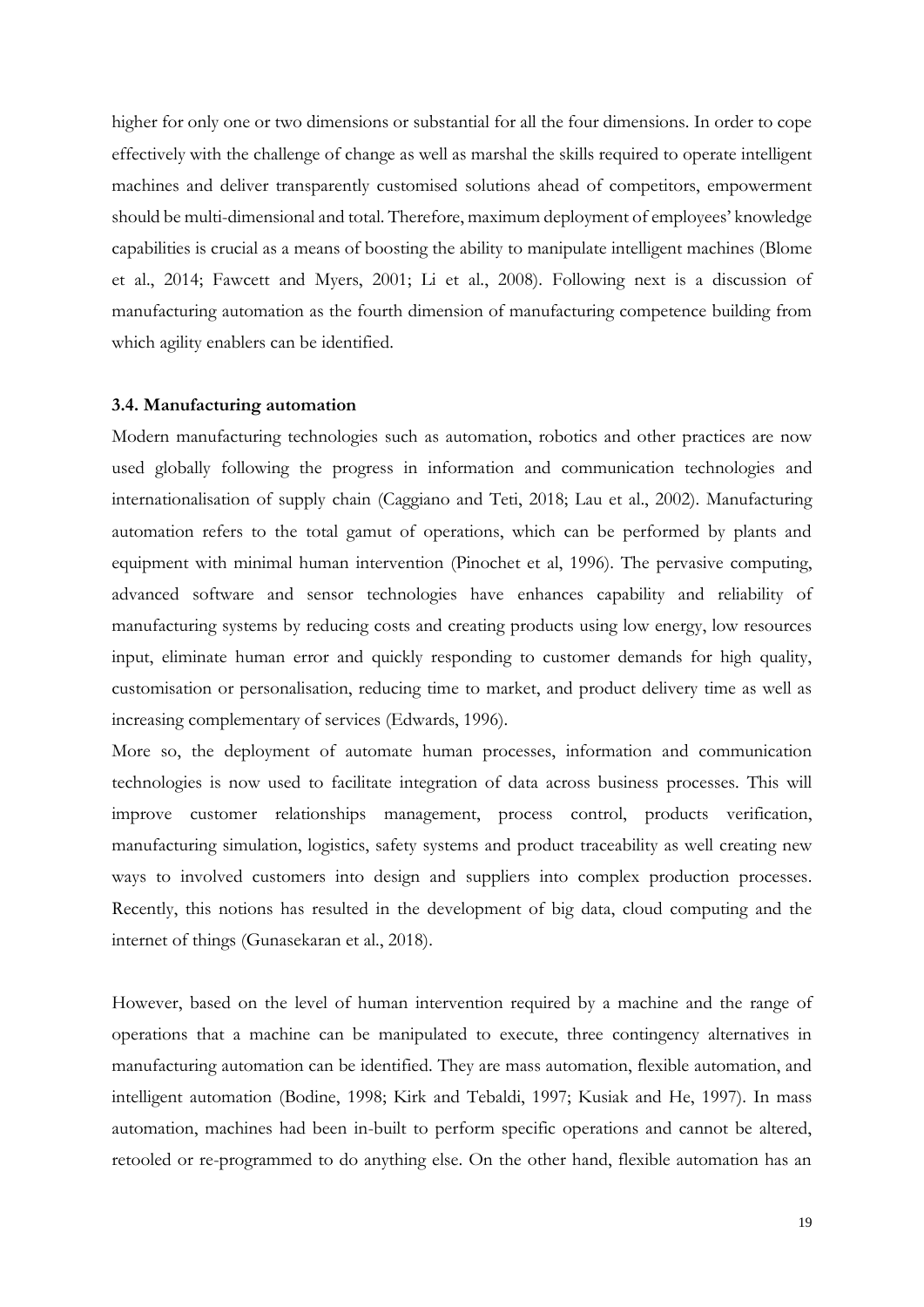advantage of being adaptable and able to perform a wider range of operations, although valuable time is spent to retool and change over.

Despite the benefits of flexible automation, it is may not be suitable for relatively simple machining and assembly tasks especially in high volume repetitive batch processes rather than for continuous reconfiguration and customisation of products (Kusiak and He, 1997). Intelligent automation is largely computer-controlled, with closed-loop feedback systems and in-built diagnostic capability (Waters, 1996). They operate as integrated but independent networks of computer numerically controlled (CNC) machines, feeders, controllers, actuators and sensors connected by conveyors (Bodine, 1998; Kusiak and He, 1997; Lee, et al., 1997). Supported by advanced network communications and distributed computer systems, they can be programmed to conduct a wide range of machining and assembly tasks without the time and effort entailed in flexible manufacturing systems. Intelligence and mobility are crucial for speedy customisation and replication of the core modules of intelligent products at little or no extra cost (Kusiak and He, 1997; Zammuto and O'Connor, 1992; Zhang and Zhang, 1995).

In the light of shrinking life cycles and intense mass customisation that tend to fragment and reduce order quantities and life cycle profits, intelligent and versatile machines are the strength of the agile factory. This is because reproduction costs of products manufactured by intelligent machines are not volume sensitive (Ramesh et al., 2013). Intelligent automation requires a strategy in order to enhance its adoption (Iakymenko et al., 2016; Kirk and Tebaldi, 1997; Molina et al., 2005). Firstly, the goal of intelligent automation is dynamic reconfiguration as a means of responding to changing specifications and achieving mass customisation at the cost of mass production (Molina et al., 2005; Phaithoonbuathong et al., 2010; Renna and Ambrico, 2015; Willis, 1998). Another element of automation strategy is that intelligent automation requires a considerable amount of knowledge work especially in re-programming machines for several one of a kind production situations (Bhuiyan et al., 2006; Dailami and Redford, 1998; Pullan et al., 2010; Kirk and Tebaldi, 1997). This is unlike traditional automation of repetitive processes where knowledge work is not significant (Bodine, 1998; Hines et al., 2018; Kusiak, 2018). Finally, advances towards intelligent automation can be in discreet steps. The most basic step is cellular layout of machines based on related jobs or parts families (Shiyas and Pillai, 2014; Pillai and Subbarao, 2008). A cell generally consists of one or two stand-alone CNC machines, complemented by ancillary equipment such as robotic parts handlers (Ahkioon et al., 2009; Lau et al., 2002). Once a cellular design has been implemented, a range of simple machining and assembly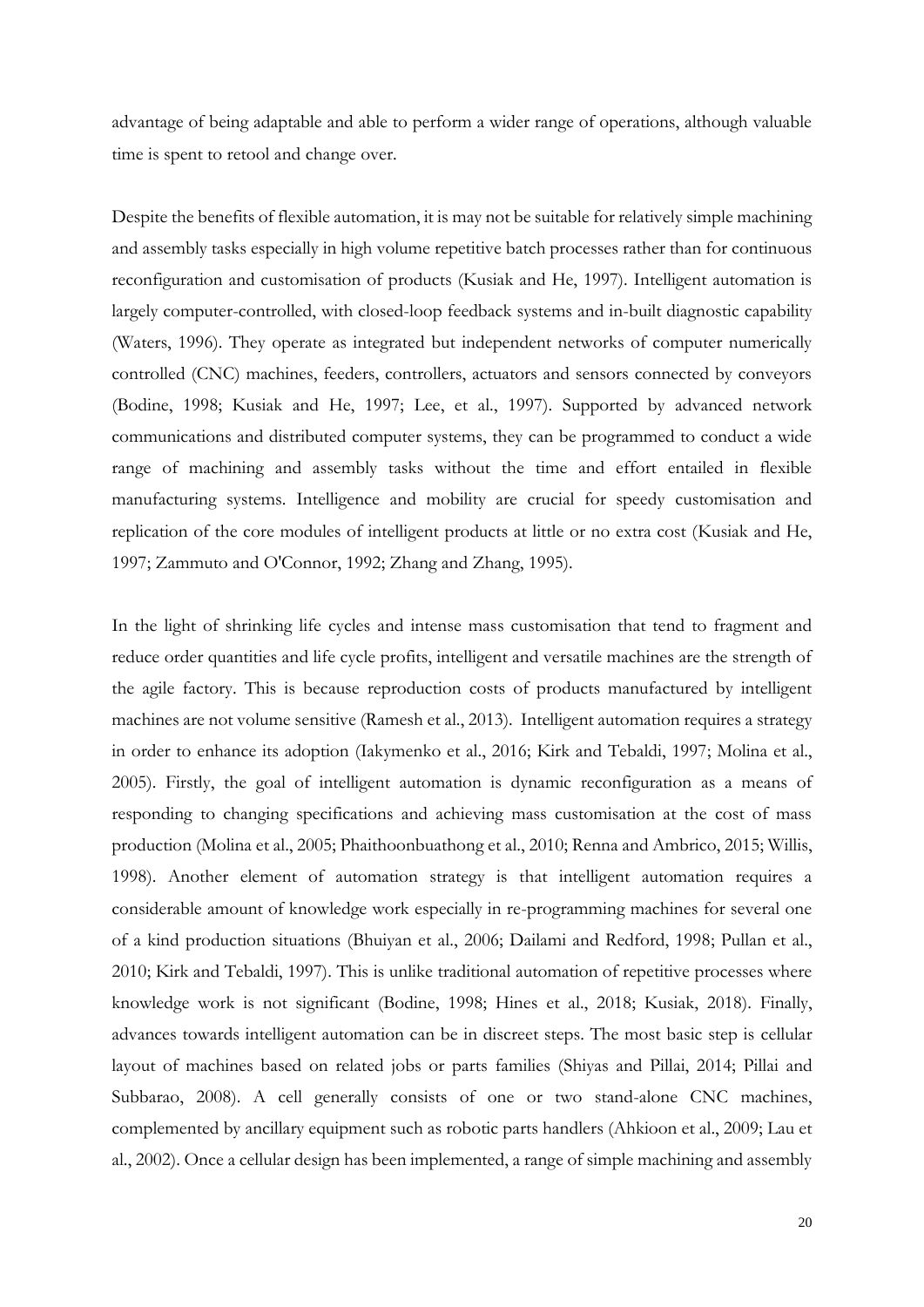tasks can be automated selectively based on the exact needs of individual cells (Alhourani et al, 2016; Bodine, 1998). Therefore, the range and intensity of automation, flexibility, machine intelligence and operational mobility in material handling would vary across cells.

The impacts of cellular design on competitive advantage have been demonstrated (Brussel and Bongaerts, 1999; Chambers and Nicholson, 2000; Wu et al., 2006). Cellular design leads to smaller work-systems to which employees are more committed (Pillai and Subbarao, 2008). It also promotes interaction amongst equipment, workstations and product modules, with attendant improvement in ability to trap problems at source, conduct parallel operations and flex capacity (Brussel and Bongaerts, 1999; Groover, 2001; Wu et al., 2006).

The foregoing discussion reveals that manufacturing automation influences competitive advantage. Three contingency options in manufacturing automation were discussed in the preceding paragraphs out of which intelligent automation appeared more suitable for plants engaging in transparent customisation. This discussion of intelligent automation as an agility enabler revealed five core elements, which are cellular design, a wider range of automated processes, machine flexibility, machine intelligence and plant mobility.

#### **3.5. Technology adoption**

Companies adopt and learn incrementally from a wide range of technologies as a means of enhancing competitive advantage (Bell-Pintado et al., 2018; Borges and Tan, 2017; Cozzarin, 2016; Khanchanapong, 2014; Kotha and Swamidass, 2000; Soliman et al., 2001). Technology integration, in terms of "modular integration" and "assimilation of lessons learnt" in a wide range of emerging technologies such as MRP, JIT, TQM, CE and OPT was proposed as a core enabler of agile competitive advantage (Singletary and Winchester, 1998; Sousa and Voss, 2008). Therefore, towards agile manufacturing design, intelligent synthesis of tools and methods are essential for competing and satisfying customers' requirements from all fronts. However, several companies perceive technologies as alternatives even as joint deployment could be a complex process (Youssef, 1992; Zhang et al., 2015), no matter if they can boost process capabilities for speedy customisation and delivery of advanced product solutions (Youssef, 1992; Soliman, 2001).

Several researchers have articulated adoption or synthesis of multiple technologies as an essential requirement of agile manufacturing design (Dowlatshahi and Cao 2006; Dubey and Gunasekaran 2015; Gunasekaran 1999; Kang et al., 2016; Yusuf et al., 1999 Zhang et al., 2014). Indeed,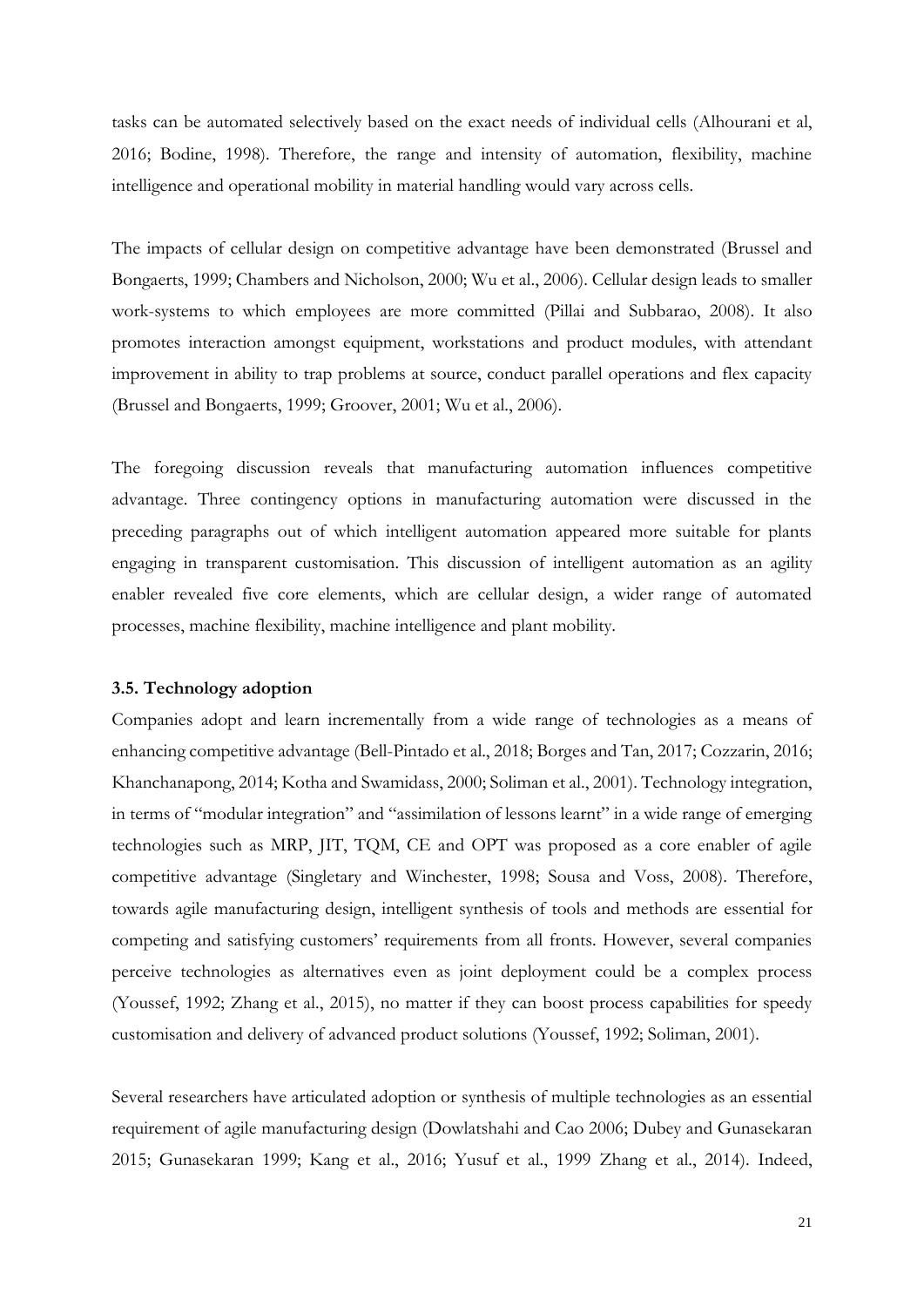multiplicity of operations techniques by the late 1980's (Aggarwal, 1985; Wallace, 1992) could have motivated the emphasis placed by the agility movement on synthesis of technology. As managers in the past were sceptical over choice and application of technology (Wallace, 1992), it was crucial to connect and learn incrementally from the range of available options (Goldman and Nagel, 1995; Harrison and Storey, 1996). In this sense, agile manufacturing supports systematic learning and mastery of several techniques of lean production and concurrent engineering and the lessons they offered (Goldman and Nagel, 1992; Gunneson, 1997). The synthesis of several technologies is imperative for systematic and co-ordinated response to market instability (Singletary and Winchester, 1998). In a recent study, Dubey and Gunasekaran (2015) highlighted the contribution of IT in technologies that enable information to be shared effectively and efficiently, whereas Gunasekaran et al. (2017) had looked at the role of big data within agile manufacturing, especially in addressing market turbulence and helping companies to remain competitive and achieve their business performance objectives.

Deciding what technologies are appropriate would depend on contextual factors including, for instance, location, industry, size, technology, strategy, resource capabilities and goals (Spina, 1996). The range of technologies adopted and implemented will therefore be determined by the relative importance and relevance of competitive objectives in different situations and times (Sohal et al., 2006; Vokurka and Fliedner, 1998).

In general, advances in ICTs have significantly facilitated the development and application of operations, intensity of customisation and depth of supply chain integration (Monostori et al., 2016; Smith et al., 2016; Shariatzadeh et al., 2016). However, adaptation, compatibility, and security problems the use of IT for agile manufacturing (Davenport, 1998; Gadient and Hines, 1997; Liu et al., 2013; Macke et al., 2016; Tse et al., 2016). However, we argue that integration still enhances the ability to devise and deliver integration as a means of surviving market instability.

### **4. Critique of agile manufacturing**

A number of studies on agile manufacturing are optimistic in term of the achievement of outcomes. But there have been multiple threats current facing manufacturing. One of the major issues are social and environmental aspects (Ciccullo et al., 2018; Gunasekaran et al., 2018). Organisations are currently seeking new ways to integrate social and environmental practices with agile or virtual integration operations to create unique capabilities to improve their sustainable competitiveness. However, the traditional metrics used to measure performance objectives of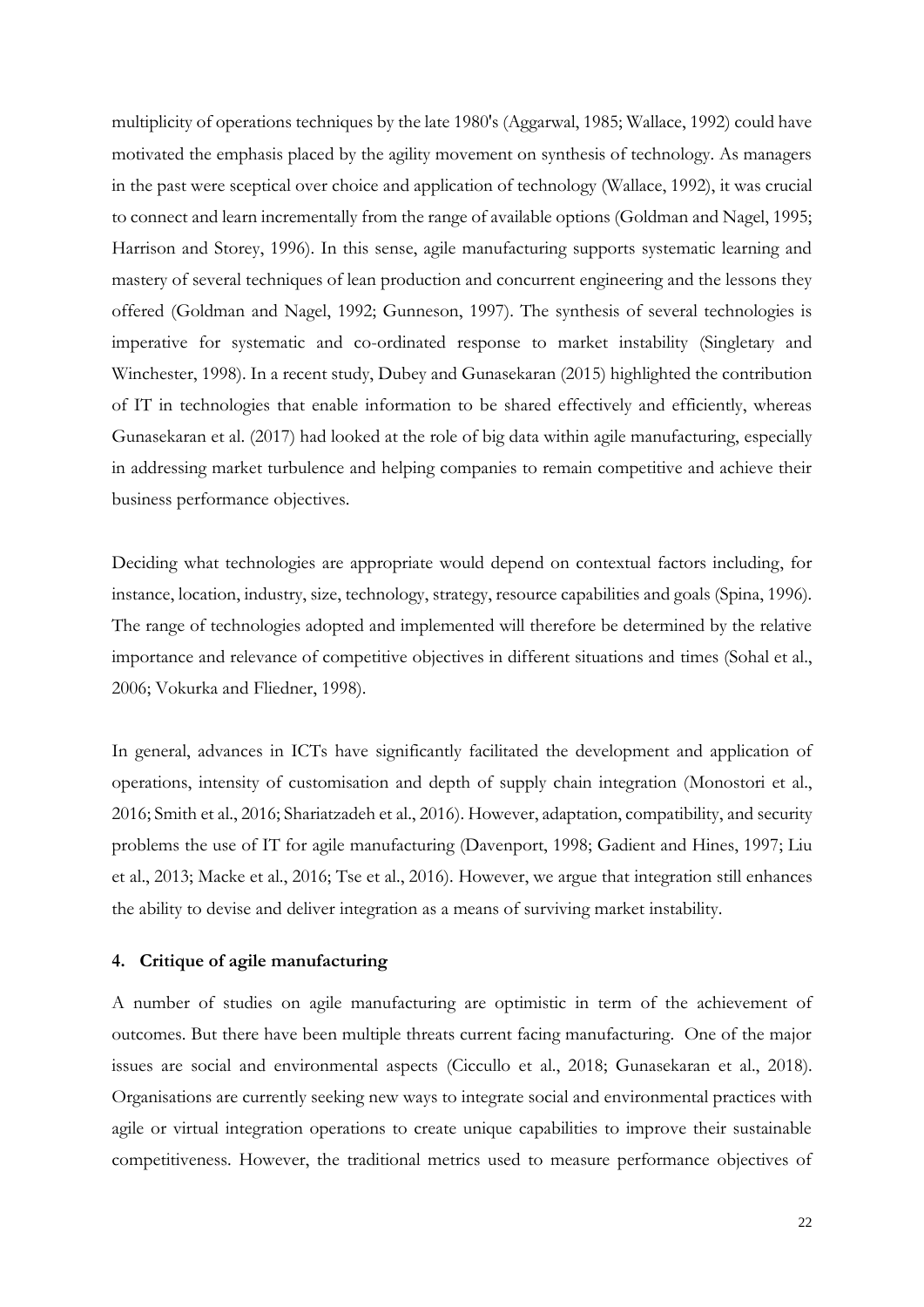costs, speed, quality, flexibility, dependability and innovation are no longer sufficient (Searcy, 2012). There now a needed for companies to deliver on sustainability performance. These would be vital in illuminating major interconnections across industry, expounding the essential role of production processes in the supply network as well as assisting to ascertain, which practices in the value chain needs intervention and to support network partners as they focus on creating new and extra benefits. Thus, sustainable manufacturing means inclusive production, which encompasses three perspectives (such as, people-oriented, environment-oriented, and technology-oriented innovations.

Another threat is increasingly dependent on highly skilled workers (Dubey and Gunasekaran, 2015). Manufacturing is no longer about making a product and selling it. But it placed greater importance on using new sources of knowledge and information and establishing much closer, long-term relationships with suppliers and customers as well as other stakeholders. Effective company would harness a wider skills base; by including all categories of people in different manufacturing activities irrespective age, gender and social status to improve the skill set of future workforces. More so an increasing emphasis on intelligent and sustainable product also threatens agile manufacturing. Accordingly, firms are encouraging to recognise product life cycle and safe handling of end of life products. Products and processes would be sustainable with built-in reuse, remanufacturing and recycling for products reaching, closed loop supply chain can be employed to eliminate excessive energy and water waste and recycle physical waste. These developments will further emphasis the key role of physical production in unlocking sustainability performance of the organisation, particularly as supply chain focus on offering quality of services (servitisation) and make use of the increasing pervasiveness of Big data, cloud computing and internet of things to enhance their overall performance (Gunasekaran et al., 2017; Kim and Chai, 2017).

Another challenge is that the manufacturing policy need to considered the extended nature of value chain and the new way to develop such strategy. Some companies have already familiarising and are world class, but many are not positioned to succeed in a future world where the greater opportunities would be balanced through greater competition. The manufacturing need to be sustainable, agile, adaptive, and virtual to radically redefine its strategy to offers a constant and consistent framework in which supply network partners aspire to flourish. However, an organisation with rigid strategy may not deliver that sustainable competitiveness. Although, a number of firms are already ahead and catching up would demands adaptive, integrative, agile and sustainable supply chain capabilities that many firms have not yet demonstrated.

Overcoming these challenges is important, as future competitiveness and health of an organisation might influence other network partners through numerous collaborations. Accordingly, we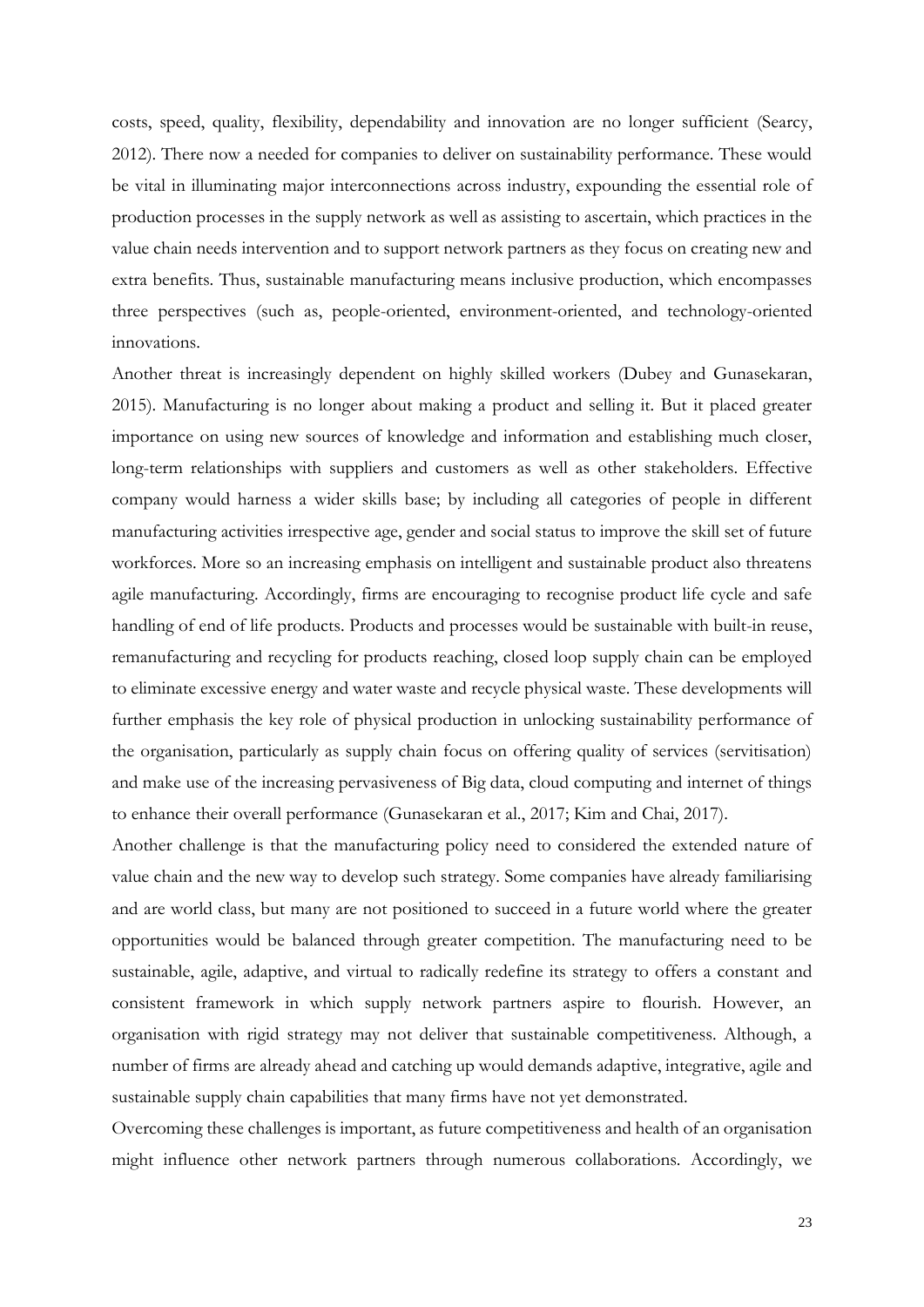maintained that there is no easy way to sustainable competitiveness, but business strategies should address overall organisation performance. The quality of workforce would be an important capability in capturing sustainability performance. The company should focus on the supply of skilled workers and leaders as well as developing multidisciplinary teams to create complex and sustainable products plus innovative business models.

It may also be important to address the current social and environmental risk related with supply chains. Here industry must work together to further promote and market the opportunities for training and education. However, there is also challenge of resource for employees training and upgrading of workforce in arears such as the development of sustainable energy sources. Even though, agility and sustainability practices such as knowledge transfer partnerships, strategy alliance, closer customer relationship, stakeholder's engagement, reducing environmental impact and promoting better quality of life inside and outside the company environment may go a long way in address these mismatch and this should be the focus of any future manufacturing.

#### **5. Conclusions and further research**

Several issues involved in agile manufacturing as a competitive strategy were discussed in this review. The evolution of manufacturing agility, attributes of agile manufacturing, the drivers of agile manufacturing, identification of the enabling competencies deployable for agile manufacturing as well a critique of agile manufacturing were presented.

Three conclusions emanate from this review. First, agile manufacturing is indispensable as a means of enhancing competitive advantage. This is in the light of unprecedented market instability, which manifests in several ways such as complex customer requirements, companies attempt to outdo themselves, shrinking product life cycles and sporadic customer shifts. In this regard, the emphasis which agile manufacturing places on responsive adaptation would counter the destabilising influence of competitive pressures on business performance outcomes.

Secondly, what are the enabling competencies by which the negative impacts of market and competitive pressures can be neutralised? Five enabling competencies otherwise described in this study as agility enablers were identified from a range of alternative practices in manufacturing competence building. The five agility enablers are transparent customisation, agile supply chains, intelligent automation, total employee empowerment and technology integration. Hence (and thirdly), the five agility enablers should be building blocks for agile manufacturing design, but they would require joint deployment so that they create positive multiplier effects. Future research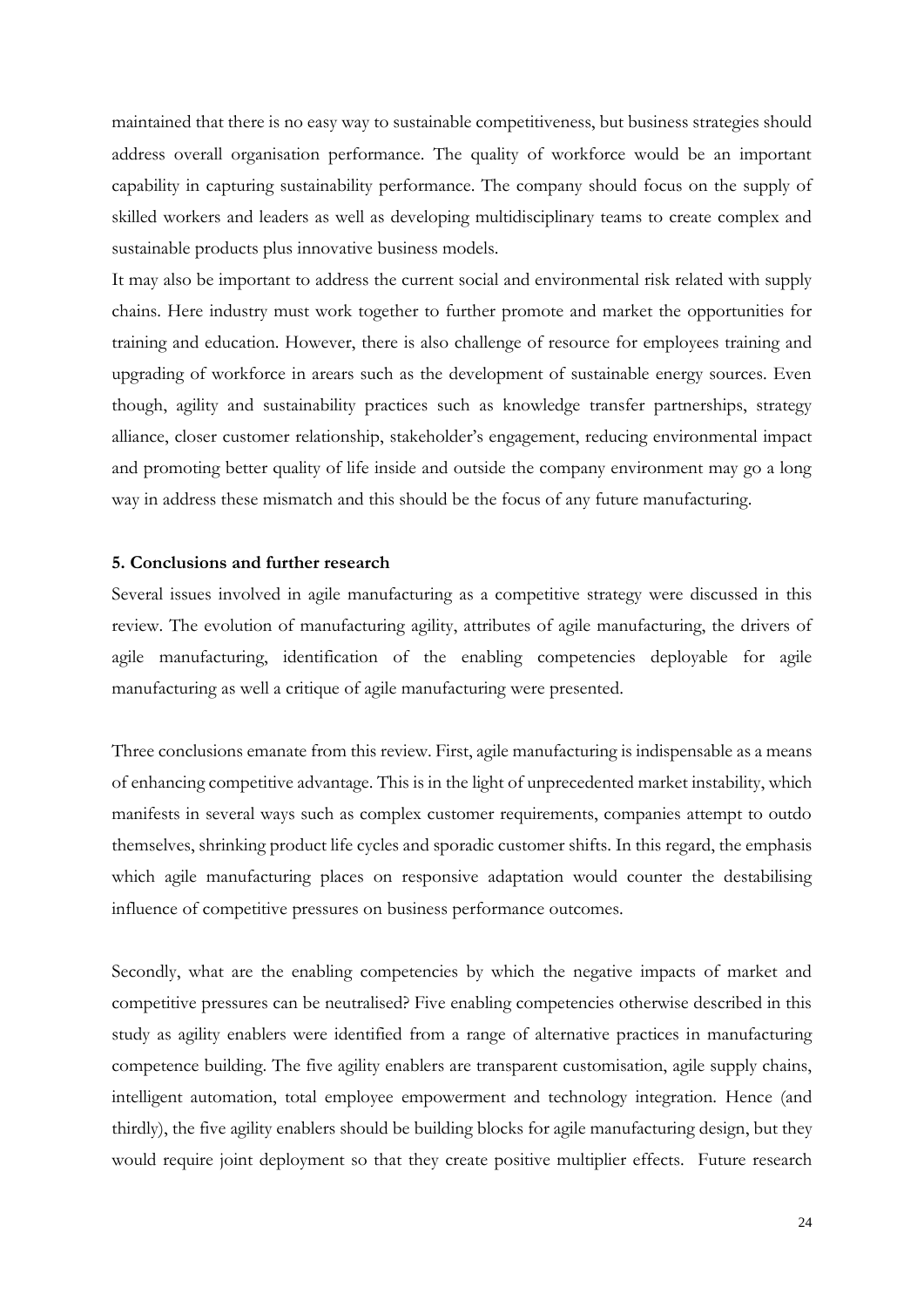could look into: (i) further confirming the five agility enablers and their interaction; this can be operationalised in the form of framework and/or research propositions and hypotheses that could be further explored using for instance qualitative in-depth studies or surveys to validate them and see how they are applied and achieved in different contexts; (ii) demonstrating the magnitude of market pressures as a driver of agile manufacturing, and this is important as a means of identifying and justifying agile manufacturing enablers of competitive advantage; and (iii) looking into the importance of technology in particular as an enabler of agility given the recent focus on big data, block chain, and Internet of Things.

#### **References**

- Adeleye, E.O., Yusuf, Y.Y and Sivayoganathan, K., 2000. Leanness, Agility and Manufacturing Performance in the UK. Proceedings of the 4th International Conference on Managing Innovative Manufacturing, Aston Business School, Birmingham, 17-19 July, 19-27.
- Agarwal, A., Shankar, R. and Tiwari, M.K., 2006. Modeling the metrics of lean, agile and leagile supply chain: An ANP-based approach. *European Journal of Operational Research*, *173*(1), pp.211-225.
- Aggarwal, S., 1985. Making sense of production operations systems. *Harvard Business Review*, September-October, 8-16.
- Ahkioon, S., Bulgak, A.A. and Bektas, T., 2009. Cellular manufacturing systems design with routing flexibility, machine procurement, production planning and dynamic system reconfiguration. *International Journal of Production Research*, *47*(6), pp.1573-1600.
- Ahmad, S., Schroeder, R.G. and Mallick, D.N., 2010. The relationship among modularity, functional coordination, and mass customization: Implications for competitiveness. *European Journal of Innovation Management*, *13*(1), pp.46-61.
- Aitken, J., Christopher, M. and Towill, D., 2002. Understanding, implementing and exploiting agility and leanness. *International journal of Logistics*, *5*(1), pp.59-74.
- Alfalla-Luque, R., Machuca, J.A. and Marin-Garcia, J.A., 2018. Triple-A and competitive advantage in supply chains: Empirical research in developed countries. *International Journal of Production Economics*, *203*, pp.48-61.
- Alford, D., Sackett, P. and Nelder, G., 2000. Mass customisation—an automotive perspective. *International Journal of Production Economics*, *65*(1), pp.99-110.
- Alhourani, F., 2016. Cellular manufacturing system design considering machines reliability and parts alternative process routings. *International Journal of Production Research*, *54*(3), pp.846-863.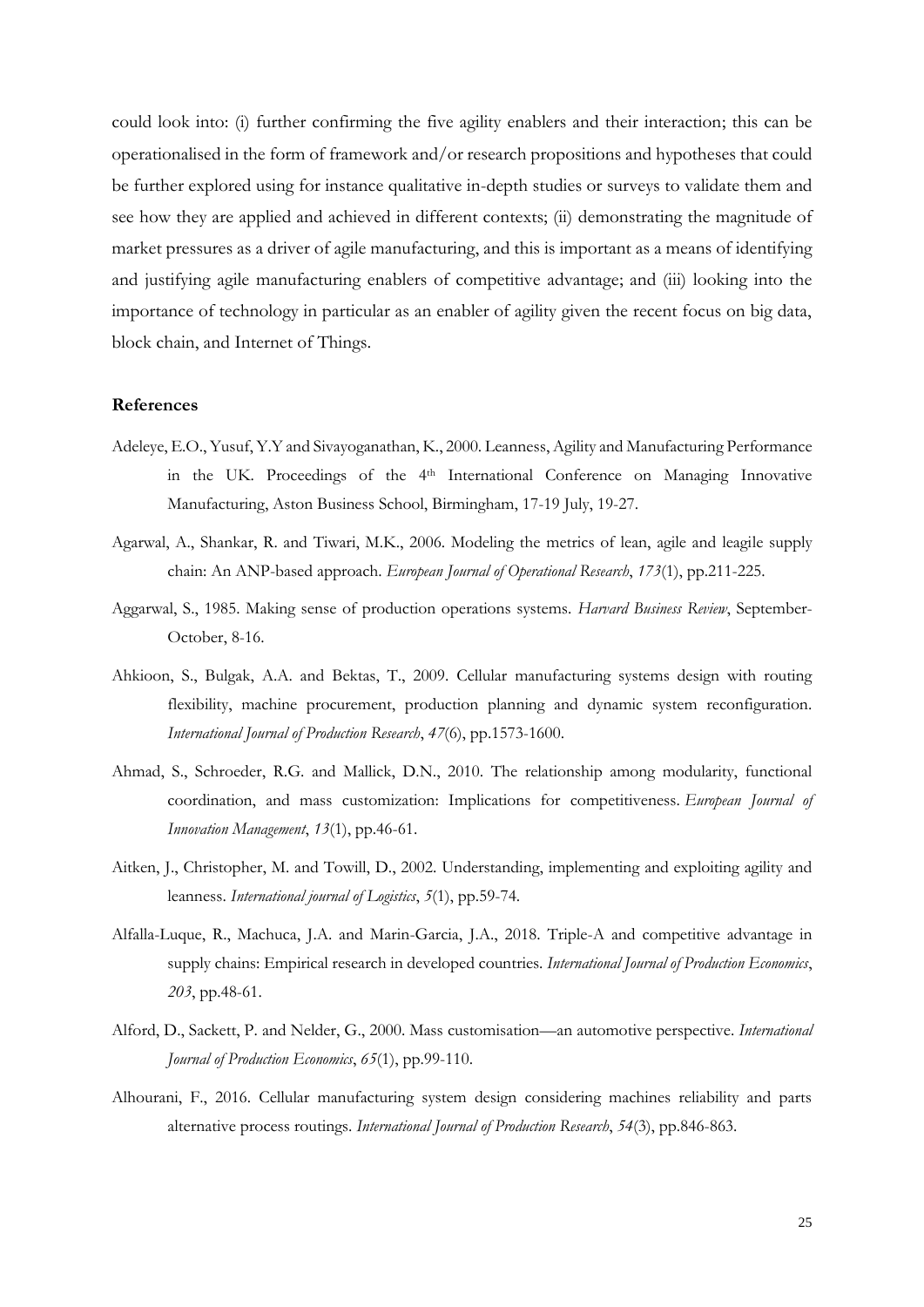- Almeida Marodin, G. and Saurin, T.A., 2015. Managing barriers to lean production implementation: context matters. *International Journal of Production Research*, *53*(13), pp.3947-3962.
- Aqlan, F., and Al-Fandi, L., 2018. Prioritizing process improvement initiatives in manufacturing environments. *International Journal of Production Economics 196*, 261-268.
- Arampantzi, C., Minis, I. and Dikas, G., 2018. A strategic model for exact supply chain network design and its application to a global manufacturer. *International Journal of Production Research*, pp.1-27.
- Aravind Raj, S., Sudheer, A., Vinodh, S. and Anand, G., 2013. A mathematical model to evaluate the role of agility enablers and criteria in a manufacturing environment. *International journal of production research*, *51*(19), pp.5971-5984.
- Arrais-Castro, A., Varela, M.L.R., Putnik, G.D., Ribeiro, R.A., Machado, J. and Ferreira, L., 2018. Collaborative framework for virtual organisation synthesis based on a dynamic multi-criteria decision model. *International Journal of Computer Integrated Manufacturing*, pp.1-12.
- Basu, D., and Das, D. 2017. Profitability in India's Organized Manufacturing Sector: The Role of Technology, Distribution and Demand. *Cambridge Journal of Economics 42*(1), pp.137-153.
- Barlow, J., Childerhouse, P., Gann, D., Hong-Minh, S., Naim, M. and Ozaki, R., 2003. Choice and delivery in housebuilding: lessons from Japan for UK housebuilders. *Building research*  $\breve{c}$  *information*, 31(2), pp.134-145.
- Bartezzaghi, E., 1999. The evolution of production models: Is a new paradigm emerging? *International Journal of Operations and Production Management*, 19 (2), 229-250.
- Bello-Pintado, A., García Marco, T. and Zouaghi, F., 2018. Product/process definition, technology adoption and workforce qualification: impact on performance. *International Journal of Production Research*, pp.1-16.
- Bhuiyan, N., Baghel, A. and Wilson, J., 2006. A sustainable continuous improvement methodology at an aerospace company. *International Journal of Productivity and Performance Management*, *55*(8), pp.671-687.
- Blome, C., Schoenherr, T. and Eckstein, D., 2014. The impact of knowledge transfer and complexity on supply chain flexibility: A knowledge-based view. *International Journal of Production Economics*, *147*, pp.307-316.
- Blome, C., Schoenherr, T. and Rexhausen, D., 2013. Antecedents and enablers of supply chain agility and its effect on performance: a dynamic capabilities perspective. *International Journal of Production Research*, *51*(4), pp.1295-1318.
- Boardman, J.T. and Clegg, B.T., 2001. Structured engagement in the extended enterprise. *International Journal of Operations & Production Management*, *21*(5/6), pp.795-811.
- Bodine, W.E., 1998. Making agile assembly profitable. *Manufacturing Engineering*, 121 (4), 60-68.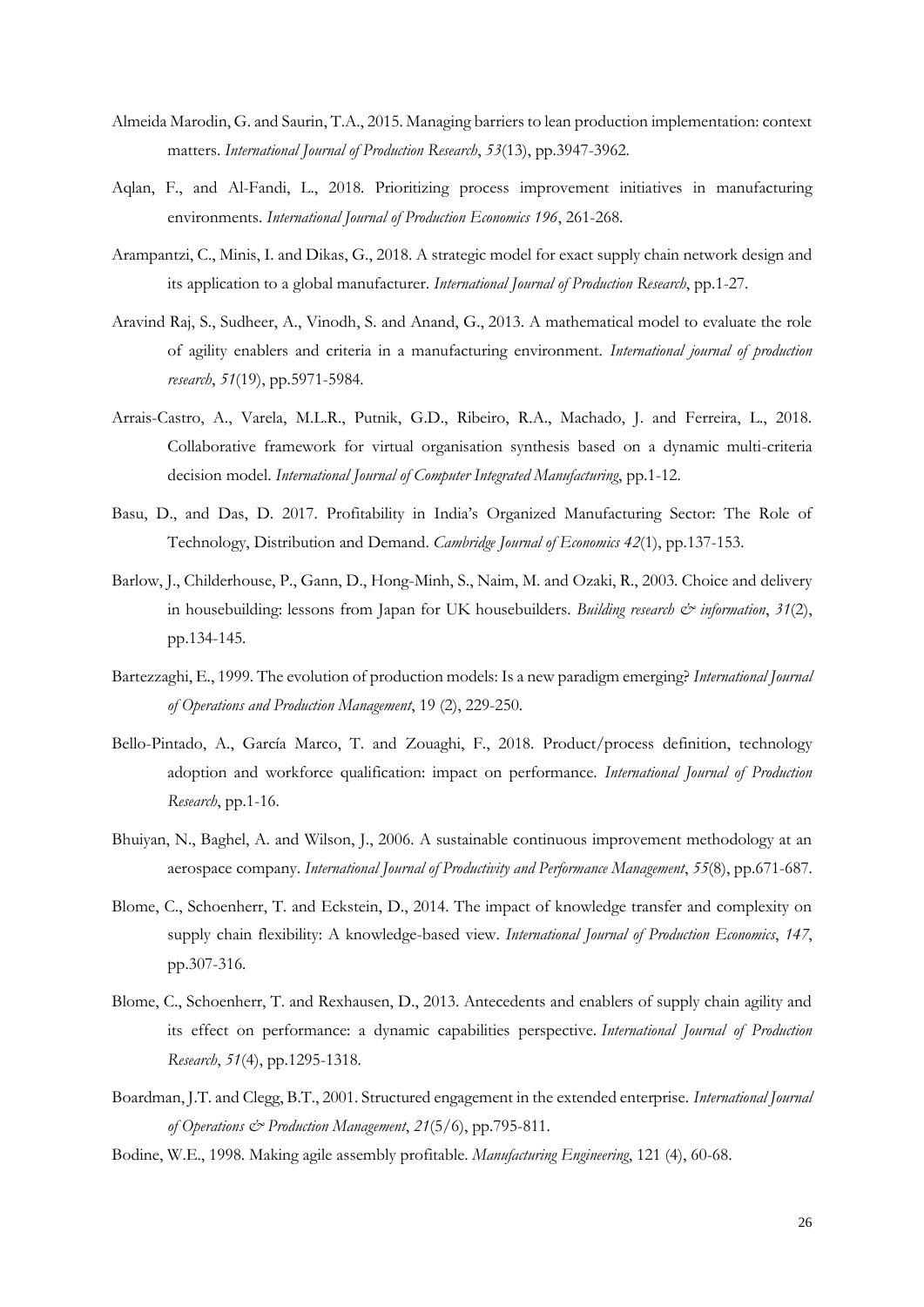- Booth, C.L and Harmer, M.P., 1995. Agility, The Future for Ceramic Manufacturing. Ceramic *Engineering Science Proceedings*, 16 (1), 220-225.
- Borges, L.A. and Tan, K.H., 2017. Incorporating human factors into the AAMT selection: a framework and process. *International Journal of Production Research*, *55*(5), pp.1459-1470.
- Bortolotti, T., Boscari, S. and Danese, P., 2015. Successful lean implementation: Organizational culture and soft lean practices. *International Journal of Production Economics*, *160*, pp.182-201.
- Braunscheidel, M.J. and Suresh, N.C., 2009. The organizational antecedents of a firm's supply chain agility for risk mitigation and response. *Journal of operations Management*, *27*(2), pp.119-140.
- Brown, S. and Bessant, J., 2003. The manufacturing strategy-capabilities links in mass customisation and agile manufacturing–an exploratory study. *International Journal of Operations & Production Management*, *23*(7), pp.707-730.
- Browne, J. Sackett, J., and Wortmann J., 1995. Future Manufacturing Systems- Towards the Extended Enterprise. *Computers in Industry*, 25, 235-254.
- Brussels, H. V., Bongaerts, L., Valckenaers, P., and Ginderachter, T. V., 1999. A Conceptual Framework for Holonic Manufacturing: Identification of Manufacturing Holons. *Journal of Manufacturing Systems*, 18 (1), 35-52.
- Brusset, X., 2016. Does supply chain visibility enhance agility?. *International Journal of Production Economics*, *171*, pp.46-59.
- Caggiano, A. and Teti, R., 2018. Digital factory technologies for robotic automation and enhanced manufacturing cell design. *Cogent Engineering*, *5*(1), p.1426676.
- Cai, S., Goh, M., de Souza, R. and Li, G., 2013. Knowledge sharing in collaborative supply chains: twin effects of trust and power. *International Journal of Production Research*, *51*(7), pp.2060-2076.
- Castellano, J. F., Klein, D. and Roehm, H. A., 1999. Mini-companies: The Next Generation of Employee Empowerment. *Management Accounting*, 9, 22-30.
- Chambers, S. and Nicholson, J., 2000. Cellular manufacturing and marketing strategy in UK small and medium enterprises. *International Journal of Manufacturing Technology and Management*, 1 (4/5), 428-443.
- Chandra, C. and Kumar, S., 2000. Supply chain management in theory and practice: a passing fad or a fundamental change? *Industrial Management & Data Systems*, *100*(3), pp.100-114.
- Chen, H., Chiang, R.H. and Storey, V.C., 2012. Business intelligence and analytics: from big data to big impact. *MIS quarterly*, pp.1165-1188.
- Chen, I.J. and Paulraj, A., 2004. Towards a theory of supply chain management: the constructs and measurements. *Journal of operations management*, *22*(2), pp.119-150.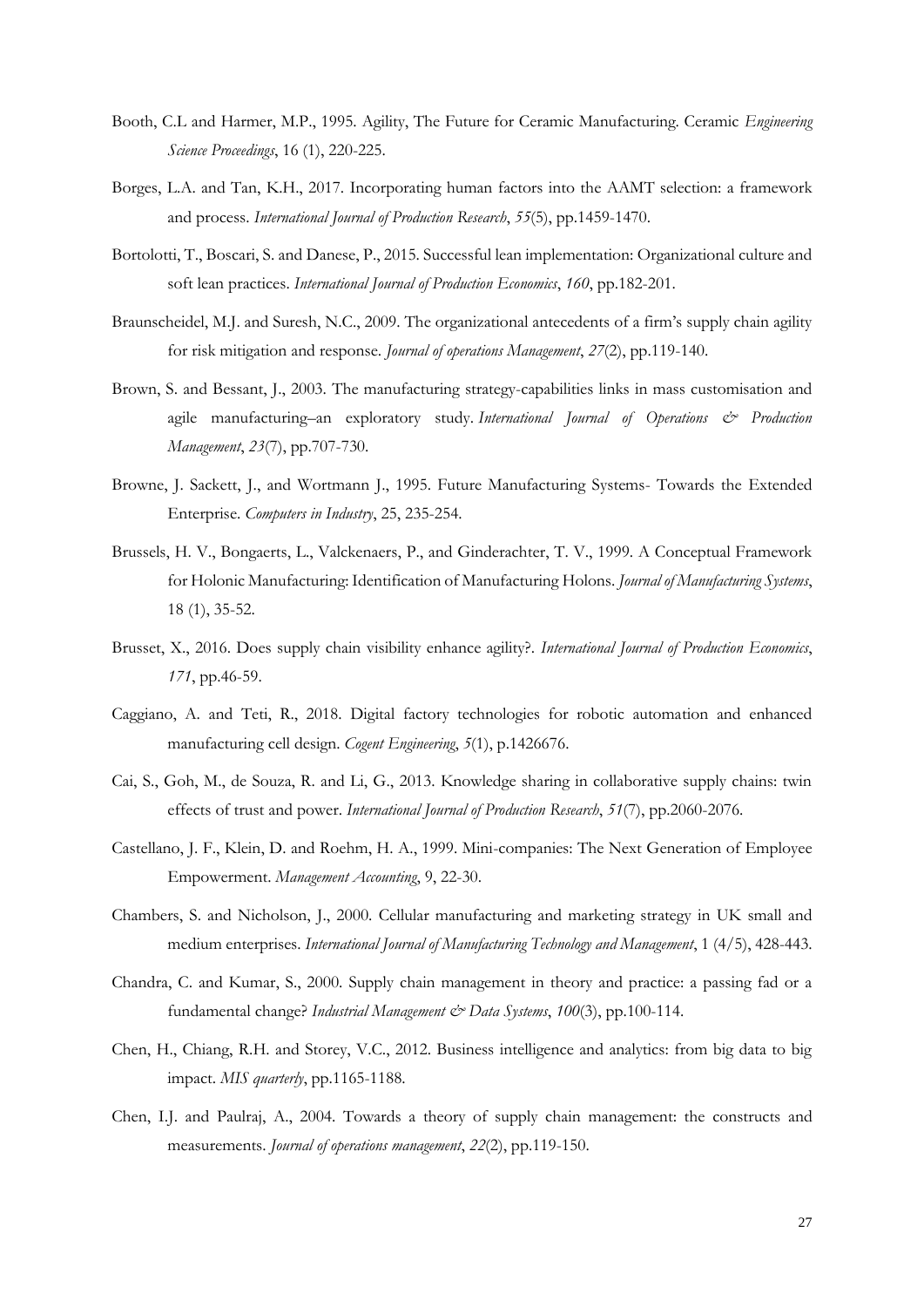- Chiang, C.Y., Kocabasoglu-Hillmer, C. and Suresh, N., 2012. An empirical investigation of the impact of strategic sourcing and flexibility on firm's supply chain agility. *International Journal of Operations & Production Management*, *32*(1), pp.49-78.
- Choi, T.M. and Guo, S., 2018. Responsive supply in fashion mass customisation systems with consumer returns. *International Journal of Production Research*, *56*(10), pp.3409-3422.
- Choudhary, A.K., Harding, J., Camarinha-Matos, L.M., Lenny Koh, S.C. and Tiwari, M.K., 2013. Knowledge management and supporting tools for collaborative networks. *International Journal of Production Research*, *51*(7), pp.1953-1957.
- Christopher, M. and Towill, D., 2001. An integrated model for agile supply chains. *International Journal of Physical Distribution and Logistics Management*, 31 (4), 235-246.
- Christopher, M., 2000. The agile supply chain: competing in volatile markets. *Industrial marketing management*, *29*(1), pp.37-44.
- Christopher, M., 2016. *Logistics & supply chain management*. Pearson UK.
- Coronado Mondragon, A.E. and Coronado Mondragon, C.E., 2018. Managing complex, modular products: how technological uncertainty affects the role of systems integrators in the automotive supply chain. *International Journal of Production Research*, pp.1-16.
- Cozzarin, B.P., 2016. Advanced technology, innovation, wages and productivity in the Canadian manufacturing sector. *Applied Economics Letters*, *23*(4), pp.243-249.
- Da Silveira, G., Borenstein, D. and Fogliatto, F.S., 2001. Mass customization: Literature review and research directions. *International journal of production economics*, *72*(1), pp.1-13.
- Dailami, F. and Redford, A., 1998. Twin arm manipulator for the assembly of large products. *Assembly Automation*, 18 (1), 48-56.
- Davenport T. H., 1998. Putting the Enterprise into the Enterprise System. *Harvard Business Review*, 76 (4), 121-131.
- De Groote, S.E. and Marx, T.G., 2013. The impact of IT on supply chain agility and firm performance: An empirical investigation. *International Journal of Information Management*, *33*(6), pp.909-916.
- Deitz, D., 1995. Customer driven product delivery. *Mechanical Engineering*, 117 (12), 72-74.
- Dowlatshahi, S., and Q. Cao. 2006. The Relationships among Virtual Enterprise, Information Technology, and Business Performance in Agile Manufacturing: An Industry Perspective. *European Journal of Operational Research*, 174 (2), 835-860.
- Dubey, R. and Gunasekaran, A., 2015. Agile manufacturing: framework and its empirical validation. *The International Journal of Advanced Manufacturing Technology*, *76*(9-12), pp.2147-2157.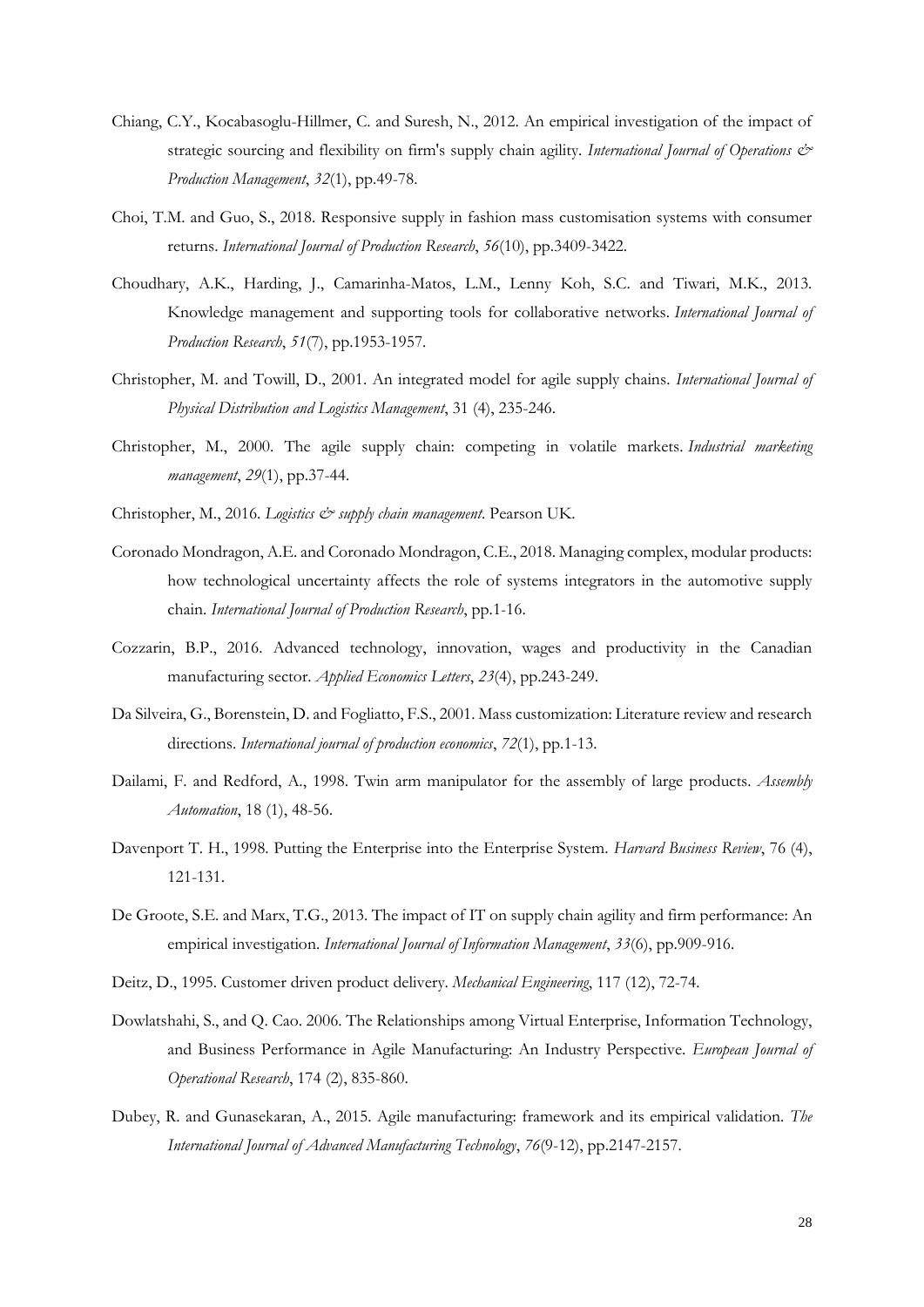- Dubey, R., Altay, N., Gunasekaran, A., Blome, C., Papadopoulos, T. and Childe, S.J., 2018. Supply chain agility, adaptability and alignment: empirical evidence from the Indian auto components industry. *International Journal of Operations & Production Management*, *38*(1), pp.129-148.
- Duray, R., 2002. Mass customization origins: mass or custom manufacturing?. *International Journal of Operations & Production Management*, *22*(3), pp.314-328.
- Dwayne Whitten, G., Green Jr, K.W. and Zelbst, P.J., 2012. Triple-A supply chain performance. *International Journal of Operations & Production Management*, *32*(1), pp.28-48.
- Dyer, J.H. and Singh, H., 1998. The relational view: Cooperative strategy and sources of interorganisational competitive advantage. *Academy of management review*, *23*(4), pp.660-679.
- Eckstein, D., Goellner, M., Blome, C. and Henke, M., 2015. The performance impact of supply chain agility and supply chain adaptability: the moderating effect of product complexity. *International Journal of Production Research*, *53*(10), pp.3028-3046.
- Edwards, D., 1996. Practical guidelines for lean manufacturing equipment. *Production and Inventory Management Journal*, 37(2), 51-55.
- Esmail, K.K. and Saggu, J., 1996. Agile manufacturing: A changing paradigm. *Manufacturing Engineer*, 75 (6), 285-288.
- Fawcett, S.E. and Myers M.B., 2001. Product and employee development in advanced manufacturing: implementation and impact. *International Journal of Production Research*, 39 (1), 65-79.
- Fliedner, G. and Vokurka, R.J., 1997. Agility: competitive weapon of the 1990s and beyond?. *Production and Inventory Management Journal*, *38*(3), p.19.
- Forsythe, C. and Ashby, M.R., 1996. Human factors in agile manufacturing. *Ergonomics in Design*, *4*(1), pp.15- 21.
- Forsythe, C., 1997. Human factors in agile manufacturing: A brief overview with emphasis on communications and information infrastructure. *Human factors and ergonomics in manufacturing*, 7 (1), 3-10.
- Forza, C., 1996. Work organisation in lean production and traditional plants. *International Journal of Operations and Production Management*, 16 (2), 42-62.
- Fridgen, G., Stepanek, C. and Wolf, T., 2015. Investigation of exogenous shocks in complex supply networks–a modular Petri Net approach. *International Journal of Production Research*, *53*(5), pp.1387- 1408.
- Gadient, A.J., Hines, L.E., Welsh, J. and Schwalb, A.P., 1997. Agility through information sharing: results achieved in a production setting. *Concurrent Engineering: Research and Applications*, 5 (2), 101-111.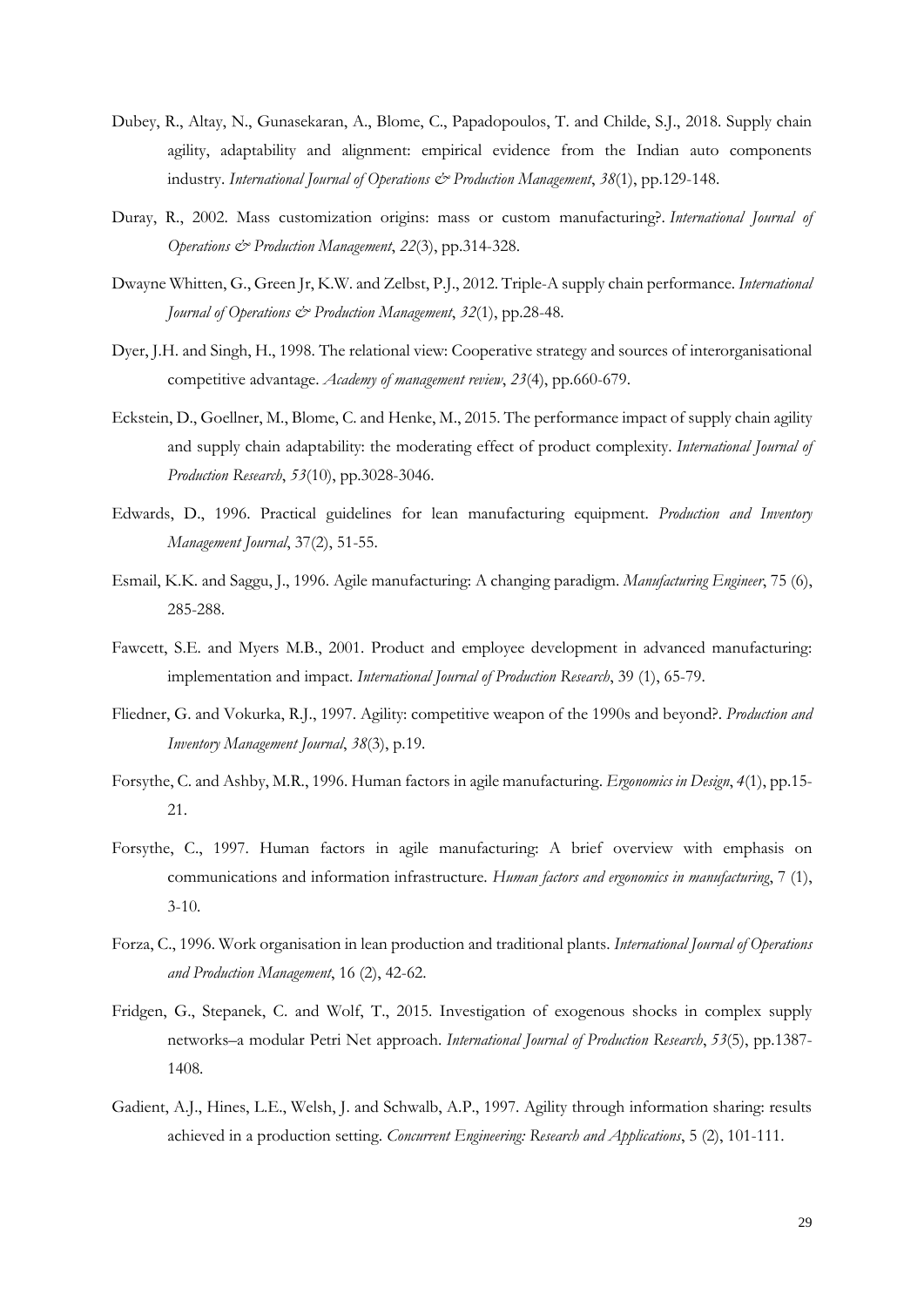- Gagnon, S., 1999. Resource-based competition and the new operations strategy. *International Journal of Operations and Production Management*, 19 (2), 125-138.
- Ghobakhloo, M., Hong, T.S. and Standing, C., 2014. Business-to-business electronic commerce success: a supply network perspective. *Journal of Organizational Computing and Electronic Commerce*, *24*(4), pp.312- 341.
- Gilmore, J.H. and Pine II, B.J., 1997. The art of customisation. *Harvard Business Review*, January-February, 99-101.
- Gligor, D. M.. and Holcomb, M., 2014. The road to supply chain agility: an RBV perspective on the role of logistics capabilities. *The International Journal of Logistics Management*, *25*(1), pp.160-179.
- Gligor, D.M. and Holcomb, M.C., 2012. Antecedents and consequences of supply chain agility: establishing the link to firm performance. *Journal of Business Logistics*, *33*(4), pp.295-308.
- Goldman, S.L. and Nagel, R.N., 1992. Management, Technology and Agility: the emergence of a new era in manufacturing. *International Journal of Technology Management*, 18 (1/ 2), 18-38.
- Goldman, S.L., Nagel, R. N. and Preiss, K., 1995. Agile competitors and virtual organisations. *Manufacturing Review*, 8 (1), 59-67.
- Goldsby, T.J., Griffis, S.E. and Roath, A.S., 2006. Modeling lean, agile, and leagile supply chain strategies. *Journal of business logistics*, *27*(1), pp.57-80.
- Gordon, J. and Sohal, A.S., 2001. Assessing manufacturing plant competitiveness. An empirical field study. *International Journal of Operations and Production Management*, 21 (1/2), 233-253.
- Gould, P., 1997. What is agility? *Manufacturing Engineer*, 76 (1), 28-31.
- Groover, M.P., 2007. *Automation, production systems, and computer-integrated manufacturing*. Prentice Hall Press.
- Gunasekaran, A. and Ngai, E.W., 2004. Information systems in supply chain integration and management. *European Journal of Operational Research*, *159*(2), pp.269-295.
- Gunasekaran, A. and Yusuf, Y.Y., 2002. Agile manufacturing: a taxonomy of strategic and technological imperatives. *International Journal of Production Research*, *40*(6), pp.1357-1385.
- Gunasekaran, A., 1998. Agile manufacturing: enablers and an implementation framework. *International Journal of Production Research*, 36 (5), 1223-1247.
- Gunasekaran, A., 1999. Agile Manufacturing: A framework for research and development. *International Journal of Production Economics*, 62, 87-105.
- Gunasekaran, A., Subramanian, N. and Papadopoulos, T., 2017. Information technology for competitive advantage within logistics and supply chains: A review. *Transportation Research Part E: Logistics and Transportation Review*, *99*, pp.14-33.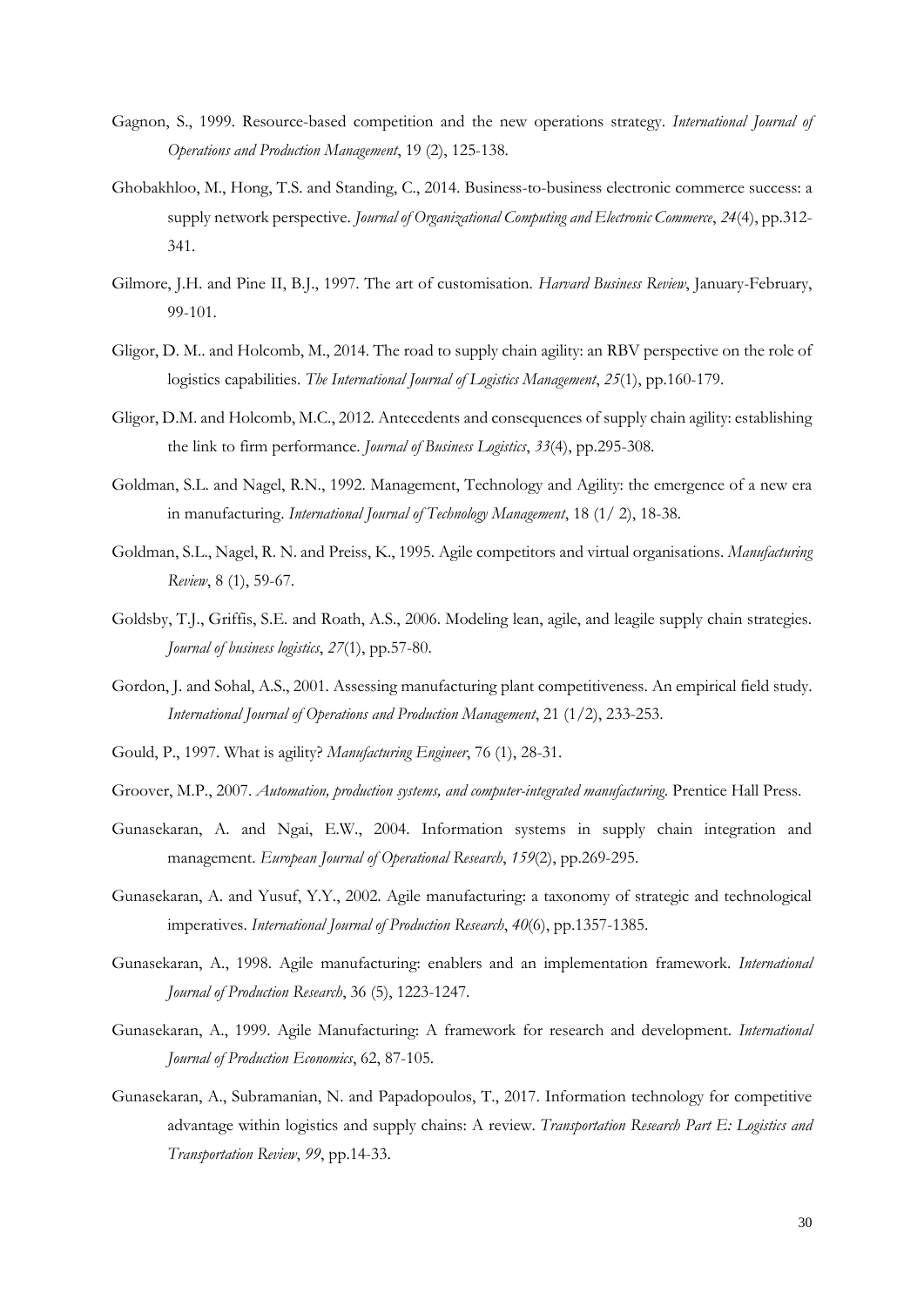- Gunasekaran, A., Yusuf, Y.Y., Adeleye, E.O. and Papadopoulos, T., 2018. Agile manufacturing practices: the role of big data and business analytics with multiple case studies. *International Journal of Production Research*, *56*(1-2), pp.385-397.
- Gunneson, A. O., 1997. *Transitioning to Agility. Creating the 21st. Century Enterprise*. New York: Addison Wesley Publishing Company.
- Hallgren, M., and Olhanger, J. 2009. Lean and agile manufacturing: external and internal drivers and performance outcomes. *International Journal of Operations & Production Management*, 29 (10), 976-999.
- Hamel, G. and Prahalad, C. K., 1994. Competing for the future. *Harvard Business Review*, July-August, 122- 128.
- Han, J.H., Wang, Y. and Naim, M., 2017. Reconceptualization of information technology flexibility for supply chain management: An empirical study. *International Journal of Production Economics*, *187*, pp.196-215.
- Harrison, A. and Storey, J., 1996. New wave manufacturing strategies operational, organisational and human dimensions. *International Journal of Operations and Production Management*, 16 (2), 63-76.
- Hasani, A., Zegordi, S.H. and Nikbakhsh, E., 2012. Robust closed-loop supply chain network design for perishable goods in agile manufacturing under uncertainty. *International Journal of Production Research*, *50*(16), pp.4649-4669.
- Henry, C., 1998. The human factor in advanced manufacturing technology utilisation: An empirical analysis. *International Journal of Operations and Production Management*, 18 (1), 87-106.
- Hines, P., Taylor, D. and Walsh, A., 2018. The Lean journey: have we got it wrong?. *Total Quality Management & Business Excellence*, pp.1-18.
- Hoek, R. I., Harrison, A and Christopher, M., 2001. Measuring agile capabilities in the supply chain. *International Journal of Operations and Production Management*, 21 (1/2), 126-147.
- Hoek, V., 2001. Epilogue- Moving forward with agility. *International Journal of Physical Distribution and Logistics Management*, 31 96), 463-468.
- Hsuan Mikkola, J. and Skjøtt-Larsen, T., 2004. Supply-chain integration: implications for mass customization, modularization and postponement strategies. *Production Planning & Control*, *15*(4), pp.352-361.
- Hu, S.J., Zhu, X., Wang, H. and Koren, Y., 2008. Product variety and manufacturing complexity in assembly systems and supply chains. *CIRP Annals-Manufacturing Technology*, *57*(1), pp.45-48.
- Huang, X., Kristal, M.M. and Schroeder, R.G., 2008. Linking learning and effective process implementation to mass customization capability. *Journal of Operations Management*, *26*(6), pp.714-729.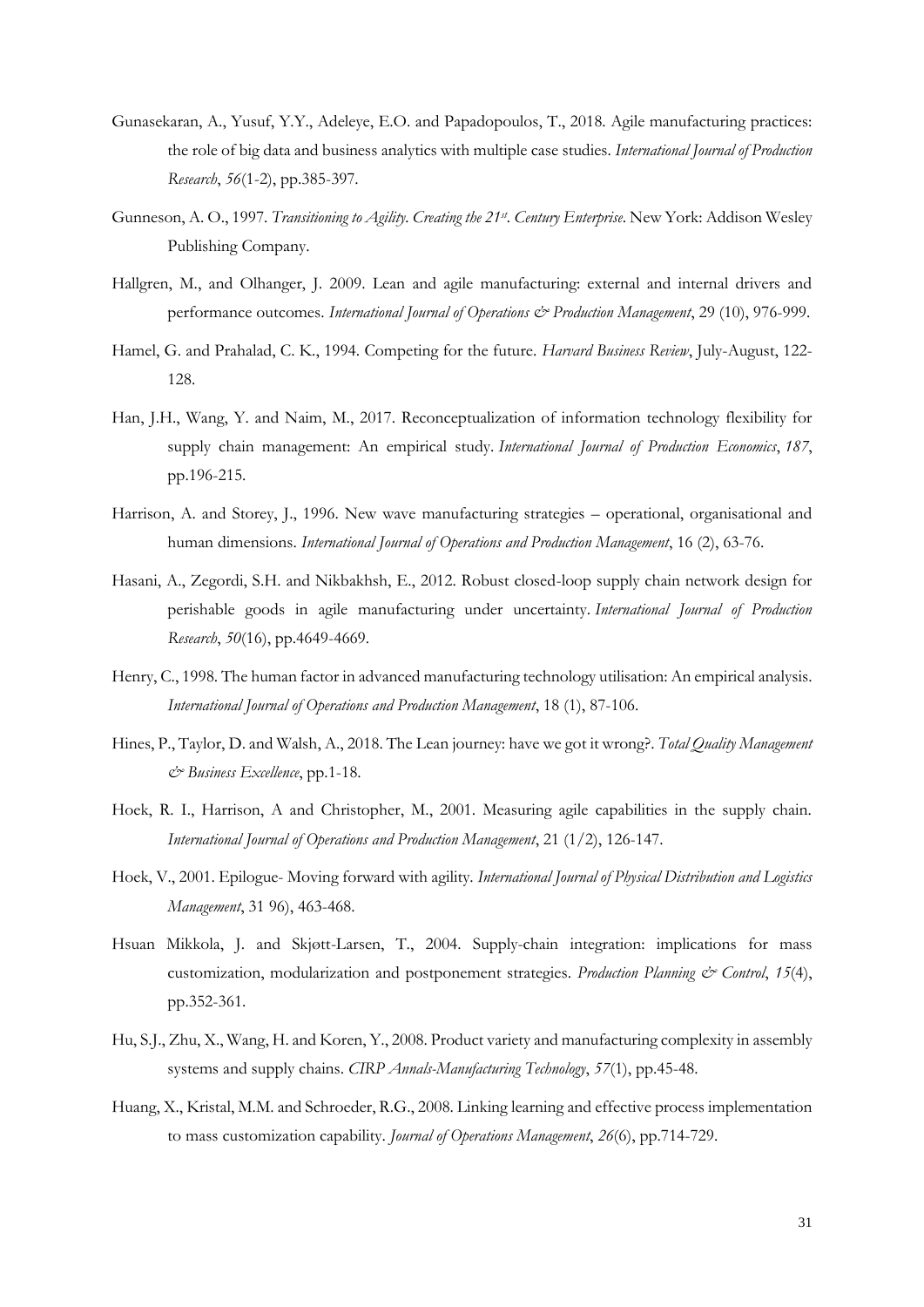- Iakymenko, N., Alfnes, E. and Thomassen, M.K., 2016. A differentiated approach for justification of advanced manufacturing technologies. *Advances in Manufacturing*, *4*(3), pp.257-267.
- Inman, R. A., Sale, R. S., Green Jr., K. W., and Whitten, D. 2011. Agile manufacturing: Relation to JIT, operational performance and firm performance. *Journal of Operations Management* 29(4), 343-355.
- Inman, R.R. and Blumenfeld, D.E., 2014. Product complexity and supply chain design. *International Journal of Production Research*, *52*(7), pp.1956-1969.
- Iqbal, T., Huq, F. and Bhutta, M.K.S., 2018. Agile manufacturing relationship building with TQM, JIT, and firm performance: An exploratory study in apparel export industry of Pakistan. *International Journal of Production Economics*.
- Jacobs, M.A., 2013. Complexity: Toward an empirical measure. *Technovation*, *33*(4-5), pp.111-118.
- Jasti, N.V.K. and Kodali, R., 2015. A critical review of lean supply chain management frameworks: proposed framework. *Production Planning & Control*, *26*(13), pp.1051-1068.
- Jayaram, J. and Pathak, S., 2013. A holistic view of knowledge integration in collaborative supply chains. *International Journal of Production Research*, *51*(7), pp.1958-1972.
- Jayaraman, V., Ross, A.D. and Agarwal, A., 2008. Role of information technology and collaboration in reverse logistics supply chains. *International Journal of Logistics: Research and Applications*, *11*(6), pp.409- 425.
- Jitpaiboon, T., Dobrzykowski, D.D., Ragu-Nathan, T.S. and Vonderembse, M.A., 2013. Unpacking IT use and integration for mass customisation: a service-dominant logic view. *International Journal of Production Research*, *51*(8), pp.2527-2547.
- Jonsson, P., and Mattsson, S.-A. 2008. Inventory management practices and their implications on perceived planning performance. *International Journal of Production Research 46*(7), pp.1787-1812.
- Kache, F. and Seuring, S., 2017. Challenges and opportunities of digital information at the intersection of Big Data Analytics and supply chain management. *International Journal of Operations & Production Management*, *37*(1), pp.10-36.
- Kang, H.S., Lee, J.Y., Choi, S., Kim, H., Park, J.H., Son, J.Y., Kim, B.H. and Do Noh, S., 2016. Smart manufacturing: Past research, present findings, and future directions. *International Journal of Precision Engineering and Manufacturing-Green Technology*, *3*(1), pp.111-128.
- Karlsson, C. and Ahlstrom, P., 1992. Assessing changes towards lean production. *International Journal of Operations and Production Management*, 16 (2), 24-41.
- Karlsson, C., 1996. Radically new production systems. *International Journal of Operations and Production Management*, 16 (11), 8-19.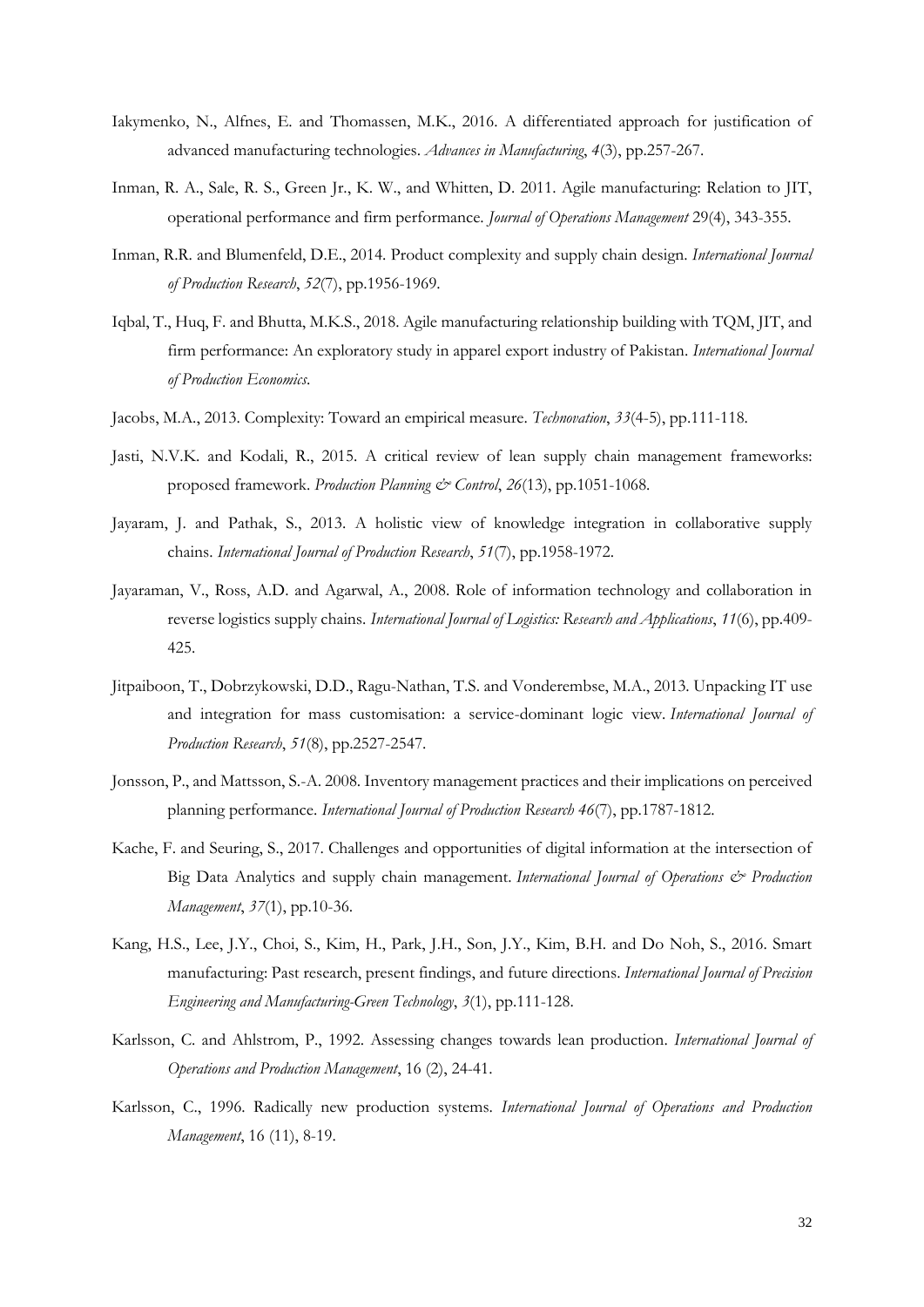- Kehoe, D. and Boughton, N., 2001. Internet based supply chain management. A classification of approaches to manufacturing planning and control. *International Journal of Operations and Production Management*, 21 (4), 516-524.
- Khanchanapong, T., Prajogo, D., Sohal, A.S., Cooper, B.K., Yeung, A.C. and Cheng, T.C.E., 2014. The unique and complementary effects of manufacturing technologies and lean practices on manufacturing operational performance. *International Journal of Production Economics*, *153*, pp.191-203.
- Kidd, P.T., 1994. *Agile Manufacturing. Forging new frontiers*. Workinghan, England: Addison Wesley Publishing Company.
- Kim, M. and Chai, S., 2017. The impact of supplier innovativeness, information sharing and strategic sourcing on improving supply chain agility: Global supply chain perspective. *International Journal of Production Economics*, *187*, pp.42-52.
- Kirk, S. and Tebaldi, E., 1997. Design of robotic facilities for agile automobile engineering. *Industrial Robot*, 24 (1), 72-77.
- Kisperska-Moron, D. and De Haan, J., 2011. Improving supply chain performance to satisfy final customers: "Leagile" experiences of a polish distributor. *International Journal of Production Economics*, *133*(1), pp.127-134.
- Kotha, S. and Swamidass, P.M., 2000. Strategy, advanced manufacturing technology and performance: empirical evidence from US manufacturing firms. *Journal of Operations Management*, *18*(3), pp.257- 277.
- Kusiak, A. and He, D.W., 1997. Design for agile assembly: an operational perspective. *International Journal of Production Research*, 35 (1), 157-178.
- Kusiak, A., 2018. Smart manufacturing. *International Journal of Production Research*, *56*(1-2), pp.508-517.
- Lai, F., Zhang, M., Lee, D.M. and Zhao, X., 2012. The impact of supply chain integration on mass customization capability: an extended resource-based view. *IEEE Transactions on Engineering Management*, *59*(3), pp.443-456.
- Lampel, J. and Mintzberg, H., 1996. Customising customisation. *Sloan Management Review*, Fall, 21-31.
- Lapoule, P. and Colla, E., 2016. The multi-channel impact on the sales forces management. *International Journal of Retail & Distribution Management*, *44*(3), pp.248-265.
- Lau, H.Y., Mak, K.L. and Ngan, M.C.C., 2002. An intelligent robotic framework for the execution of contact assembly tasks. *International Journal of Computer Integrated Manufacturing*, *15*(6), pp.511-525.
- Lee, G.H., 1998. Design of components and manufacturing systems for agile manufacturing. *International Journal of Production Research*, 36 (4), 1023-1044.
- Lee, H.L., 2004. The triple-A supply chain. *Harvard business review*, *82*(10), pp.102-113.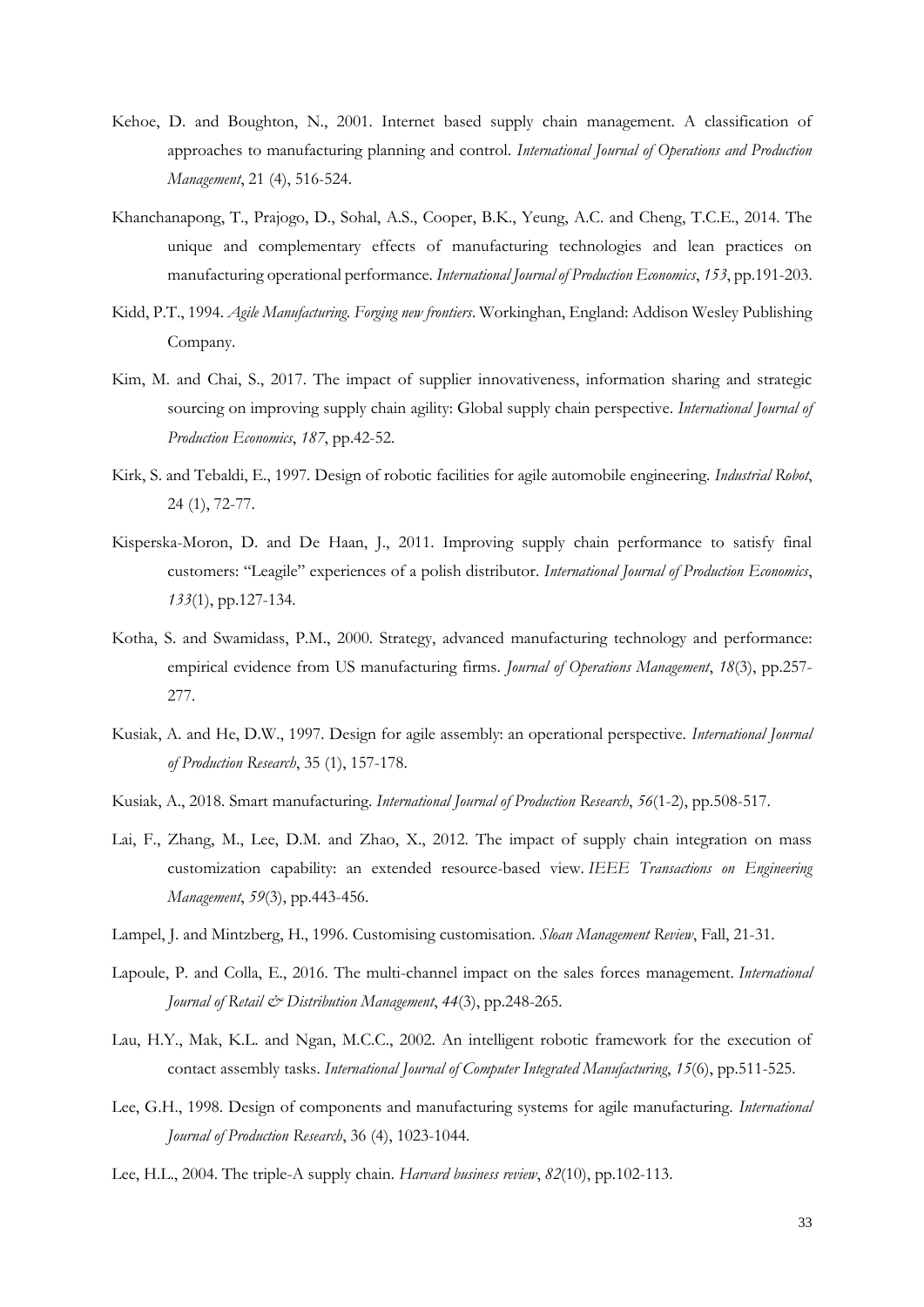- Lee, S.K., Kuo, H.C., Balkir, N.H., and Ozsoyoglu, G., 1997. A Database Server Architecture for Agile Manufacturing. Proceedings - IEEE International Conference on Robotics and Automation, IEEE Piscataway, NJ, 4, 3048-3053.
- Lee, W.B. and Lau, H.C., 1999. Factory on demand: the shaping of an agile production network. *International Journal of Agile Management Systems*, 1 (2), 83-87.
- Lehoux, N., D'Amours, S. and Langevin, A., 2014. Inter-firm collaborations and supply chain coordination: review of key elements and case study. *Production Planning & Control*, 25(10), pp.858-872.
- Leite, M. and Braz, V., 2016. Agile manufacturing practices for new product development: industrial case studies. *Journal of Manufacturing Technology Management*, *27*(4), pp.560-576.
- Lewis, M.A., 2000. Lean production and sustainable competitive advantage. *International Journal of Operations and Production Management*, 20 (8), 959-978.
- Li, G., Gu, Y.G. and Song, Z.H., 2013. Evolution of cooperation on heterogeneous supply networks. *International Journal of Production Research*, *51*(13), pp.3894-3902.
- Li, X., Chung, C., Goldsby, T.J. and Holsapple, C.W., 2008. A unified model of supply chain agility: the work-design perspective. *The International Journal of Logistics Management*, *19*(3), pp.408-435.
- Lin, C.T., Chiu, H. and Chu, P.Y., 2006. Agility index in the supply chain. *International Journal of Production Economics*, *100*(2), pp.285-299.
- Liu, G., Shah, R. and Schroeder, R.G., 2012. The relationships among functional integration, mass customisation, and firm performance. *International Journal of Production Research*, *50*(3), pp.677-690.
- Liu, H., Ke, W., Wei, K.K. and Hua, Z., 2013. The impact of IT capabilities on firm performance: The mediating roles of absorptive capacity and supply chain agility. *Decision Support Systems*, *54*(3), pp.1452-1462.
- Lu, Z., Suizo, N., Nagarajan, R., Villait, A., Lochner, W.M., Ronne, J., Yu, S., Tripathi, P., Ramamurthy, S., Koganty, R. and Marks, A., 2012. *Self-configuring network*. U.S. Patent 8,279,874.
- MacDonald, E.F. and She, J., 2015. Seven cognitive concepts for successful eco-design. *Journal of Cleaner Production*, *92*, pp.23-36.
- Macke, N., Rulhoff, S. and Stjepandic, J., 2016. Advances in Smart Manufacturing Change Management. In *ISPE TE* (pp. 318-327).
- Marodin, G.A. and Saurin, T.A., 2013. Implementing lean production systems: research areas and opportunities for future studies. *International Journal of Production Research*, *51*(22), pp.6663-6680.
- Marodin, G.A., Frank, A.G., Tortorella, G.L. and Fetterman, D.C., 2017. Lean production and operational performance in the Brazilian automotive supply chain. *Total Quality Management & Business Excellence*, pp.1-16.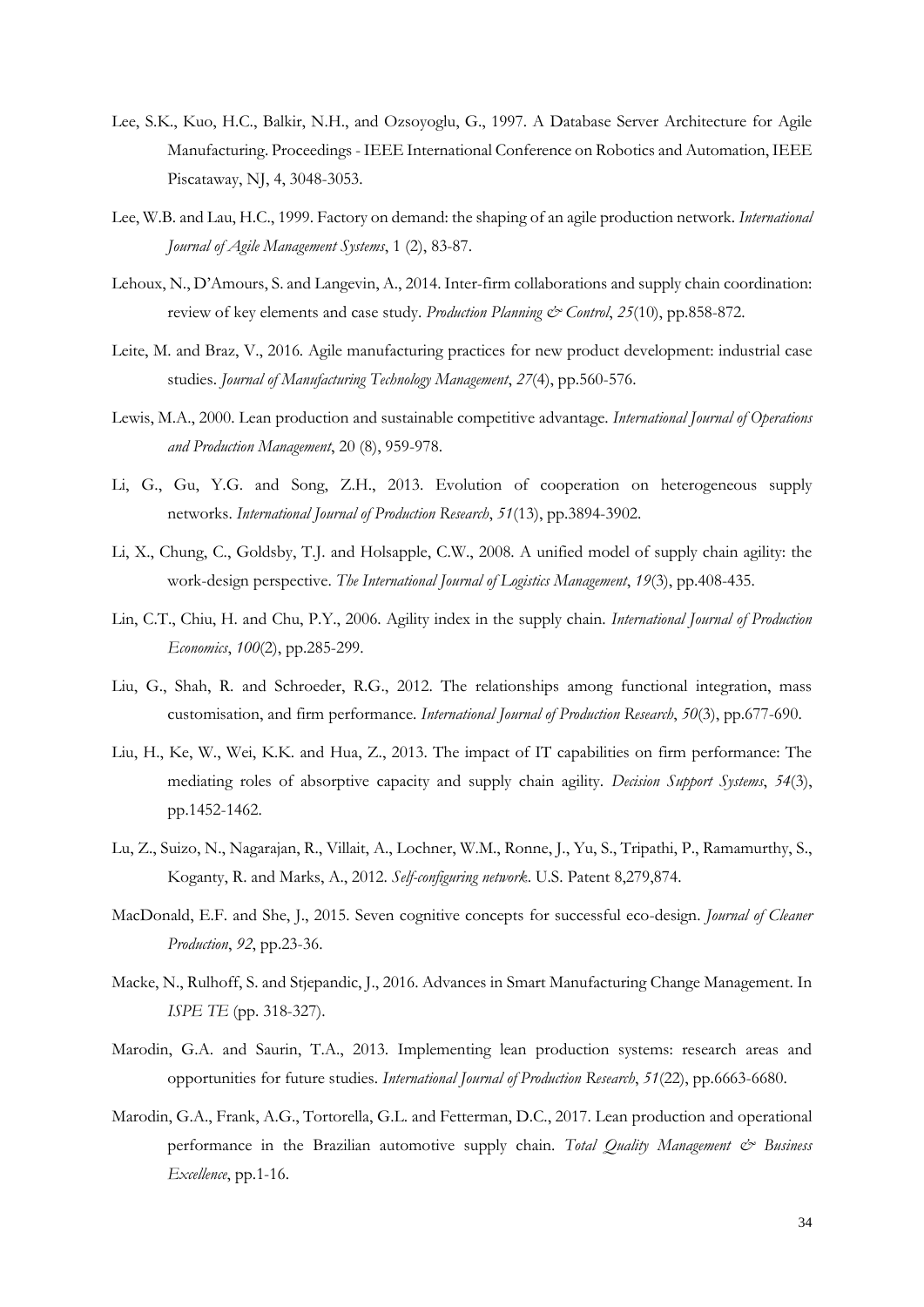- Martinez-Sanchez, A. and Lahoz-Leo, F., 2018. Supply chain agility: a mediator for absorptive capacity. *Baltic Journal of Management*, *13*(2), pp.264-278.
- Maskell, B., 2001. The age of agile manufacturing. *Supply chain management: An International Journal*, 6 (1), 5- 11.
- Mason-Jones, R., Naylor, B. and Towill, D.R., 2000. Lean, agile or leagile? Matching your supply chain to the marketplace. *International Journal of Production Research*, 38 (17), 4061-4070.
- Matzler, K., Stieger, D. and Füller, J., 2011. Consumer confusion in internet-based mass customization: Testing a network of antecedents and consequences. *Journal of Consumer Policy*, *34*(2), pp.231-247.
- Mentzer, J.T., DeWitt, W., Keebler, J.S., Min, S., Nix, N.W., Smith, C.D. and Zacharia, Z.G., 2001. Defining supply chain management. *Journal of Business logistics*, *22*(2), pp.1-25.
- Merle, A., Chandon, J.L. and Roux, E., 2008. Understanding the perceived value of mass customization: the distinction between product value and experiential value of co-design. *Recherche et Applications en Marketing (English Edition)*, *23*(3), pp.27-50.
- Merle, A., Chandon, J.L., Roux, E. and Alizon, F., 2010. Perceived value of the mass-customized product and mass customization experience for individual consumers. *Production and Operations Management*, *19*(5), pp.503-514.
- Mo, J.P. and Cook, M., 2018. Quantitative lifecycle risk analysis of the development of a just-in-time transportation network system. *Advanced Engineering Informatics*, *36*, pp.76-85.
- Molina, A., Rodriguez, C.A., Ahuett, H., Cortés, J.A., Ramírez, M., Jiménez, G. and Martinez, S., 2005. Next-generation manufacturing systems: key research issues in developing and integrating reconfigurable and intelligent machines. *International Journal of Computer Integrated Manufacturing*, *18*(7), pp.525-536.
- Monostori, L., Kádár, B., Bauernhansl, T., Kondoh, S., Kumara, S., Reinhart, G., Sauer, O., Schuh, G., Sihn, W. and Ueda, K., 2016. Cyber-physical systems in manufacturing. *CIRP Annals*, *65*(2), pp.621- 641.
- Mountney, S.L., Gao, J.X. and Wiseall, S., 2007. A knowledge system to support manufacturing knowledge during preliminary design. *International Journal of Production Research*, *45*(7), pp.1521-1537.
- Naim, M.M. and Gosling, J., 2011. On leanness, agility and leagile supply chains. *International Journal of Production Economics*, *131*(1), pp.342-354.
- Narasimhan, R., Swink, M. and Kim, S.W., 2006. Disentangling leanness and agility: an empirical investigation. *Journal of operations management*, *24*(5), pp.440-457.
- Naylor, J.B., Naim, M.M. and Berry, D., 1999. Leagility: interfacing the lean and agile manufacturing paradigm in the total supply chain. *International Journal of Production Economics*, 62, 107-18.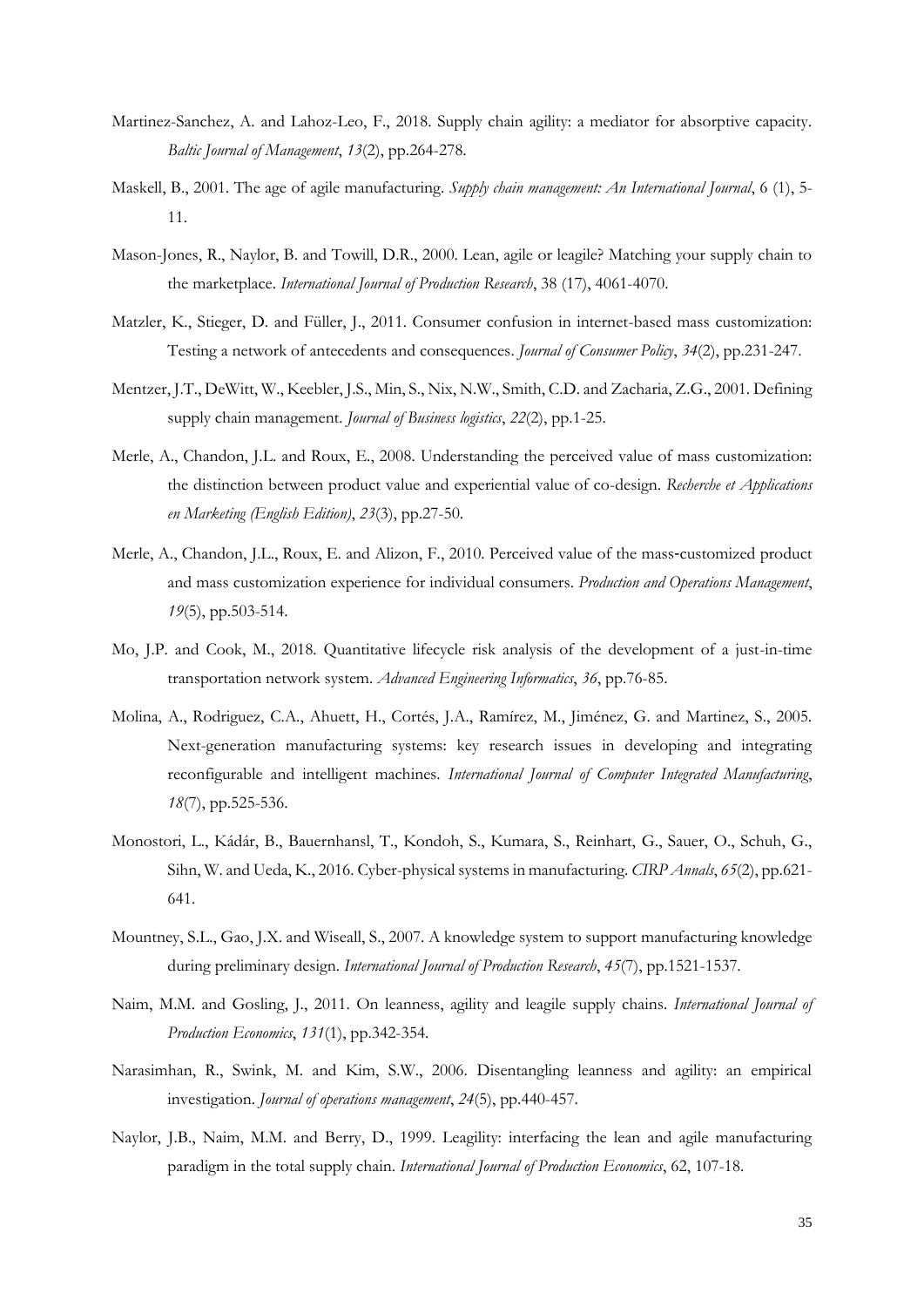- Netland, T.H., 2016. Critical success factors for implementing lean production: the effect of contingencies. *International Journal of Production Research*, *54*(8), pp.2433-2448.
- Oliver, N., Delbridge, R. and Lowe, J., 1996. The European auto components industry: Manufacturing performance and practice. *International Journal of Production and Operations Management*, 16 (11), 85-97.
- Ong, S.K., Lin, Q. and Nee, A.Y.C., 2006. Web-based configuration design system for product customization. *International Journal of Production Research*, *44*(2), pp.351-382.
- Paranitharan, K.P. and Jeyathilagar, D., 2017. An empirical validation of integrated manufacturing business excellence model. *The International Journal of Advanced Manufacturing Technology*, *92*(5-8), pp.2569-2591.
- Perry, M. and Sohal, A. S., 2001. Effective quick response practices in a supply chain partnership: An Australian case study. *International Journal of Operations and Production Management*, 21 (5/6), 840-854.
- Phaithoonbuathong, P., Monfared, R., Kirkham, T., Harrison, R. and West, A., 2010. Web services-based automation for the control and monitoring of production systems. *International Journal of Computer Integrated Manufacturing*, *23*(2), pp.126-145.
- Pillai, V.M. and Subbarao, K., 2008. A robust cellular manufacturing system design for dynamic part population using a genetic algorithm. *International Journal of Production Research*, *46*(18), pp.5191-5210.
- Piller, F.T., Moeslein, K. and Stotko, C.M., 2004. Does mass customization pay? An economic approach to evaluate customer integration. *Production planning & control*, 15(4), pp.435-444.
- Pine II, B.J. and Davis, S., 1993. *Mass Customisation: The New Frontier in Business Competition*. Boston, Mass: Harvard Business School Press.
- Pine II, B.J., Victor B. and Boynton A C., 1993. Making Mass Customisation Work. *Harvard Business Review*, September-October, 109-119.
- Pinochet, A., Matsubara, Y. and Nagamachi, M., 1996. Construction of a knowledge based system for diagnosing the socio-technical integration in advanced manufacturing technologies. *The International Journal of Human Factors in Manufacturing*, 6 (4), 323-349.
- Plonka, F.E., 1997. Developing a lean and agile work force. *Human Factors and Ergonomics in Manufacturing & Service Industries*, *7*(1), pp.11-20.
- Potdar, P.K., Routroy, S. and Behera, A., 2017. Addressing the Agile Manufacturing Impediments using Interpretive Structural Modeling. *Materials Today: Proceedings*, *4*(2), pp.1744-1751.
- Potdar, P.K., Routroy, S. and Behera, A., 2017. Agile manufacturing: a systematic review of literature and implications for future research. *Benchmarking: An International Journal*, *24*(7), pp.2022-2048.
- Potdar, P.K., Routroy, S. and Behera, A., 2017. Analysing the agile manufacturing barriers using fuzzy DEMATEL. *Benchmarking: An International Journal*, *24*(7), pp.1912-1936.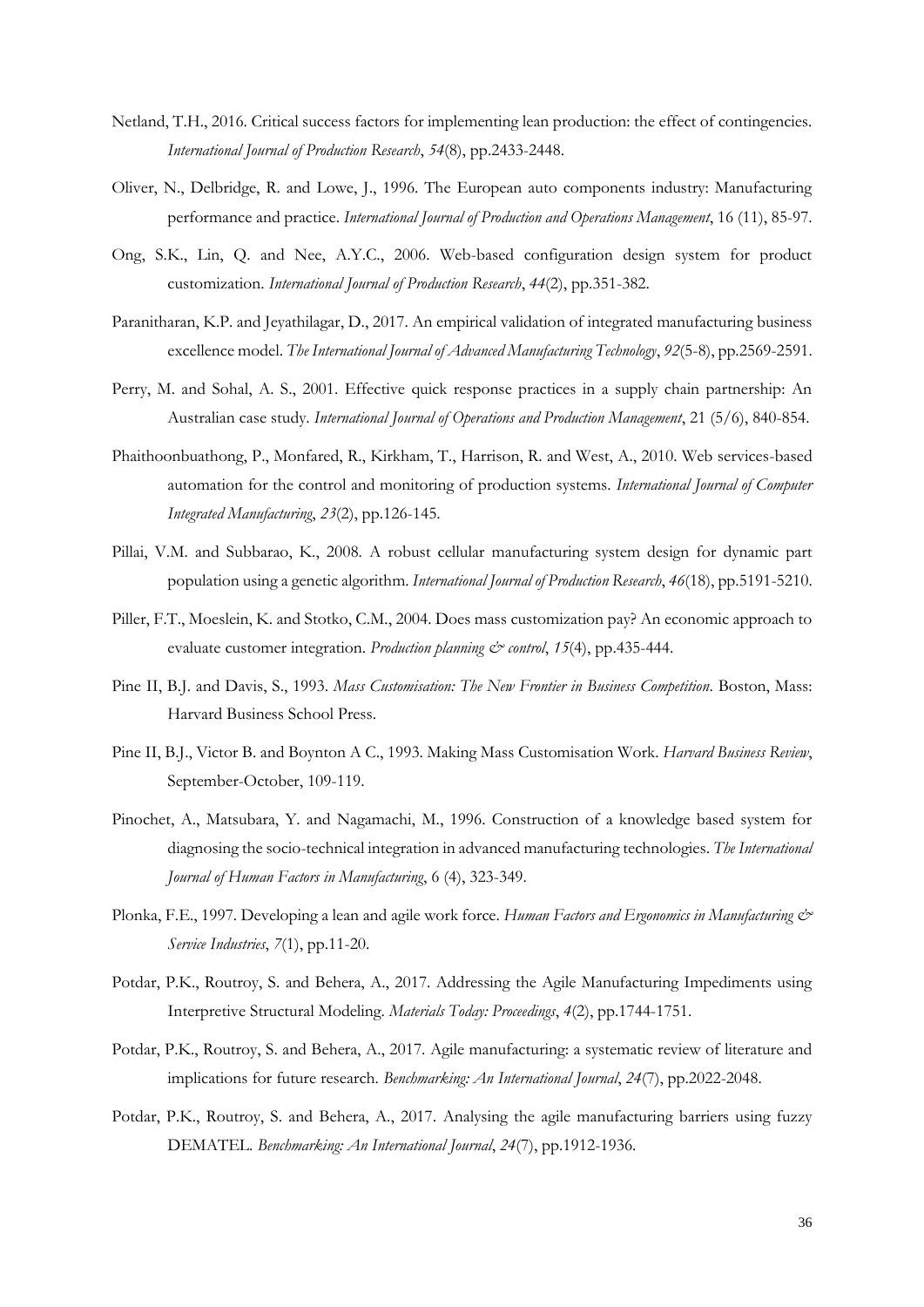- Power, D.J., Sohal, A.S. and Rahman, S., 2001. Critical success factors in agile supply chain management. An empirical study. *International Journal of Physical Distribution and Logistics Management*, 31 (4), 247- 265.
- Prater, E., Biehl, M. and Smith, M. A., 2001. International supply chain agility. Tradeoffs between flexibility and uncertainty. *International Journal of Operations and Production Management*, 21 (5/6), 823-839.
- Pullan, T.T., Bhasi, M. and Madhu, G., 2010. Application of concurrent engineering in manufacturing industry. *International Journal of Computer Integrated Manufacturing*, *23*(5), pp.425-440.
- Qin, R. and Nembhard, D.A., 2010. Workforce agility for stochastically diffused conditions—A real options perspective. *International Journal of Production Economics*, *125*(2), pp.324-334.
- Quinn J. B., 1992. *Intelligent Enterprise*. New York: The Free Press.
- Quintana, R., 1998. A production methodology for agile manufacturing in a high turnover environment. *International Journal of Operations and Production Management*, 1998, 18(5), 452-470.
- Ramesh, G. and Devadasan, S.R., 2007. Literature review on the agile manufacturing criteria. *Journal of Manufacturing Technology Management*, *18*(2), pp.182-201.
- Ramesh, R., Jyothirmai, S. and Lavanya, K., 2013. Intelligent automation of design and manufacturing in machine tools using an open architecture motion controller. *Journal of Manufacturing Systems*, *32*(1), pp.248-259.
- Ren, J., Yusuf, Y.Y. and Burns, N.D., 2003. The effects of agile attributes on competitive priorities: a neural network approach. *Integrated Manufacturing Systems*, *14*(6), pp.489-497.
- Renna, P. and Ambrico, M., 2015. Design and reconfiguration models for dynamic cellular manufacturing to handle market changes. *International Journal of Computer Integrated Manufacturing*, *28*(2), pp.170-186.
- Routroy, S., Potdar, P.K. and Shankar, A., 2015. Measurement of manufacturing agility: a case study. *Measuring Business Excellence*, *19*(2), pp.1-22.
- Rungtusanatham, M.J. and Salvador, F., 2008. From mass production to mass customization: Hindrance factors, structural inertia, and transition hazard. *Production and Operations Management*, *17*(3), pp.385- 396.
- Saban, K., Mawhinney, J.R. and Drake, M.J., 2017. An integrated approach to managing extended supply chain networks. *Business Horizons*, *60*(5), pp.689-697.
- Salvador, F., De Holan, P.M. and Piller, F., 2009. Cracking the code of mass customization. *MIT Sloan management review*, *50*(3), pp.71-78.
- Sanchez, L.M. and Nagi, R., 2001. A review of agile manufacturing systems. *International Journal of Production Research*, *39*(16), pp.3561-3600.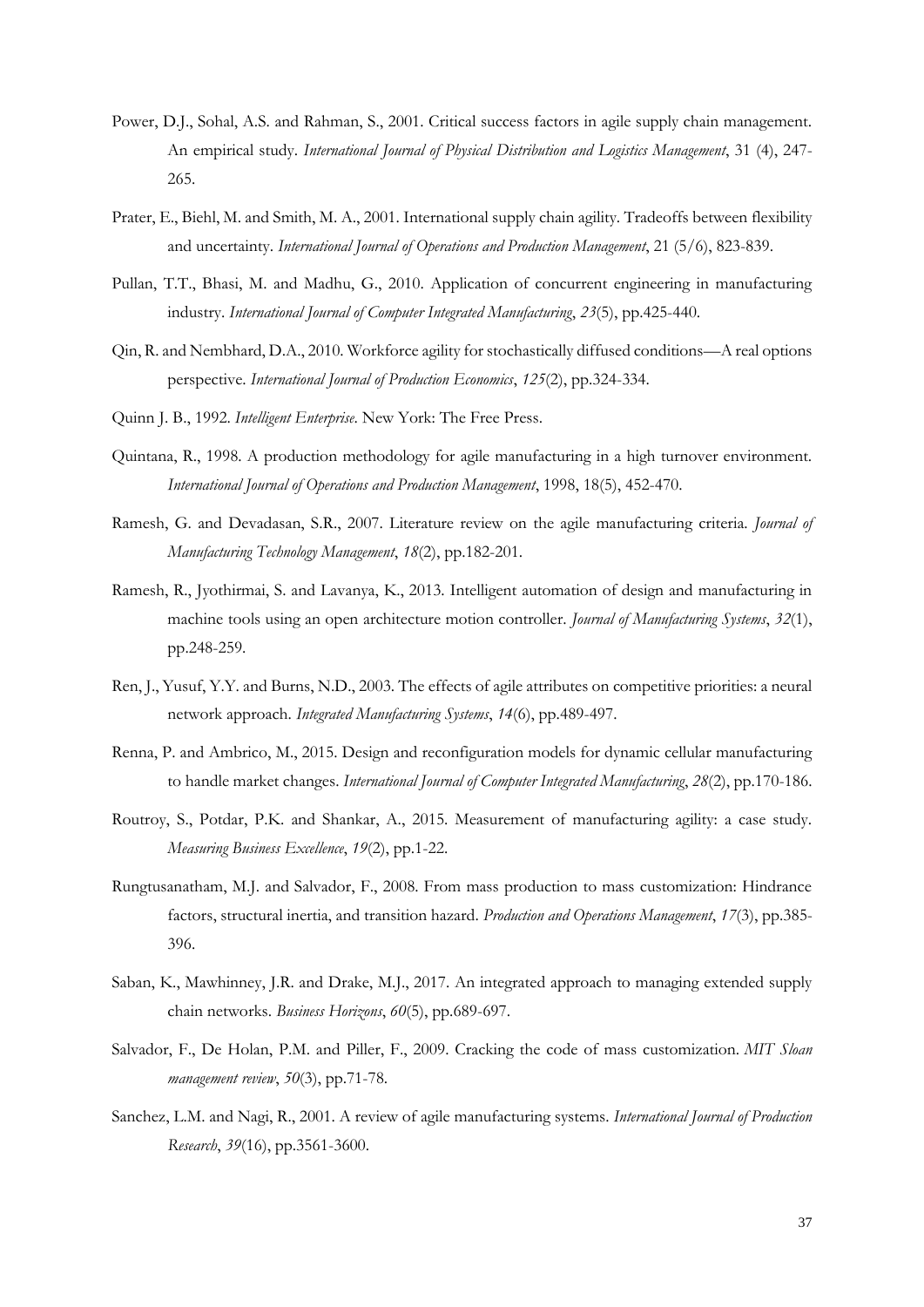- Saraph, J. and Sebastian, R., 1992. Human Resource Strategies for Effective Introduction of Advanced Manufacturing Technologies. *Production and Inventory Management Journal*, 33 (1), 64-74.
- Shah, R. and Ward, P.T., 2007. Defining and developing measures of lean production. *Journal of operations management*, *25*(4), pp.785-805.
- Shamsuzzoha, A. and Helo, P., 2018. Virtual supply chain for networked business: perspective of collaborative bill-of-materials, scheduling and process monitoring for developing innovative product. *International Journal of Computer Integrated Manufacturing*, *31*(6), pp.595-610.
- Shariatzadeh, N., Lundholm, T., Lindberg, L. and Sivard, G., 2016. Integration of digital factory with smart factory based on Internet of Things. *Procedia CIRP*, *50*, pp.512-517.
- Sharifi, H. and Zhang, Z., 2001. Agile manufacturing in practice. Application of a methodology. *International Journal of Operations and Production Management* 21 (5/6), 772-794.
- Sharp, J.M., Irani, Z. and Desai, S., 1999. Working towards agile manufacturing in the UK industry. *International Journal of production economics*, *62*(1-2), pp.155-169.
- Shaw\*, N.E., Burgess, T.F., De Mattos, C. and Stec, L.Z., 2005. Supply chain agility: the influence of industry culture on asset capabilities within capital intensive industries. *International Journal of Production Research*, *43*(16), pp.3497-3516.
- Sheridan, J.H., 1993. Agile Manufacturing: Stepping beyond lean production. *Industry Week*, 19, April, 31- 36.
- Shiyas, C.R. and Madhusudanan Pillai, V., 2014. Cellular manufacturing system design using grouping efficacy-based genetic algorithm. *International Journal of Production Research*, *52*(12), pp.3504-3517.
- Shukla, M., Todorov, I. and Kapletia, D., 2018. Application of additive manufacturing for mass customisation: understanding the interaction of critical barriers. *Production Planning & Control*, pp.1- 12.
- Sigala, M., 2006. Mass customisation implementation models and customer value in mobile phones services: Preliminary findings from Greece. *Managing Service Quality: An International Journal*, *16*(4), pp.395- 420.
- Silveira, G.J.C.D., Fogliatto, F.S. and Fendyur, A., 2016. Demographics of mass customization: a global study of manufacturing plants. *Production*, *26*(1), pp.1-11
- Sindhwani, R. and Malhotra, V., 2018. An integrated approach for implementation of agile manufacturing system in an Indian manufacturing industry. *Benchmarking: An International Journal*, *25*(4), pp.1106- 1120.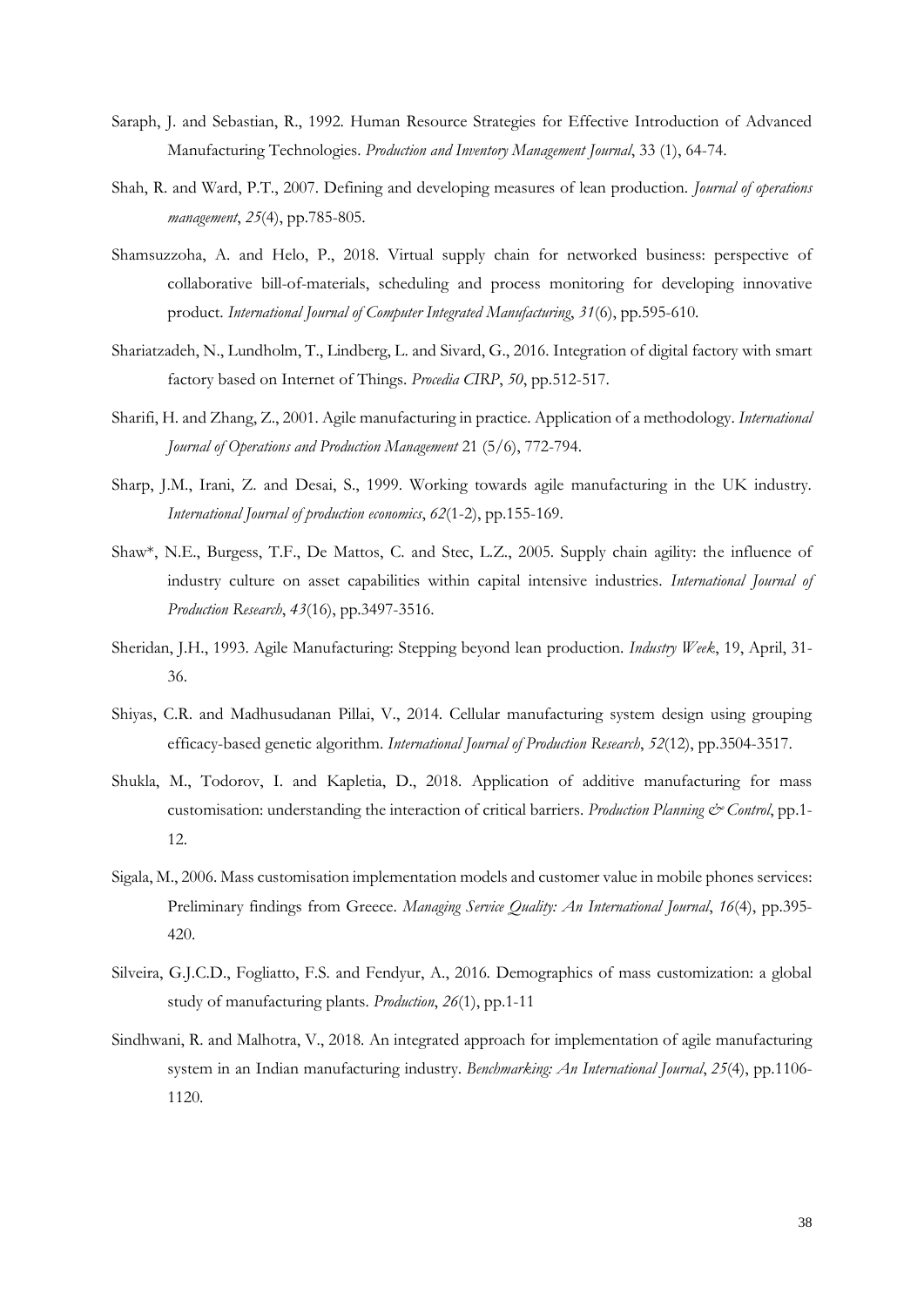- Singh, P.J. and Power, D., 2014. Innovative knowledge sharing, supply chain integration and firm performance of Australian manufacturing firms. *International Journal of Production Research*, *52*(21), pp.6416-6433.
- Singletary, E.P. and Winchester, S.C., 1998. Beyond mass production: strategic management models for competitive manufacturing transformation in the US textile industry. *Journal of the Textile Institute*, 89 Part 2 (1), 4-15.
- Smit, J., Kreutzer, S., Moeller, C. and Carlberg, M., 2016. Industry 4.0. *Study for the ITRE Committee, Policy Department A: Economic and Scientific Policy, European Parliament, Brussels*.
- Sohal, A.S., Sarros, J., Schroder, R. and O'neill, P., 2006. Adoption framework for advanced manufacturing technologies. *International Journal of Production Research*, *44*(24), pp.5225-5246.
- Soliman, F. and Youssef, M., 2001. The impact of some recent developments in e-business on the management of next generation manufacturing. *International Journal of Operations and Production Management*, 21 (5/6), 538-564.
- Soni, G. and Kodali, R., 2016. Interpretive structural modelling and path analysis for proposed framework of lean supply chain in Indian manufacturing industry. *Journal of Industrial and Production Engineering*, *33*(8), pp.501-515.
- Sousa, R. and Voss, C.A., 2008. Contingency research in operations management practices. *Journal of Operations Management*, *26*(6), pp.697-713.
- Spina, G. et al., 1996. Strategically flexible production: the multi-focused manufacturing paradigm. *International Journal of Operations and Production Management*, 16 (11), 20-41.
- Spira, J.S., 1993. Mass customization through training at Lutron Electronics. *Planning Review*, *21*(4), pp.23- 24.
- Squire, B., Readman, J., Brown, S. and Bessant, J., 2004. Mass customization: the key to customer value?. *Production Planning & Control*, *15*(4), pp.459-471.
- Stevenson, M. and Spring, M., 2007. Flexibility from a supply chain perspective: definition and review. *International journal of operations*  $\mathcal{Q}$  *production management*, 27(7), pp.685-713.
- Sumukadas, N. and Sawhney, R., 2004. Workforce agility through employee involvement. *Iie Transactions*, *36*(10), pp.1011-1021.
- Swafford, P.M., Ghosh, S. and Murthy, N., 2006. The antecedents of supply chain agility of a firm: scale development and model testing. *Journal of Operations Management*, *24*(2), pp.170-188.
- Swafford, P.M., Ghosh, S. and Murthy, N., 2008. Achieving supply chain agility through IT integration and flexibility. *International Journal of Production Economics*, *116*(2), pp.288-297.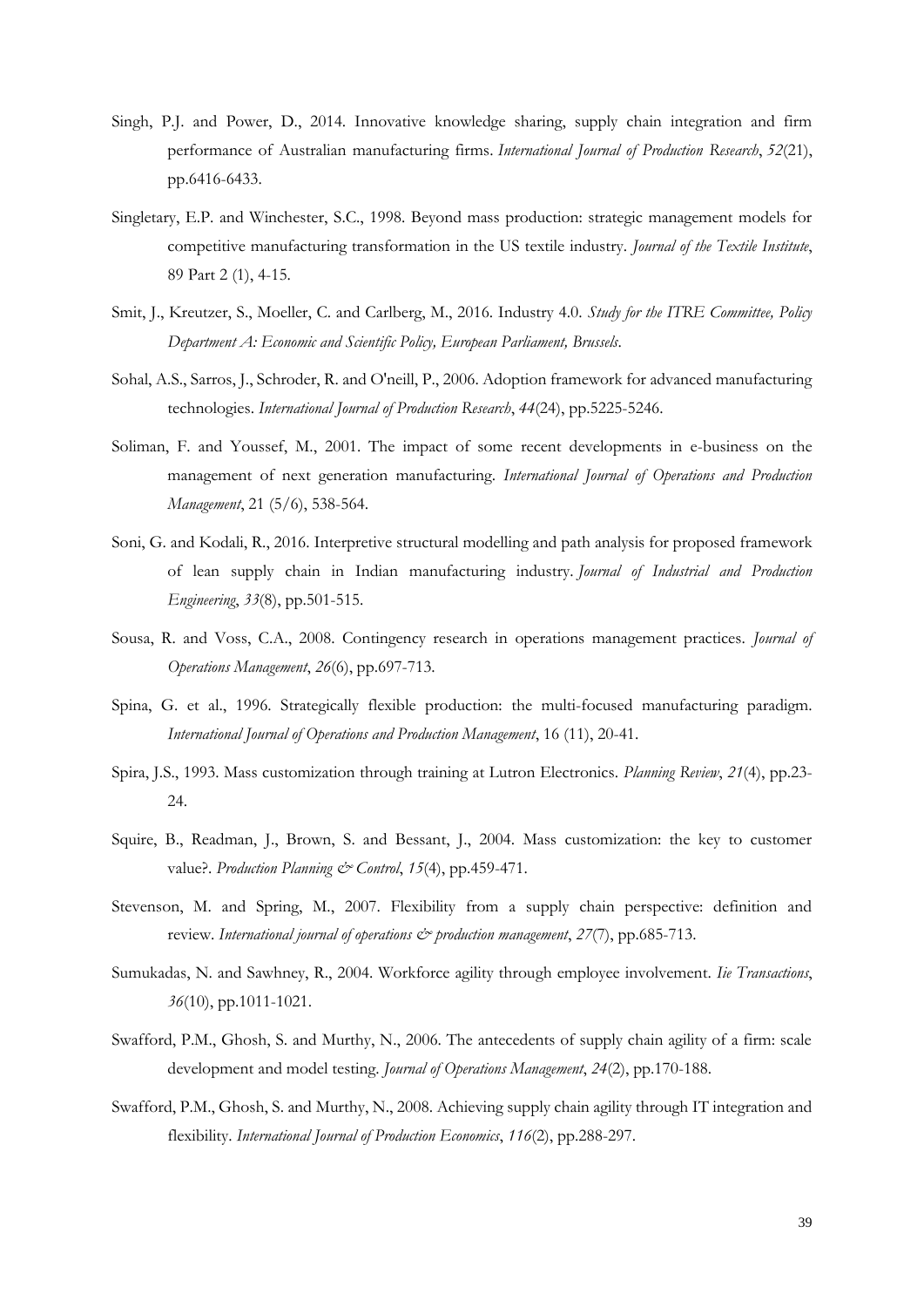- Tarafdar, M. and Qrunfleh, S., 2017. Agile supply chain strategy and supply chain performance: complementary roles of supply chain practices and information systems capability for agility. *International Journal of Production Research*, *55*(4), pp.925-938.
- Theorin, A., Bengtsson, K., Provost, J., Lieder, M., Johnsson, C., Lundholm, T. and Lennartson, B., 2017. An event-driven manufacturing information system architecture for Industry 4.0. *International Journal of Production Research*, *55*(5), pp.1297-1311.
- Thilak, V.M.M., Devadasan, S.R. and Sivaram, N.M., 2015. A literature review on the progression of agile manufacturing paradigm and its scope of application in pump industry. *The Scientific World Journal*, *2015*.
- Thomke, S. and Reinertsein, D., 1998. Agile product development: managing development flexibility in uncertain environments. *California Management Review*, 41 (1), 8-30.
- Tortorella, G.L., Marodin, G.A., Fogliatto, F.S. and Miorando, R., 2015. Learning organisation and human resources management practices: An exploratory research in medium-sized enterprises undergoing a lean implementation. *International Journal of Production Research*, *53*(13), pp.3989-4000.
- Tracy M. et al., 1994. Achieving agile manufacturing in the automotive industry. *Automotive Engineer*, November, 19-24.
- Trentin, A., Forza, C. and Perin, E., 2012. Organisation design strategies for mass customisation: an information-processing-view perspective. *International Journal of Production Research*, *50*(14), pp.3860- 3877.
- Tsanos, S. C., G. Zografos, K. and Harrison, A., 2014. Developing a conceptual model for examining the supply chain relationships between behavioural antecedents of collaboration, integration and performance. *The International Journal of Logistics Management*, *25*(3), pp.418-462.
- Tse, Y.K., Zhang, M., Akhtar, P. and MacBryde, J., 2016. Embracing supply chain agility: an investigation in the electronics industry. *Supply Chain Management: An International Journal*, *21*(1), pp.140-156.
- Tseng, C.P., Chang, M.L. and Chen, C.W., 2012. Retracted: Human factors of knowledge sharing intention among taiwanese enterprises: a preliminary study. *Human Factors and Ergonomics in Manufacturing & Service Industries*, *22*(4), pp.328-339.
- Tu, Q., Vonderembse, M.A. and Ragu-Nathan, T.S., 2001. The impact of time-based manufacturing practices on mass customization and value to customer. *Journal of Operations management*, *19*(2), pp.201-217.
- Tu, Q., Vonderembse, M.A., Ragu-Nathan, T.S. and Ragu-Nathan, B., 2004. Measuring modularity-based manufacturing practices and their impact on mass customization capability: A customer-driven perspective. *Decision Sciences*, *35*(2), pp.147-168.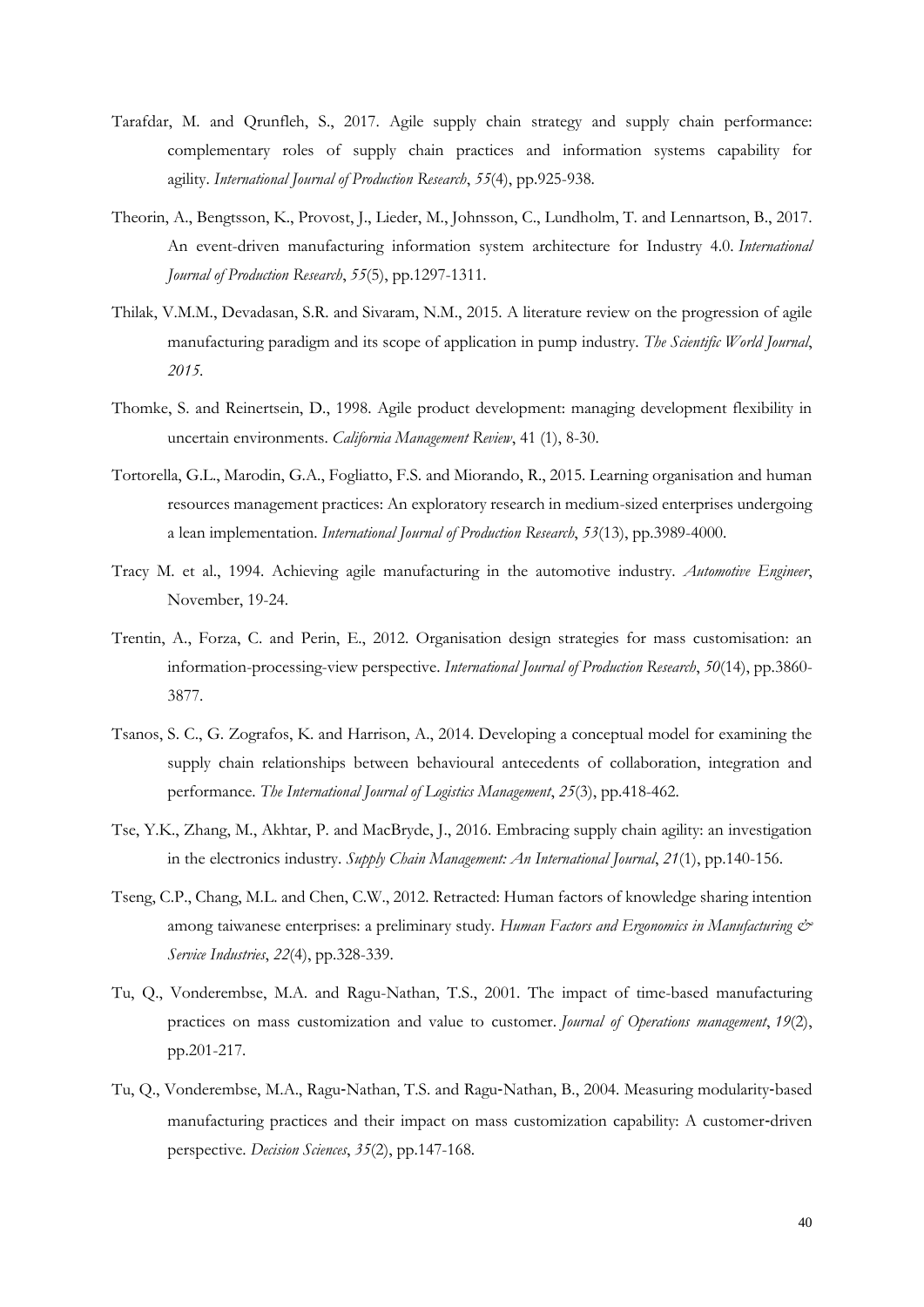Upton, D., 1995. What Really Makes Factories Flexible? *Harvard Business Review*, July-August, 74-84.

- van Hoof, B. and Thiell, M., 2014. Collaboration capacity for sustainable supply chain management: small and medium-sized enterprises in Mexico. *Journal of Cleaner Production*, *67*, pp.239-248.
- Van Riet, C., De Clerck, D. and Demeulemeester, E., 2015. Lean beyond company borders: costs or benefits?
- Venkatraman, N. and Henderson, J.C., 1998. Real strategies for virtual organizing. *Sloan management review*, *40*(1), pp.33-48.
- Vinodh, S., Arvind, K.R. and Rajanayagam, D., 2011. Development of digital product catalogue for enabling agility in a manufacturing organisation. *Journal of Engineering, Design and Technology*, *9*(2), pp.143-156.
- Vinodh, S., Madhyasta, U.R. and Praveen, T., 2012. Scoring and multi-grade fuzzy assessment of agility in an Indian electric automotive car manufacturing organisation. *International Journal of Production Research*, *50*(3), pp.647-660.
- Vinodh, S., Sundararaj, G., Devadasan, S.R., Kuttalingam, D. and Rajanayagam, D., 2010. Amalgamation of mass customisation and agile manufacturing concepts: the theory and implementation study in an electronics switches manufacturing company. *International Journal of Production Research*, *48*(7), pp.2141-2164.
- Vokurka, R.J. and Fliedner, G., 1998. The journey toward agility. *Industrial Management and Data Systems*, 98 (4), 165-171.
- Wagner, S.M. and Silveira-Camargos, V., 2012. Managing risks in just-in-sequence supply networks: Exploratory evidence from automakers. *IEEE Transactions on Engineering Management*, *59*(1), pp.52- 64.
- Wallace, T.F., 1992. *Customer Driven Strategy*. Vermont, USA: Oliver Wright Publications, Incorporation.
- Wang, Q., Wang, Z. and Zhao, X., 2015. Strategic orientations and mass customisation capability: the moderating effect of product life cycle. *International Journal of Production Research*, *53*(17), pp.5278- 5295.
- Warkentin, M. E., Sayeed, L. and Hightower, R., 1997. Virtual Teams versus Face-to Face Teams: an Exploratory Study of a Web-based Conference System. *Decision Sciences*, 28(4), 975-993.
- Waters, T. F., 1996. *Fundamentals of Manufacturing for Engineers*. London: UCL Press.
- Wee, H.M. and Wu, S., 2009. Lean supply chain and its effect on product cost and quality: a case study on Ford Motor Company. *Supply Chain Management: An International Journal*, *14*(5), 335-341.
- White, R. E., Pearson J. N. and Wilson J R., 1999. JIT Manufacturing: A survey of implementation in small and large US Manufacturing companies. *Management Science*, 45 (1), 1-15.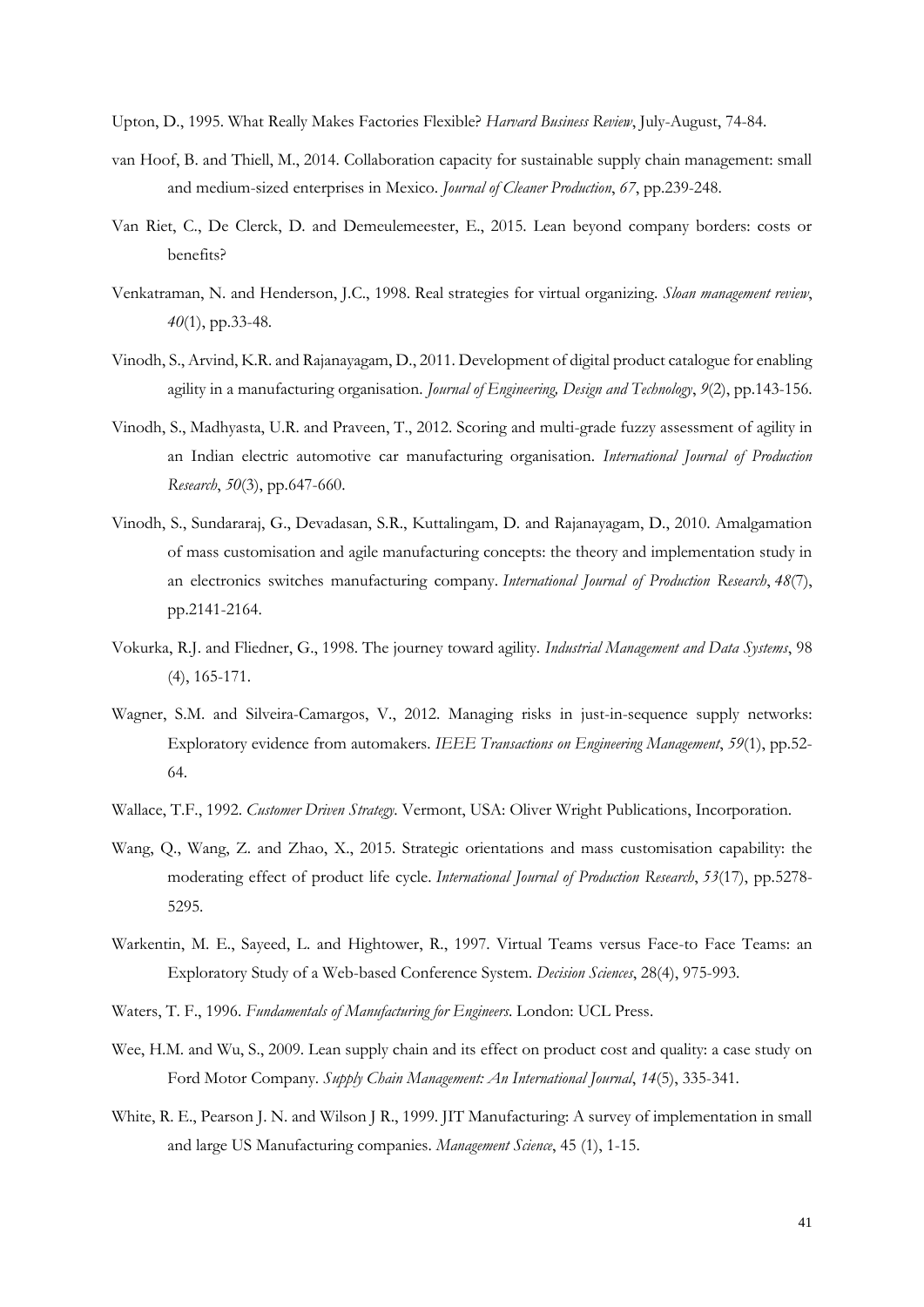- Willis, T.H., 1998. Operational competitive requirements for the twenty-first century. *Industrial Management and Data Systems*, 98 (2), 83-86.
- Wu, K.J., Tseng, M.L., Chiu, A.S. and Lim, M.K., 2017. Achieving competitive advantage through supply chain agility under uncertainty: A novel multi-criteria decision-making structure. *International Journal of Production Economics*, *190*, pp.96-107.
- Wu, X., Chu, C.H., Wang, Y. and Yan, W., 2006. Concurrent design of cellular manufacturing systems: a genetic algorithm approach. *International Journal of Production Research*, *44*(6), pp.1217-1241.
- Xiaosong Peng, D., Liu, G. and Heim, G.R., 2011. Impacts of information technology on mass customization capability of manufacturing plants. *International Journal of Operations & Production Management*, *31*(10), pp.1022-1047.
- Yan, S.H. and Jiang, J., 1999. Agile concurrent engineering. *Integrated Manufacturing Systems*, 10(2), 103-112.
- Yang, H. and Lee, G.H., 1996. An approach to Human-Centred CIM Based on Production Information System. *The International Journal of Human Factors in Manufacturing*, 6 (4), 349-363.
- Yang, J., 2014. Supply chain agility: Securing performance for Chinese manufacturers. *International Journal of Production Economics*, *150*, pp.104-113.
- Yasin, M. and Wafa, M., 1996. An empirical examination of factors influencing JIT success. *International Journal of Operations and Production Management*, 16 (1), 19-26.
- Young, S.M., 1992. A Framework for Successful Adoption and Performance of Japanese Manufacturing Practices in the United States. *Academy of Management Review*, 17(14), 677-700.
- Youssef, M. A., 1992b. Getting to Know Advanced Manufacturing Technologies. *Industrial Engineering*, 24 (2), 40-42.
- Yusuf, Y.Y., 1996. *The extension of MRPII in support of integrated manufacture*. Unpublished PhD report. Department of Industrial Studies, University of Liverpool.
- Yusuf, Y.Y., Adeleye, E.O. and Sivayoganathan, K., 2001. Agile Supply Chain Capabilities: Emerging patterns as a determinant of competitive objectives. SPIE: Proceedings of the International Conference on Internet-based Enterprise Integration and Management, Boston, USA, September 3-5, 4566, 8-19.
- Yusuf, Y.Y., Gunasekaran, A., Adeleye, E.O. and Sivayoganathan, K., 2004. Agile supply chain capabilities: Determinants of competitive objectives. *European Journal of Operational Research*, *159*(2), pp.379-392.
- Yusuf, Y.Y., Gunasekaran, A., Musa, A., Dauda, M., El-Berishy, N.M. and Cang, S., 2014. A relational study of supply chain agility, competitiveness and business performance in the oil and gas industry. *International Journal of Production Economics*, *147*, pp.531-543.